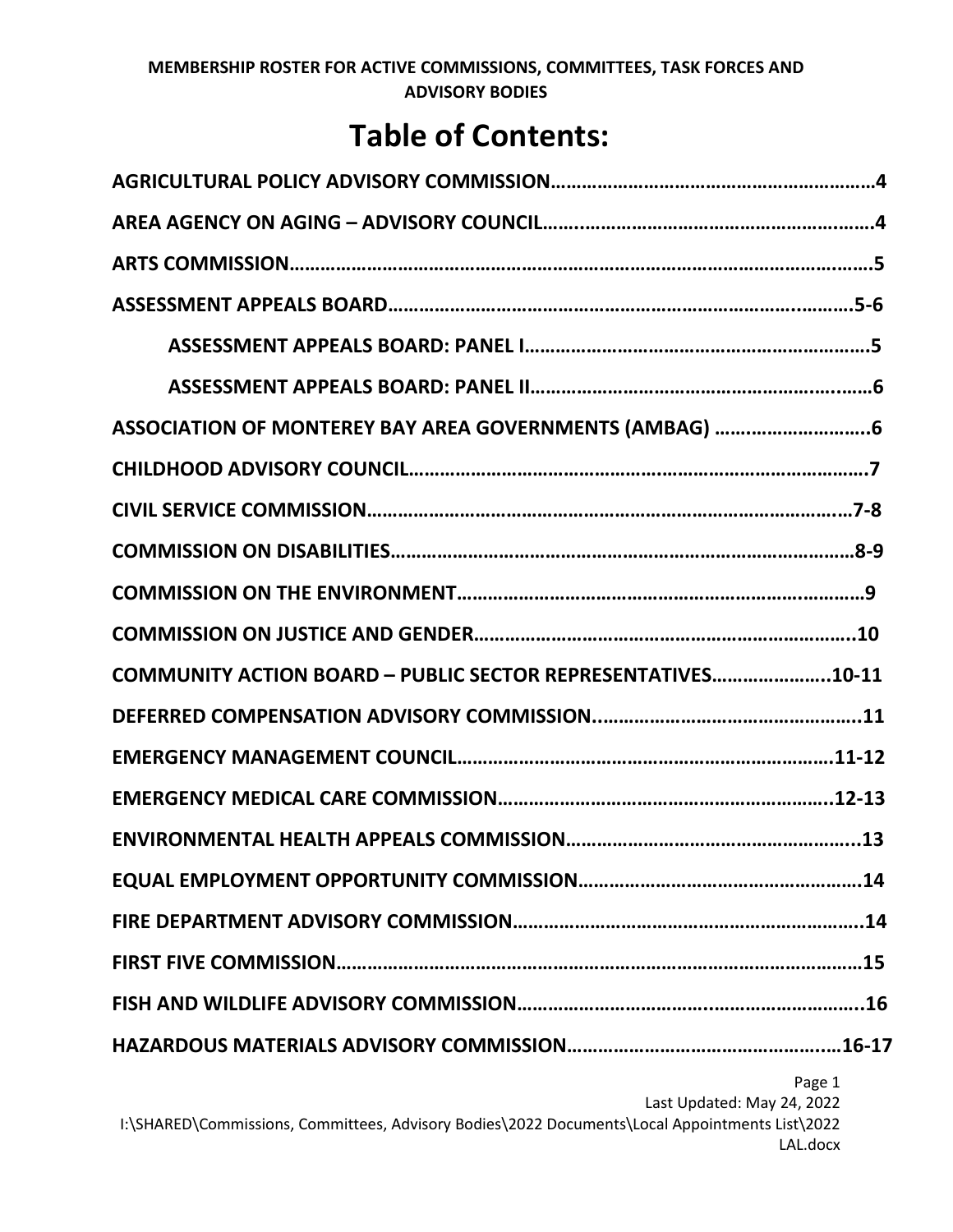| IN-HOME SUPPORTIVE SERVICES ADVISORY COMMISSION (IHSS)19-20      |
|------------------------------------------------------------------|
| INTEGRATED COMMUNITY HEALTH CENTERS CO-APPLICANT COMMISSION20-21 |
|                                                                  |
|                                                                  |
|                                                                  |
| JUVENILE JUSTICE AND DELINQUENCY PREVENTION COMMISSION22         |
| MEMBERS NOMINATED BY BOS & APPOINTED BY THE COURTS22             |
|                                                                  |
|                                                                  |
|                                                                  |
|                                                                  |
|                                                                  |
|                                                                  |
|                                                                  |
|                                                                  |
|                                                                  |
|                                                                  |
|                                                                  |
|                                                                  |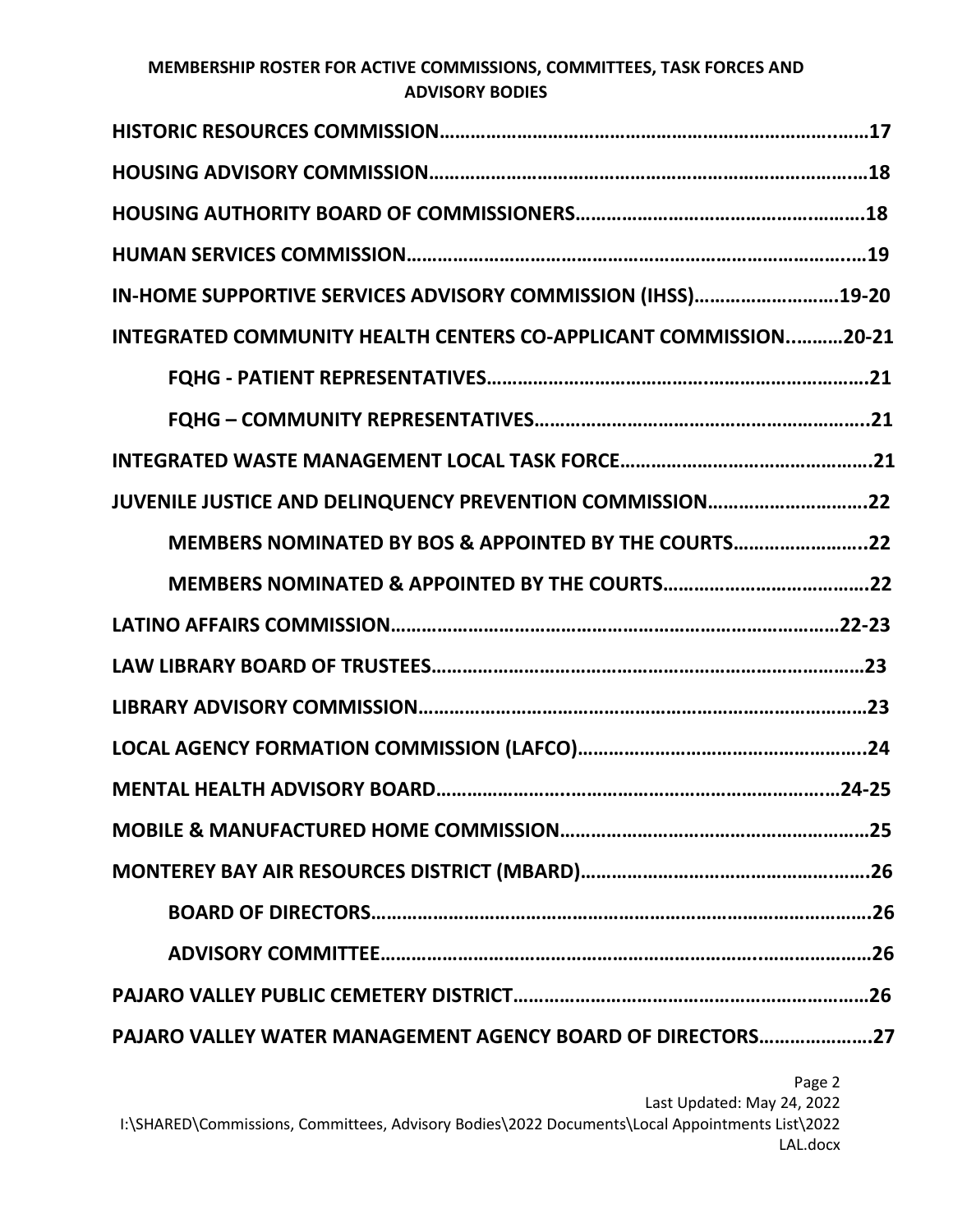| S.C. COUNTY CONSOLIDATED REDEVELOPMENT SUCCESSOR AGENCY OVERSIGHT   |  |
|---------------------------------------------------------------------|--|
| S.C COUNTY FLOOD CONTROL & WATER CONSERVATION DIST. - ZONE 730      |  |
| SANTA CRUZ METROPOLITAN TRANSIT DISTRICT- BOARD OF DIRECTORS30      |  |
| SANTA CRUZ-MONTEREY-MERCED-SAN BENITO-MARIPOSA MANAGED MEDICAL CARE |  |
|                                                                     |  |
|                                                                     |  |
|                                                                     |  |
|                                                                     |  |
|                                                                     |  |
|                                                                     |  |
|                                                                     |  |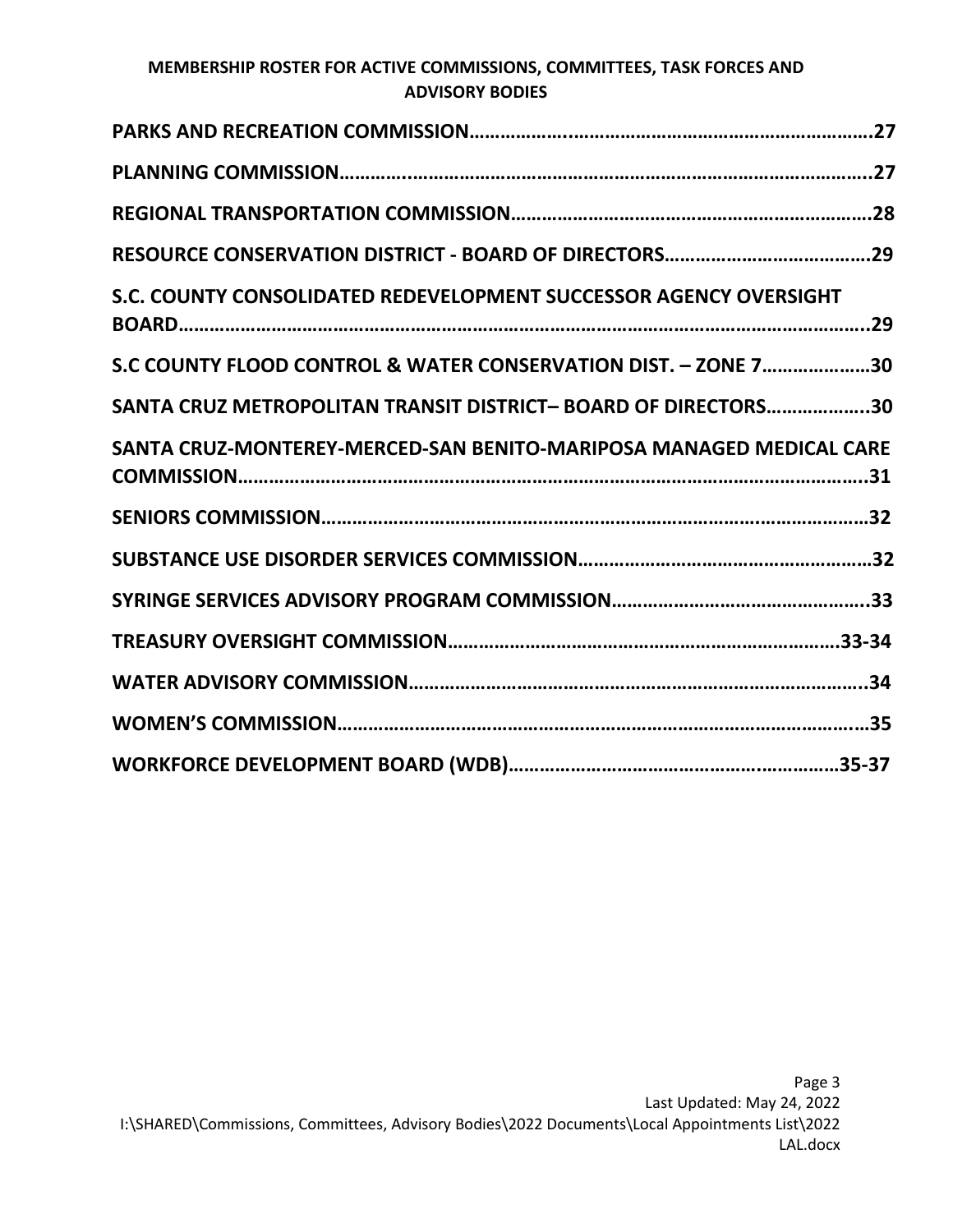# **\*AGRICULTURAL POLICY ADVISORY COMMISSION**

NOTE: The Commission shall consist of seven members appointed as follows:

(A) Five of the members shall be voting members. The voting members shall be appointed by the Board of Supervisors and shall be residents of the County. Each Supervisor shall nominate one person to serve on the Commission. Membership on the Commission shall be open to those who are active in the production of agricultural commodities or a related agricultural industry.

(B) The other two members of the Commission are the Director of the County Cooperative Extension and the County Agricultural Commissioner. These individuals shall have seats on the Commission but shall not vote. [Ord. 5290 § 5, 2019; Ord. 2521, 1978; prior code § 3.59.030].

| <b>INCUMBENT/APPOINTEE:</b>     | <b>APPOINTMENT DATE:</b> | <b>TERM EXPIRATION DATE:</b> |
|---------------------------------|--------------------------|------------------------------|
| Doron Comerchero (1)            | April 13, 2021           | April 1, 2025                |
| Kenneth Kimes (2)               | March 21, 2017           | April 1, 2025                |
| Ellen Rinde (3)                 | March 24, 2019           | April 1, 2023                |
| Michael Manfre (4)              | March 24, 2019           | April 1, 2023                |
| Bruce Dau (5)                   | March 21, 2017           | April 1, 2025                |
| Juan Hidalgo - Ag. Commissioner |                          |                              |

# **AREA AGENCY ON AGING – ADVISORY COUNCIL**

| INCUMBENT/APPOINTEE:            | <b>APPOINTMENT DATE:</b> | <b>TERM EXPIRATION DATE:</b> |
|---------------------------------|--------------------------|------------------------------|
| Greg Caput                      | January 28, 2020         | January, 2023                |
| <b>Bruce McPherson</b>          | January 28, 2020         | January, 2023                |
| Virginia Johnson (D5 Alternate) | June 8, 2021             | January, 2023                |

#### **ARTS COMMISSION**

NOTE: The Commission shall consist of 10 members, residents of Santa Cruz County, appointed by the Board of Supervisors. Each Supervisor shall nominate two persons to serve on the Commission. Such nominees may, but shall not be required to, reside within the nominating Supervisor's district. [Ord. 4452 § 1, 1997; Ord. 2337, 1976; prior code § 3.53.030].

| INCUMBENT/APPOINTEE: | <b>APPOINTMENT DATE:</b> | <b>TERM EXPIRATION DATE:</b> |
|----------------------|--------------------------|------------------------------|
| Micha Scott (1)      | August 10, 2021          | April 1, 2025                |
| Amy Miyakusu (1)     | April 13, 2021           | April 1, 2025                |
| Adele Gardner (2)    | March 21, 2017           | April 1, 2025                |
| Cynthia Kilian (2)   | March 21, 2017           | April 1, 2025                |
| Aura Oslapas (3)     | March 26, 2019           | April 1, 2023                |
| Joanna Phillips (3)  | March 26, 2019           | April 1, 2023                |
| Paul De Worken (4)   | March 26, 2019           | April 1, 2023                |
| Judy Stabile (4)     | March 26, 2019           | April 1, 2023                |
| Margaret Niven (5)   | January 15, 2019         | April 1, 2025                |
| Lynda Phillips (5)   | March 21, 2017           | April 1, 2025                |

Page 4

Last Updated: May 24, 2022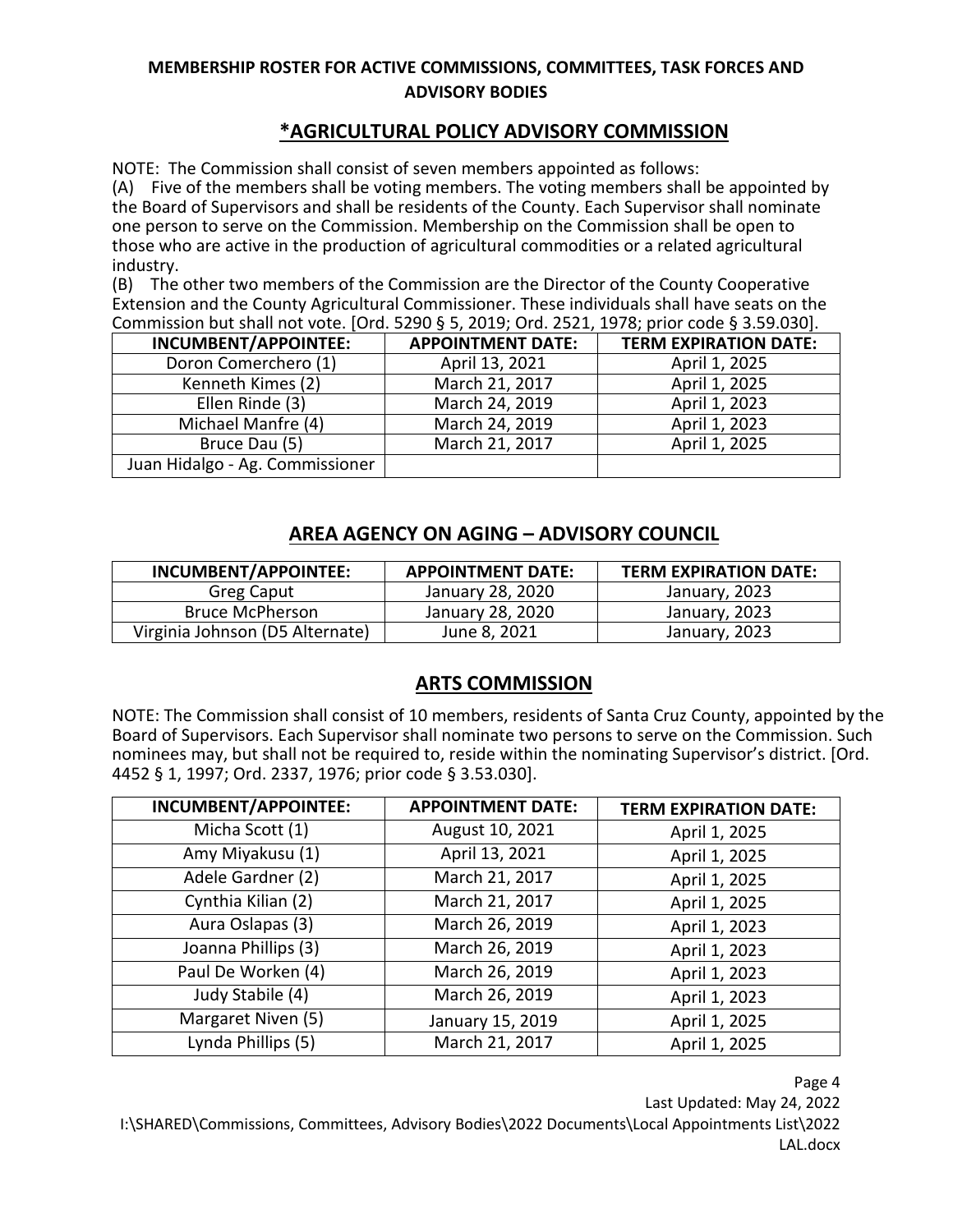# **\*ASSESSMENT APPEALS BOARD**

NOTE: Each member shall serve for a term of three years, beginning on the first Mon. in Sept. [Ordinance 5046 (6/09/09) establishes a second Assessment Appeals Board]

(A) The Board shall consist of three members, residents of the County, appointed on an atlarge basis by the Board of Supervisors. Alternate members may be appointed pursuant to the restrictions of Revenue and Taxation Code Section [1622.5.](http://leginfo.legislature.ca.gov/faces/codes_displaySection.xhtml?lawCode=RTC§ionNum=1622.5) (B) As mandated by Revenue and Taxation Code Section [1624.05,](http://leginfo.legislature.ca.gov/faces/codes_displaySection.xhtml?lawCode=RTC§ionNum=1624.05) a person shall not be eligible for nomination for membership on the Assessment Appeals Board unless that person has a minimum of five years' professional experience in California as one of the following: certified public accountant or public accountant, licensed real estate broker, attorney, property appraiser accredited by a nationally recognized professional organization, property appraiser certified by the Office of Real Estate Appraisers, or property appraiser certified by the State Board of Equalization. (C) As mandated by Revenue and Taxation Code Section [1624.1,](http://leginfo.legislature.ca.gov/faces/codes_displaySection.xhtml?lawCode=RTC§ionNum=1624.1) no person shall be qualified to be a member of the Assessment Appeals Board who has, within three years immediately preceding their appointment to the board, been an employee of an assessor's office. [Ord. 5279 § 14, 2018; Ord. 5046 § 2, 2009; Ord. 2241, 1976; prior code § 3.09.030].

| INCUMBENT/APPOINTEE:       | <b>APPOINTMENT DATE:</b> | <b>TERM EXPIRATION DATE:</b> |
|----------------------------|--------------------------|------------------------------|
| <b>Eric C. Herrick</b>     | September 10, 2019       | September 5, 2022            |
| Steven Allen               | November 10, 2020        | September 2, 2024            |
| <b>Wendy Strimling</b>     | February 1, 2022         | September 5, 2022            |
| <b>VACANCY (Alternate)</b> |                          | September 6, 2021            |

# **ASSOCIATION OF MONTEREY BAY AREA GOVERNMENTS (AMBAG)**

AMBAG is governed by a Board of Directors that is comprised of two representatives from the Board of Supervisors of each of three member counties and one representative from the City Council of each of the member cities. In addition, a representative from Caltrans, a representative from the Council of San Benito County Governments, Monterey Bay Air Resources District, Santa Cruz County Regional Transportation Commission, Transportation Agency for Monterey County, Monterey Salinas Transit and Santa Cruz Metropolitan Transit District sits on the AMBAG Board as an ex-officio member. AMBAG currently includes representatives from all 21 eligible jurisdictions.

| INCUMBENT/APPOINTEE:      | <b>APPOINTMENT DATE:</b> | <b>TERM EXPIRATION DATE:</b> |
|---------------------------|--------------------------|------------------------------|
| Manu Koenig               | January 12, 2021         | January, 2023                |
| Greg Caput                | January 29, 2019         | January, 2023                |
| Ryan Coonerty (Alternate) | January 28, 2020         | January, 2023                |

Page 5 Last Updated: May 24, 2022 I:\SHARED\Commissions, Committees, Advisory Bodies\2022 Documents\Local Appointments List\2022 LAL.docx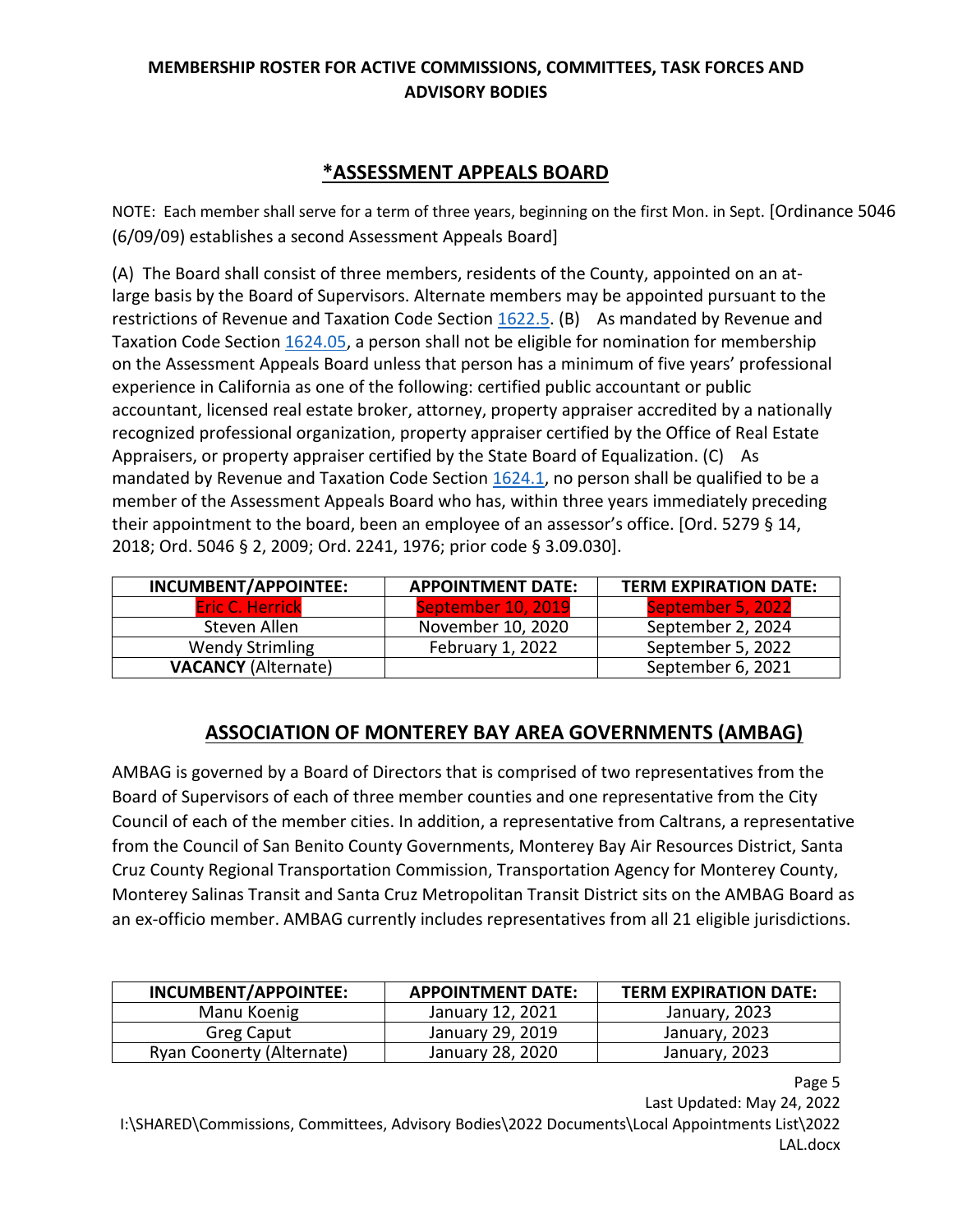# **CHILDHOOD ADVISORY COUNCIL**

NOTE: The council is comprised of 40 members & 5 categories (20 appointed by the County Board of Supervisors, 20 appointed by the County Superintendent of Schools). Council members serve for terms of staggered four years. Category 1, 20% - Consumers; defined as a parent or person who receives, or has received within the past 36 months, *child-care services*. Category 2, 20% - Child Care Providers; defined as a person who provides child-care services or represents persons who provide child-care services. Category 3, 20% - Public Agency Representatives; defined as a person who represents a city, county or local education agency. Category 4, 20% - Community Representatives; defined as a person who represents an agency or business that provides private funding for child-care services, or who advocates for child-care services through participation in civic or community-based organizations but is not a child-care provider or CDE funded agency representative. Category 5, 20% - Discretionary Appointees; appointed from any of the above categories or outside of these categories at the discretion of the appointing agencies.

| <b>INCUMBENT/APPOINTEE:</b> | <b>APPOINTMENT DATE:</b> | <b>TERM EXPIRATION DATE:</b> |
|-----------------------------|--------------------------|------------------------------|
| Trevor Walker (C1)          | April 10, 2018           | April 1, 2025                |
| Andrea Swartz (C1)          | October 20, 2020         | April 1, 2023                |
| <b>VACANCY (C1)</b>         |                          | April 1, 2021                |
| Barbara Griffin (C2)        | March 26, 2019           | April 1, 2023                |
| Larry Drury (C2)            | March 26, 2019           | April 1, 2023                |
| Leticia Mendoza (C2)        | May 23, 2017             | April 1, 2025                |
| Tricia Pastor-Cross (C3)    | March 26, 2019           | April 1, 2023                |
| <b>VACANCY (C3)</b>         |                          | April 1, 2023                |
| <b>VACANCY (C3)</b>         |                          | April 1, 2021                |
| Vicki Boriack (C4)          | March 26, 2019           | April 1, 2023                |
| Jane Weed-Pomerantz (C4)    | May 23, 2017             | April 1, 2025                |
| <b>VACANCY (C4)</b>         |                          | April 1, 2023                |
| Lorena Gonzalez (C5)        | March 26, 2019           | April 1, 2023                |
| Maria Guadalupe Cortes (C5) | May 23, 2017             | April 1, 2025                |
| Wilma Gold (C5)             | January 23, 2018         | April 1, 2025                |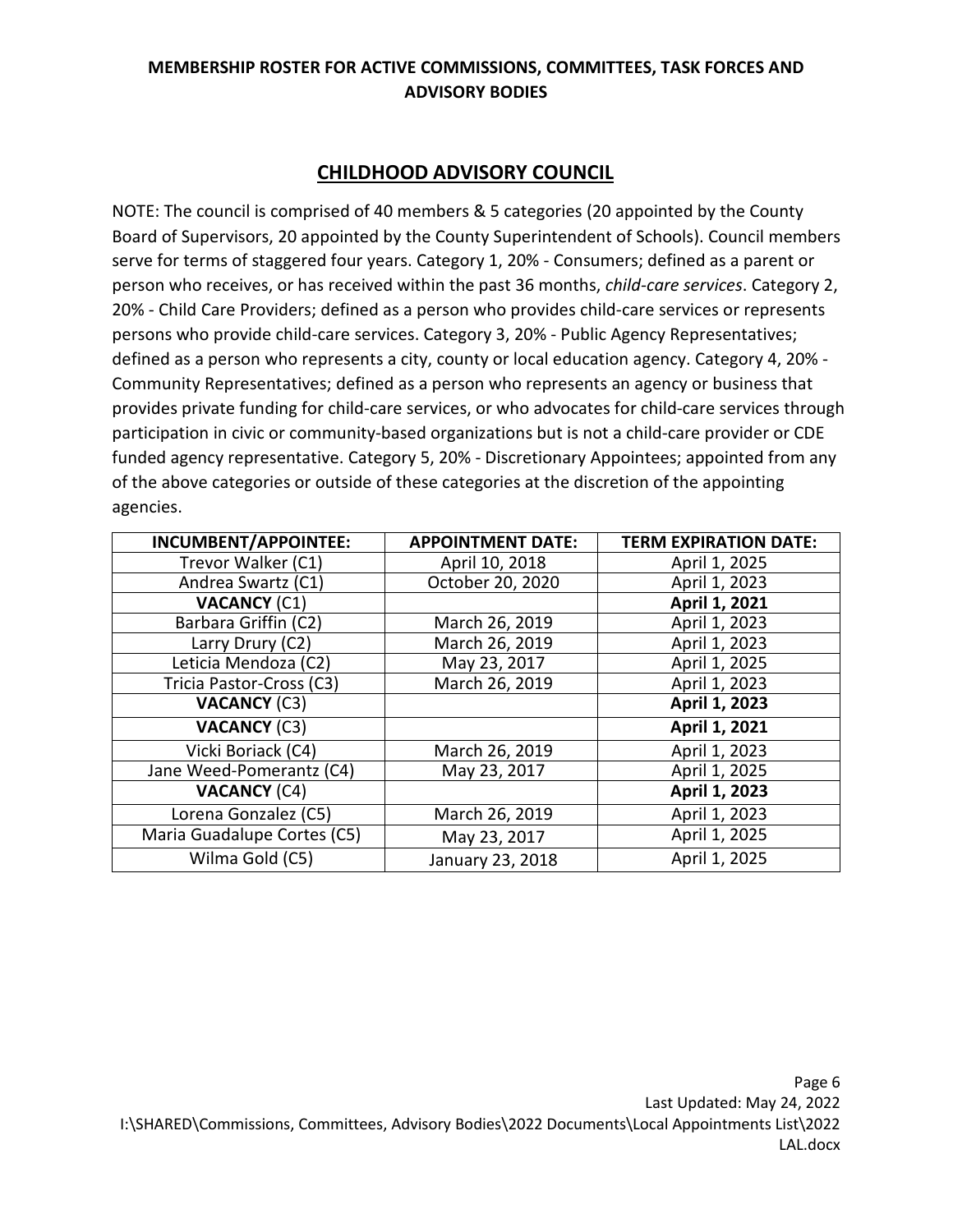# **\*CIVIL SERVICE COMMISSION**

NOTE: Per Section 2.46.050 – Each member of the Commission…shall hold office for a term of four years, or until his successor is appointed and qualified. Per Section 2.46.060 (i) – Removal. The Board of Supervisors may, by a 4/5 vote of all its members, remove a Commissioner from office during his term of appointment, after stating in writing the reasons for removal and allowing such Commissioner a reasonable opportunity to be heard in his own defense.

(1) In selecting members of the Commission, the Board of Supervisors shall appoint those qualified persons who are best fitted to carry on the duties of the Commission by virtue of experience in governmental economy and administration, personnel administration problems, legal procedure, or by whose other attainments through education or experience would indicate that the appointee is best qualified to carry out the purposes of this chapter. No person shall be appointed to the Civil Service Commission whose interest would conflict with their interest as a Civil Service Commissioner.

(2) No person shall be appointed to the Civil Service Commission who at any time has refused to swear allegiance to the United States of America; or who at any time has been a member of or affiliated with any political party or organization which has as its political theory the destruction of a democratic form of government in the United States, or who shall have been discharged for cause from any office in which that person dealt with matters pertaining to the elective franchise, or the welfare and safety of the people.

| INCUMBENT/APPOINTEE: | <b>APPOINTMENT DATE:</b> | <b>TERM EXPIRATION DATE:</b> |
|----------------------|--------------------------|------------------------------|
| Tamiko Collins (1)   | January 26, 2021         | December 31, 2024            |
| Steve Landau (2)     | August 18, 2020          | December 31, 2024            |
| Dina Hoffman (3)     | Dec. 16, 2014            | <b>December 31, 2022</b>     |
| Olivia Madrigal (4)  | Dec. 16, 2014            | <b>December 31, 2022</b>     |
| Kevin Fink (5)       | January 23, 2018         | December 31, 2024            |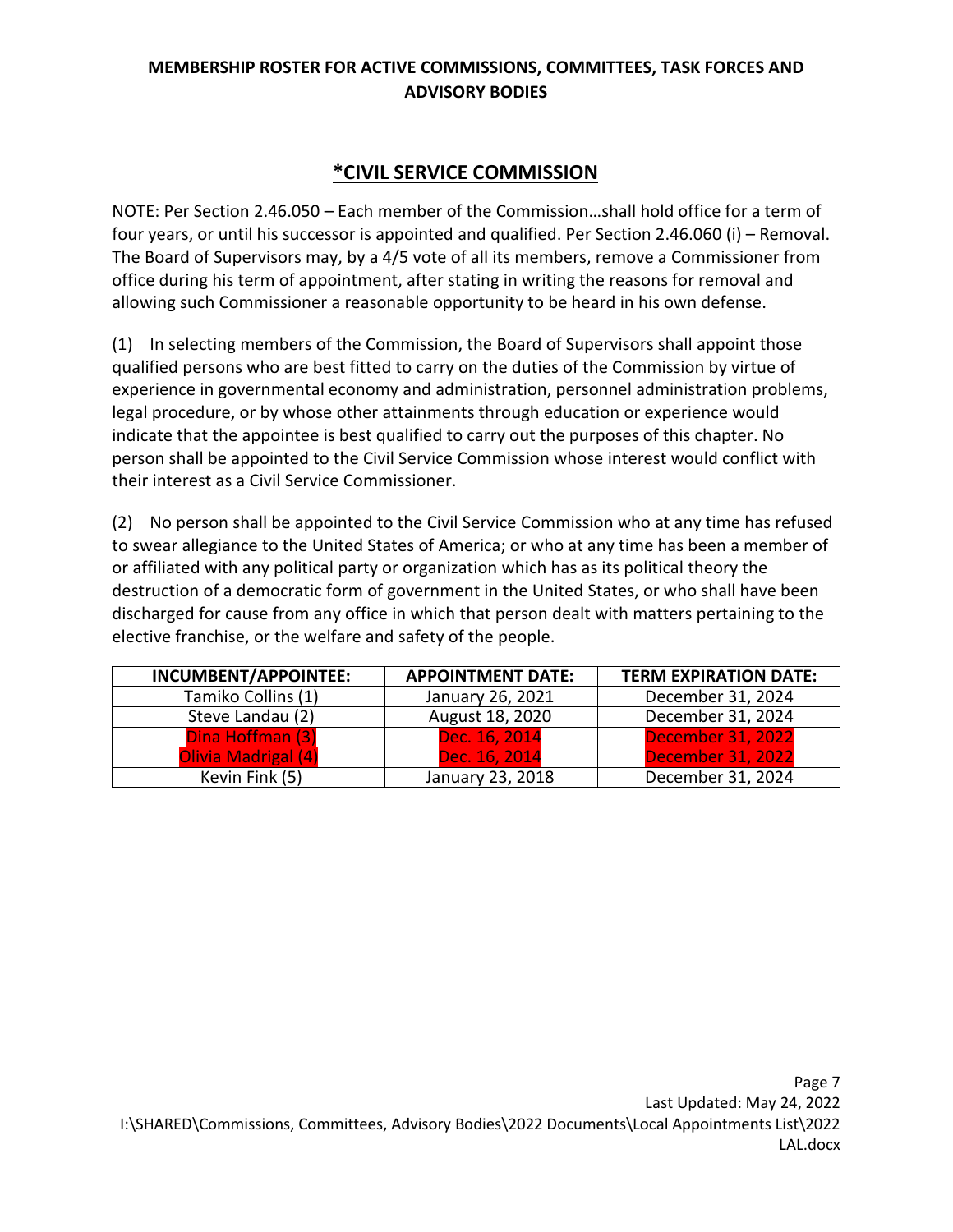# **COMMISSION ON DISABILITIES**

NOTE: The Commission shall consist of 10 voting members, residents of the County, appointed by the Board of Supervisors in the following manner: (A) Each Supervisor shall nominate one person with a disability, who may reside within the Supervisor's district, to serve on the Commission; (B) Each Supervisor shall nominate an additional person who is either a person with a disability or an immediate family member of a person with a disability, who may reside within the Supervisor's district, to serve on the Commission; (C) The managing supervisor of the local office of the California Department of Rehabilitation, or their designated representative, shall serve as an ex officio member of the Commission without a vote. [Ord. 5279 § 10, 2018; Ord. 4592 § 1, 2000; Ord. 2744, 1979; prior code § 3.65.040].

| INCUMBENT/APPOINTEE:              | <b>APPOINTMENT DATE:</b> | <b>TERM EXPIRATION DATE:</b> |
|-----------------------------------|--------------------------|------------------------------|
| <b>VACANCY (1)</b>                |                          | April 1, 2025                |
| John Daugherty, Jr. (1)           | March 21, 2017           | April 1, 2025                |
| Stacie Grijalva (2)               | January 15, 2019         | April 1, 2025                |
| Fay Levinson (2)                  | January 11, 2022         | April 1, 2025                |
| Becky Taylor (3)                  | March 26, 2019           | April 1, 2023                |
| Richard S. Gubash (3)             | August 27, 2019          | April 1, 2023                |
| Michael Leimbachg (4)             | January 26, 2021         | April 1, 2023                |
| Brenda Gutierrez Baeza (4)        | March 26, 2019           | April 1, 2023                |
| Lynn Stipes (5)                   | August 8, 2017           | April 1, 2025                |
| Dave Molina (5)                   | Sept. 12, 2017           | April 1, 2025                |
| Ken Miller-Prog. Super. ExOfficio |                          |                              |

# **COMMISSION ON THE ENVIRONMENT**

NOTE: The Commission shall consist of 10 members who are residents of the County. Each Supervisor shall nominate two members. Members should have experience in areas related to the Commission's charge such as energy, environmental health, business, climate change, ecological science, education, housing development, transportation, agriculture, water, biotic resources, land use planning and underrepresented and low-income groups. [Ord. 5278 § 15, 2018; Ord. 4881 § 2, 2007].

| <b>INCUMBENT/APPOINTEE:</b> | <b>APPOINTMENT DATE:</b> | <b>TERM EXPIRATION DATE:</b> |
|-----------------------------|--------------------------|------------------------------|
| Dierdre Scholar (1)         | April 13, 2021           | April 1, 2025                |
| Jackie Nunez (1)            | April 13, 2021           | April 1, 2025                |
| Tiffany Wise-West (2)       | January 15, 2019         | April 1, 2025                |
| John Hunt (2)               | March 21, 2017           | April 1, 2025                |
| Ross Clark (3)              | March 26, 2019           | April 1, 2023                |
| Rachel Kippen (3)           | March 26 2019            | April 1, 2023                |
| Antonio Gregorio (4)        | August 27, 2019          | April 1, 2023                |
| Robert B. Culbertson (4)    | March 26, 2019           | April 1, 2023                |
| Kris Damhorst (5)           | March 23, 2021           | April 1, 2025                |
| Margaret Bruce (5)          | Sept. 12, 2017           | April 1, 2025                |

Page 8

Last Updated: May 24, 2022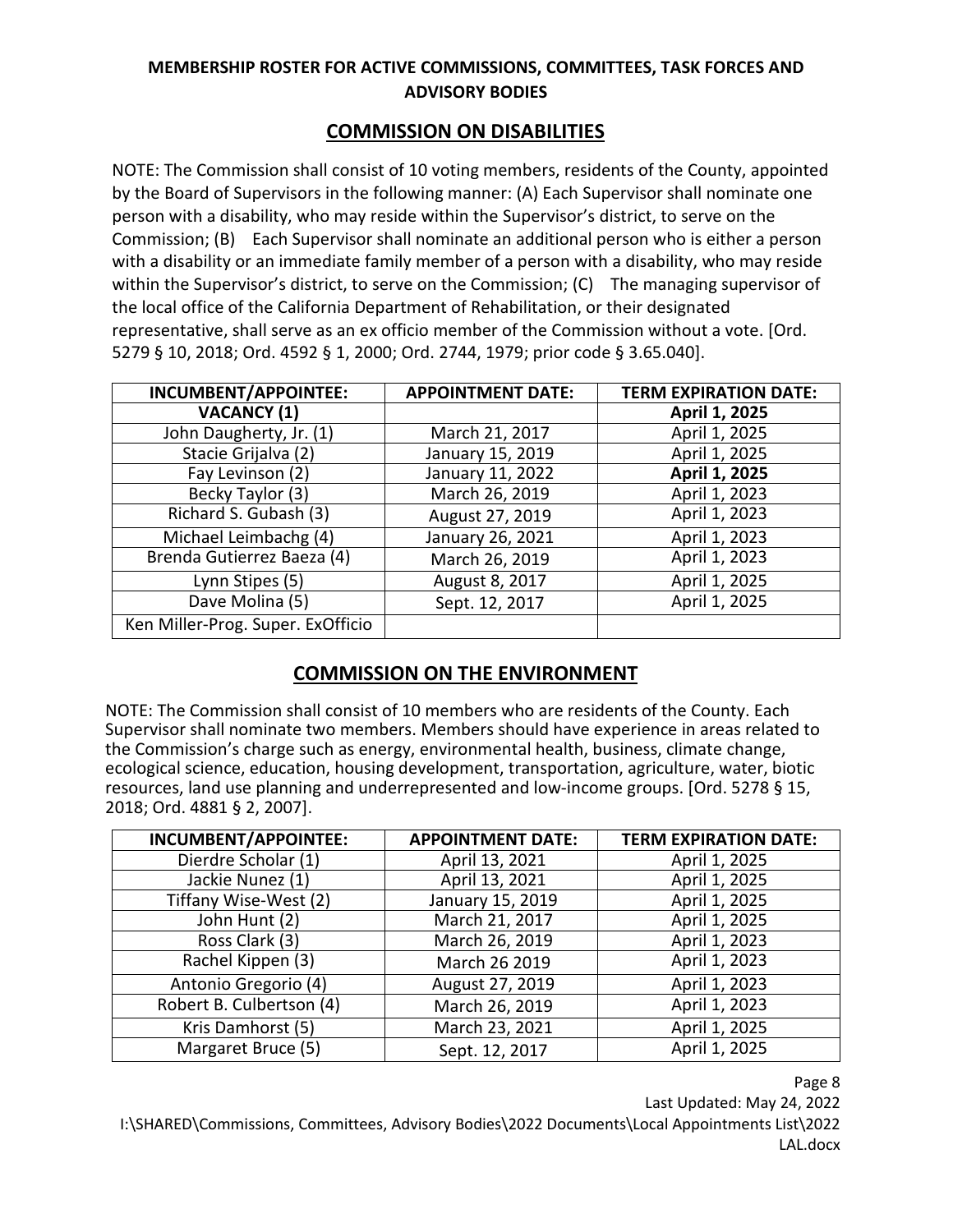|                                            | <b>APPOINTMENT DATE:</b> | <b>TERM EXPIRATION DATE:</b> |
|--------------------------------------------|--------------------------|------------------------------|
| INCUMBENT/APPOINTEE:                       |                          |                              |
| <b>Sheriff/Chief of Police or Designee</b> |                          | Continuous                   |
| <b>District Attorney or Designee</b>       |                          | Continuous                   |
| <b>Judge or Designee</b>                   |                          | Continuous                   |
| <b>Chief Probation Officer or Designee</b> |                          | Continuous                   |
| <b>Public Defender or Designee</b>         |                          | Continuous                   |
| <b>Superintendent of COE or Designee</b>   |                          | Continuous                   |
| <b>HSA Director or Designee</b>            |                          | Continuous                   |
| <b>HSD Director or Designee</b>            |                          | Continuous                   |
| Laura Segura - Monarch Services            | September 15, 2020       | April 1, 2024                |
| Julie Macecevic - Walnut Ave.              | August 18, 2020          | April 1, 2024                |
| Family & Women's Center                    |                          |                              |
| Lynne Petrovic - Rep. of Court             |                          |                              |
| <b>Appointed Special Advocates</b>         |                          |                              |
| Theresa M. Carino - Survivor of            | October 20, 2020         | April 1, 2024                |
| <b>Gender-based Violence</b>               |                          |                              |
| Ashlyn N. Adams – Rep. of                  | November 16, 2020        | April 1, 2024                |
| LGBTQ+ Community                           |                          |                              |
| <b>VACANCY - Rep. of Latinx</b>            |                          | April 1, 2024                |
| Community                                  |                          |                              |
| Natalie Gabbard - Rep. Who has             | November 16, 2020        | April 1, 2024                |
| experienced incarceration                  |                          |                              |
| Evyn Simpson - Rep of Org.                 | March 23, 2021           | April 1, 2024                |
| <b>Representing Target Population</b>      |                          |                              |
| Sheryl Norteye - Black/African             | January 12, 2021         | April 1, 2024                |
| <b>American Community</b>                  |                          |                              |

# **COMMISSION ON JUSTICE AND GENDER**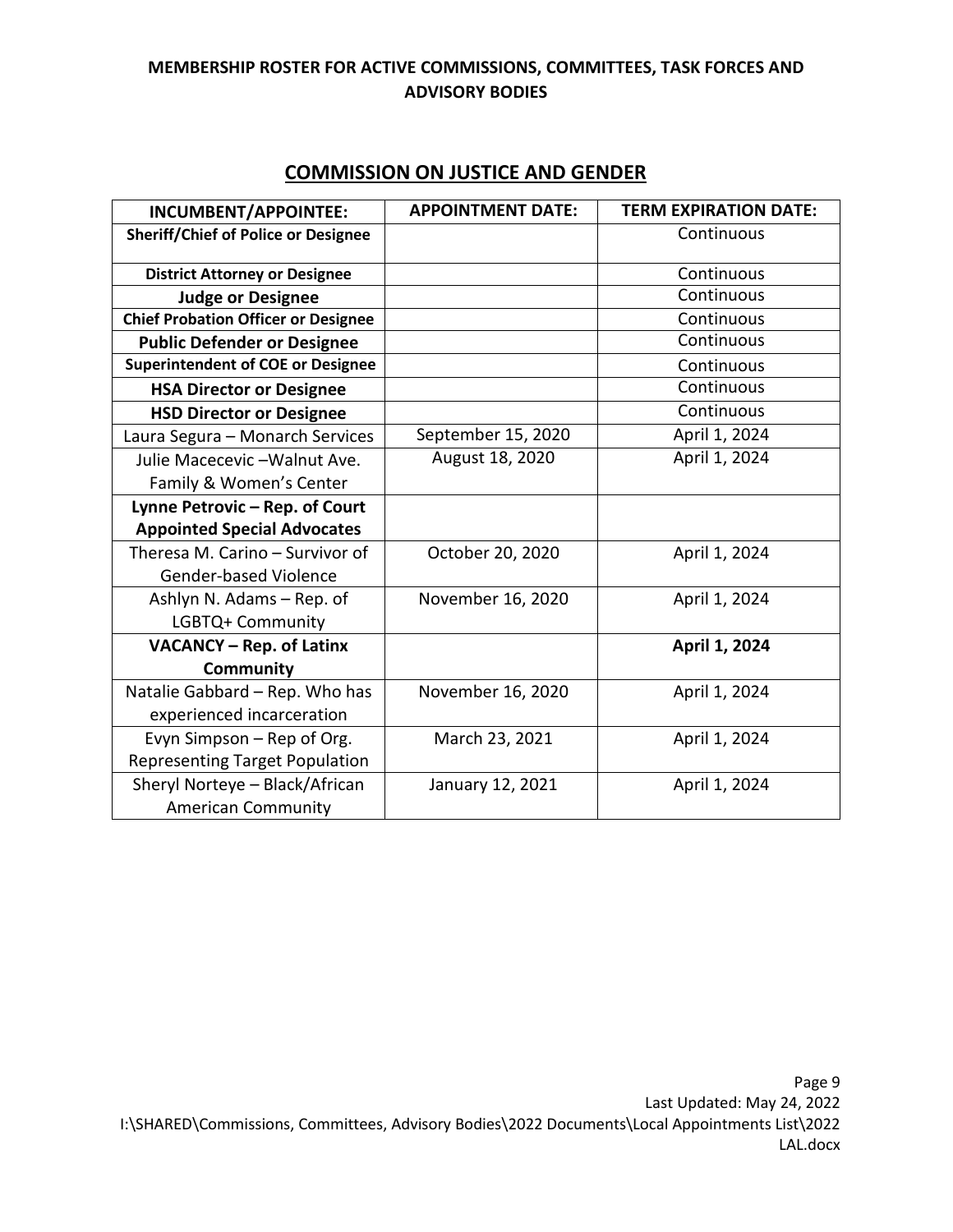# **COMMUNITY ACTION BOARD – PUBLIC SECTOR REPRESENTATIVES**

[CAB also includes a "Low Income Representatives" Panel & "Private Sector Representatives" Panel in addition to the "Public Sector Representatives" Panel, that the County of Santa Cruz does not appoint to.]

NOTE: Pursuant to Section 4.7 of the CAB By-Laws, one-third of the Directors of the CAB Board shall be currently elected public officials or their representatives, including two members appointed by the Santa Cruz County Board of Supervisors, one of whom shall be the County At-Large representative. Section 4.12 provides that public bodies and private organizations authorized to select a Director/Representative may also select an Alternate. For the County At-Large representative, tie the term expiration date to the nominating Supervisor's term expiration date. CAB By-Laws – Section 4.6 (C) – Tenure of Office – Reads: No member of the Board of Directors shall serve more than three consecutive terms, or a total of nine years. After a break in service of not less than one year from the end of his/her term, the individual may become eligible for reappointment.

| INCUMBENT/APPOINTEE:          | <b>APPOINTMENT</b><br>DATE: | <b>TERM EXPIRATION DATE:</b> |
|-------------------------------|-----------------------------|------------------------------|
| <b>Ryan Coonerty</b>          | January 29, 2019            | 1/3/2023                     |
| Silvia Austerlic (Alternate)  |                             | 1/3/2026                     |
| Thomas John Batley - At-Large | January 14, 2020            | 1/6/2025                     |

# **DEFERRED COMPENSATION ADVISORY COMMISSION**

NOTE: The Commission shall consist of eight members appointed by the Board of Supervisors. One member shall be nominated by each of the following officials and organizations: the County Administrative Officer, the County Counsel, the Personnel Director, the Santa Cruz County Middle Management Association, the Service Employees International Union, and the Deputy Sheriff's Association. Two members shall be nominated by the Auditor-Controller-Treasurer-Tax-Collector, one of whom shall be the employee of that office responsible for directing County investment activities. [Ord. 5282 § 1, 2018; Ord. 4015 § 1, 1989; Ord. 2732, 1979; prior code § 3.63.040].

| INCUMBENT/APPOINTEE:        | <b>APPOINTMENT DATE:</b> | <b>TERM EXPIRATION DATE:</b> |
|-----------------------------|--------------------------|------------------------------|
| Jacob Ainsworth (Sheriff)   | January, 2018            | N/A                          |
| Rita Sanchez (CAO)          | March 26, 2019           | N/A                          |
| Heather Viola (Gen. Rep.)   | June 16, 2020            | N/A                          |
| Shane Eben Strong (CoCo)    | August 10, 2021          | N/A                          |
| Kathy Samms (Mid Mgmt)      | May 21, 2019             | N/A                          |
| Enrique Sahagun (PER)       |                          | N/A                          |
| Laura Bowers (AUD/CON)      |                          | N/A                          |
| Brandon Marquez (Treas/tax) | May 18, 2021             | N/A                          |

Page 10 Last Updated: May 24, 2022 I:\SHARED\Commissions, Committees, Advisory Bodies\2022 Documents\Local Appointments List\2022 LAL.docx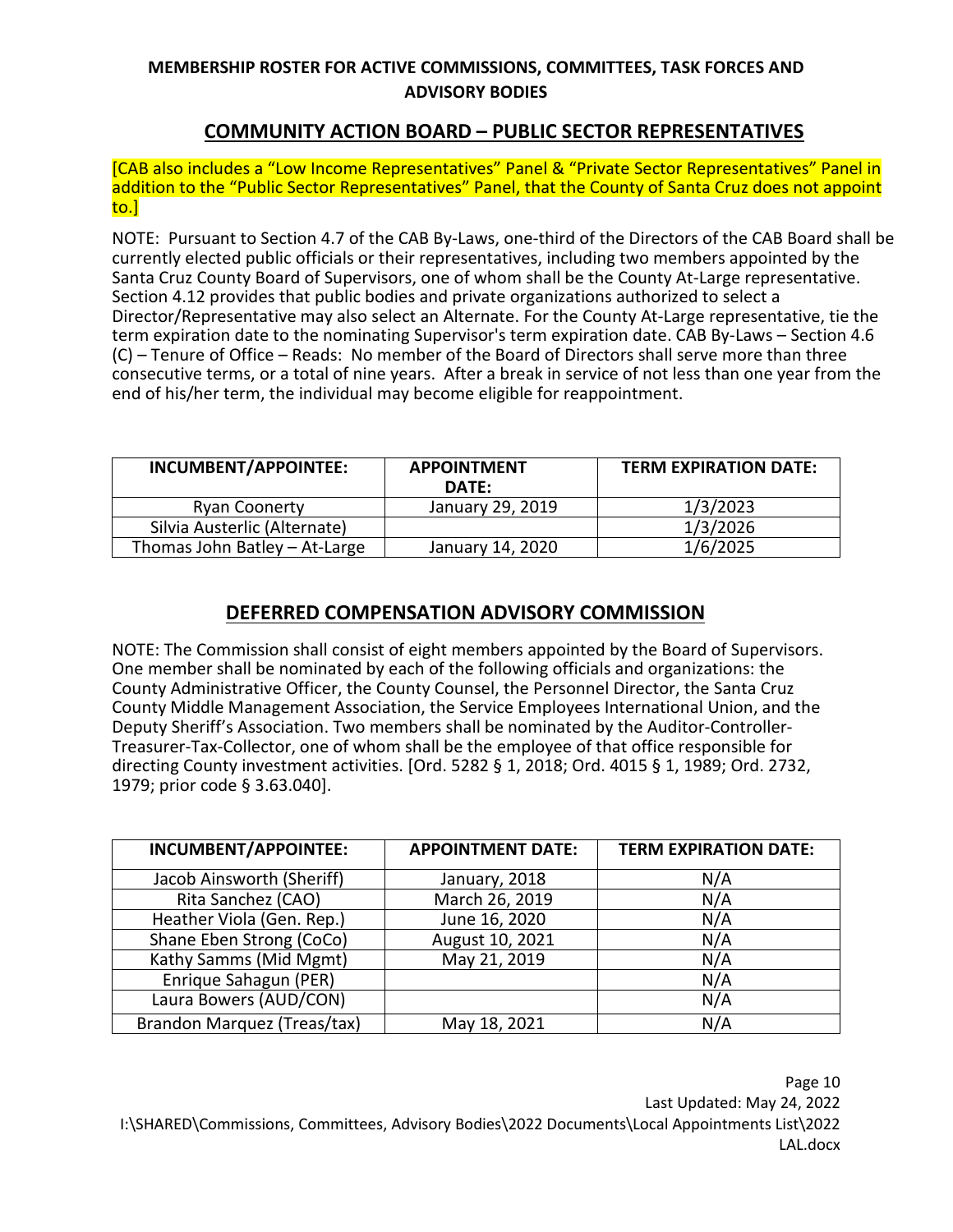# **EMERGENCY MANAGEMENT COUNCIL**

| <b>SEAT:</b>                                                          | INCUMBENT/<br><b>APPOINTEE:</b> | <b>APPOINTMENT</b><br>DATE: | <b>TERM EXPIRATION</b><br>DATE: |
|-----------------------------------------------------------------------|---------------------------------|-----------------------------|---------------------------------|
| District 1                                                            | Nancy Yellin                    | April 13, 2021              | April 1, 2025                   |
| District 2                                                            | <b>Scott Cullen</b>             | March 21, 2017              | April 1, 2025                   |
| District 3                                                            | Joe Christy                     |                             | April 1, 2023                   |
| District 4                                                            | <b>Robert Wiser</b>             |                             | April 1, 2023                   |
| District 5                                                            | Liz-Taylor Selling              | March 21, 2017              | April 1, 2025                   |
| At-Large (Disaster Planning<br>Volunteer)                             | <b>Mary Edmund</b>              | April 26, 2022              | January 1, 2023                 |
| Area Fire Coordinator/County<br>Fire *                                | <b>Nate Armstrong</b>           |                             |                                 |
| ARES/RACES                                                            | John Gerhardt                   | November 9, 2021            |                                 |
| Capitola OES                                                          | Captain Andy Dally              | January 15, 2019            |                                 |
| <b>County Emergency Medical</b><br>Services Program *                 | <b>Brenda Brenner</b>           |                             |                                 |
| <b>County Human Services *</b>                                        | Brenda Brenner                  |                             |                                 |
| <b>County Office of Education</b>                                     | Georgia Bueoy                   |                             |                                 |
| County Office of Response,<br>Resilience & Recovery (OR3) *           | David Reid                      |                             |                                 |
| County Public Works Dept. *                                           | <b>Michael Bennet</b>           |                             |                                 |
| <b>County Sheriff/Coroner *</b>                                       | Mitch Medina                    |                             |                                 |
| <b>Dominican Hospital</b>                                             | <b>Eric Conrad</b>              | October 16, 2018            |                                 |
| <b>Medical Society of Santa Cruz</b><br>County                        | Donna Odryna                    | September 25, 2018          |                                 |
| <b>City of Santa Cruz OES</b>                                         | Paul Horvat                     |                             |                                 |
| City of Scotts Valley OES                                             | Mike Dean                       | February 25, 2020           |                                 |
| County Planning Dept. *                                               | Martin Heaney                   |                             |                                 |
| <b>UC Santa Cruz</b>                                                  | <b>Amanda Gullings</b>          | August 4, 2020              |                                 |
| Santa Cruz Chapter of the<br><b>American Red Cross</b>                | Patsy Gasca                     |                             |                                 |
| <b>Watsonville Community Hospital</b>                                 | Matko Vranjes                   |                             |                                 |
| City of Watsonville OES                                               | Tom Avila                       | February 12, 2019           |                                 |
| <b>Chair of Local Emergency</b><br><b>Communications Committee of</b> | <b>VACANCY</b>                  |                             |                                 |
| <b>Monterey Bay (EAS)</b>                                             |                                 |                             |                                 |

\*May be represented by his or her designee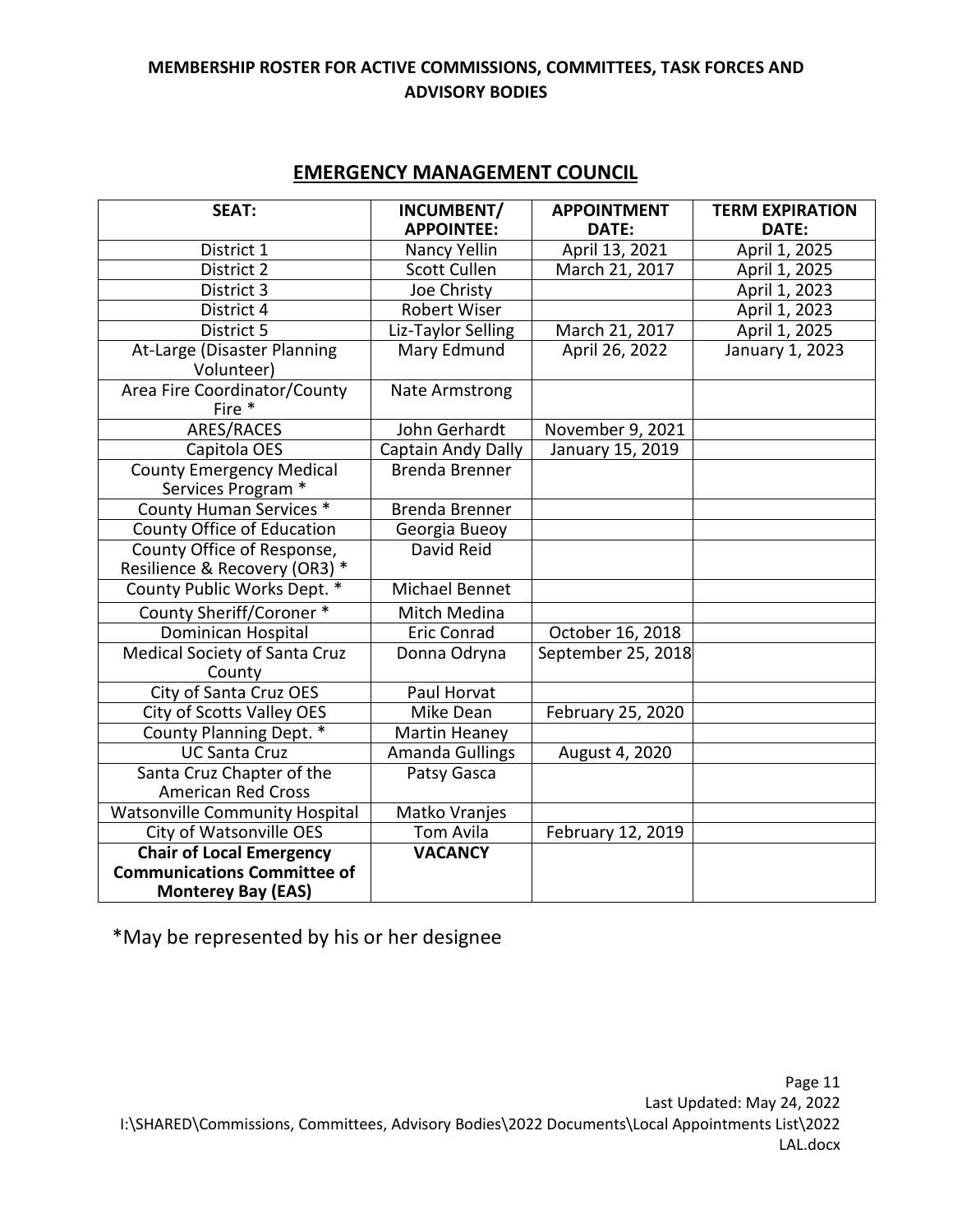# **EMERGENCY MEDICAL CARE COMMISSION**

NOTE: Each member representing a supervisorial district shall serve for a term of four years, commencing on April 1st of the year in which the member's nominating Supervisor begins a full term. Each at-large member shall serve for a term of four years, staggered in accordance with such staggering determined by lot

(C) Six members shall be persons appointed on an at-large basis to represent the following within the County: hospital administrators, one each from Dominican Hospital and Watsonville Community Hospital, ambulance services, the Santa Cruz County Law Enforcement Chiefs Association, the Santa Cruz County Medical Society and the Santa Cruz County Fire Chiefs Association.

(D) One member shall be a person appointed on an at-large basis to represent the consumer's interest in emergency medical care. No such consumer interest appointee shall be a person, or the parent, spouse or adult child of a person who is, or within the last year has been, an employee of any hospital, ambulance service, or other agency or organization which is in any way involved, within Santa Cruz County, in the provision of emergency medical services.

(E) One member shall be a person appointed on an at-large basis to represent field care providers. Field care providers shall include prehospital care providers, paramedics, emergency medical technicians, and first responders currently practicing as field care providers in Santa Cruz County. [Ord. 4597 §§ 1, 2, 2000; Ord. 4206 § 1, 1992; Ord. 4061 § 1, 1990; Ord. 2216, 1975; prior code § 3.45.030].

| INCUMBENT/APPOINTEE:                 | <b>APPOINTMENT DATE:</b> | <b>TERM EXPIRATION DATE:</b> |
|--------------------------------------|--------------------------|------------------------------|
| Gregory Benson - Ambulance Svc. Rep. | April 12, 2022           | April 1, 2023                |
| Chris Clark - Law Enforce.           | March 22, 2022           | April 1, 2023                |
| Eric Conrad - Hospital Rep.          | August 28, 2018          | April 1, 2025                |
| Dan Quinto - Field Care              | June 12, 2007            | April 1, 2023                |
| Jason Nee - SCC Fire Chief's Assc.   | December 7, 2021         | April 1, 2025                |
| Richard Rubin - Consumers            | May 11, 2021             | April 1, 2023                |
| <b>VACANCY</b> - SCC Medical Society | August 27, 2013          | April 1, 2023                |
| Amy Grooters-Hospital Rep(W)         | November 9, 2021         | April 1, 2023                |
| Kent Benedict (1)                    | June 14, 2016            | April 1, 2025                |
| Celia Barry (2)                      | 3/21/2017                | April 1, 2025                |
| Dr. Marcus Kwan (3)                  | May 15, 2007             | April 1, 2023                |
| Michael McGannon (4)                 | August 27, 2019          | April 1, 2023                |
| Arnold Leff (5)                      | August 6, 2019           | April 1, 2025                |

Page 12

Last Updated: May 24, 2022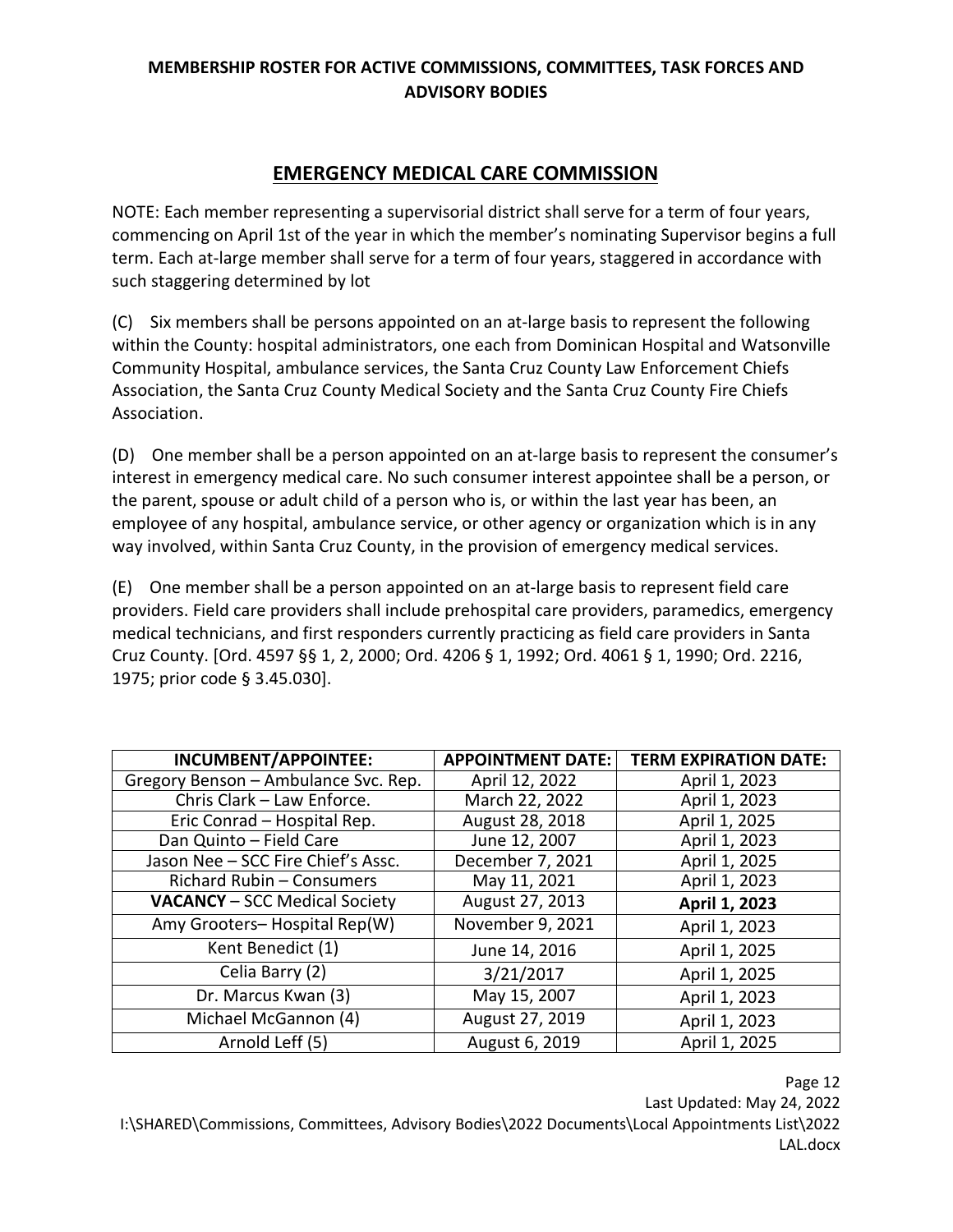# **ENVIRONMENTAL HEALTH APPEALS COMMISSION**

NOTE: The Commission shall consist of three members. One member shall be a County Supervisor appointed by the Board of Supervisors; one member shall be a person with knowledge of soils or groundwater hydrology appointed by the Board of Supervisors; and one member shall be the environmental coordinator of the County Planning Department. [Ord. 5278 § 16, 2018; Ord. 3318 § 1, 1982; prior code § 3.67.040. Formerly 2.56.030].

| INCUMBENT/APPOINTEE: | <b>APPOINTMENT DATE:</b> | <b>TERM EXPIRATION DATE:</b> |
|----------------------|--------------------------|------------------------------|
| Chris Berry          | March 26, 2019           | April 1, 2023                |
| <b>Greg Caput</b>    | January 29, 2019         | January, 2023                |
| Stephanie Hansen     |                          | N/A                          |

# **EQUAL EMPLOYMENT OPPORTUNITY COMMISSION**

NOTE: The Commission shall consist of 10 members, residents of Santa Cruz County, appointed by the Board of Supervisors. Each Supervisor shall nominate two persons who may reside within the Supervisor's district. [Ord. 4258 § 1, 1993; Ord. 2217, 1975; prior code § 3.39.030]

| INCUMBENT/APPOINTEE:     | <b>APPOINTMENT DATE:</b> | <b>TERM EXPIRATION DATE:</b> |
|--------------------------|--------------------------|------------------------------|
| Patrick Garcia (1)       | November 5, 2019         | April 1, 2025                |
| Deena Pais (1)           | April 13, 2021           | April 1, 2025                |
| Patrice Edwards (2)      | March 21, 2017           | April 1, 2025                |
| Jeff Ursino (2)          | August 6, 2019           | April 1, 2025                |
| Paula Ann Samarron (3)   | March 26, 2019           | April 1, 2023                |
| Carlos Landaverry (3)    | March 26, 2019           | April 1, 2023                |
| Isabel Alvarado Dees (4) | March 26, 2019           | April 1, 2023                |
| Carol L. Turley (4)      | March 26, 2019           | April 1, 2023                |
| Dawn Harker (5)          | February 25, 2020        | April 1, 2025                |
| Nancy Gordon (5)         | March 23, 2021           | April 1, 2025                |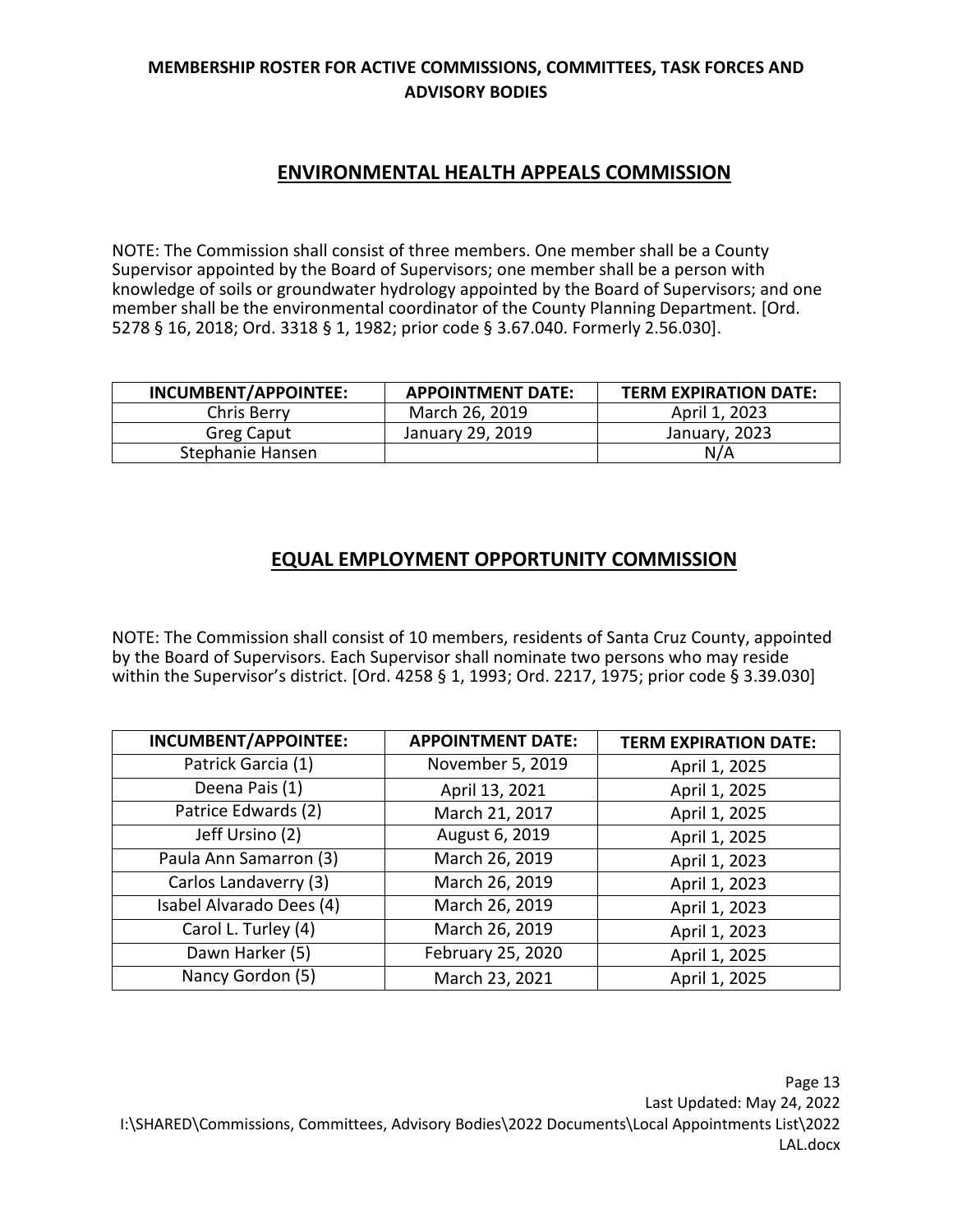# **FIRE DEPARTMENT ADVISORY COMMISSION**

NOTE: Each at-large member shall serve indefinitely, until a new nomination is submitted and approved by the Board of Supervisors. QUORUM – A quorum must be present in order for any matters requiring a vote to be acted on. A quorum shall be one person more than one-half of the appointed members. [County Code Section 2.120.040 (D)] (A) The Commission shall consist of seven members, residents of the County, appointed by the Board of Supervisors. (B) Each Supervisor shall nominate one person who may reside within the Supervisor's district. Each nominee shall also reside within the jurisdiction of the County Fire Department, except for the Fourth District Supervisor's nominee. (C) The remaining two members shall be at-large appointments designated for nomination by the following County departments/groups: (1) Volunteer company officers' organization; (2) Office of Emergency Services. [Ord. 5067 § 1, 2010; Ord. 4798 § 1, 2005; Ord. 4760 § 1, 2004; Ord. 4455 § 1, 1997].

| <b>INCUMBENT/APPOINTEE:</b>   | <b>APPOINTMENT DATE:</b> | <b>TERM EXPIRATION DATE:</b> |
|-------------------------------|--------------------------|------------------------------|
| Sanjay Khandelwal (1)         | October 19, 2021         | April 1, 2025                |
| Carey Pico (2)                | March 22, 2016           | April 1, 2025                |
| Janet M. Webb (3)             | May 15, 2015             | April 1, 2023                |
| John Walker (4)               | March 24, 2015           | April 1, 2023                |
| Arnie Wernick (5)             | August 7, 2007           | April 1, 2025                |
| Rosemary Anderson - OES       |                          | N/A                          |
| Doug Aumack - Volunteer Comp. |                          | N/A                          |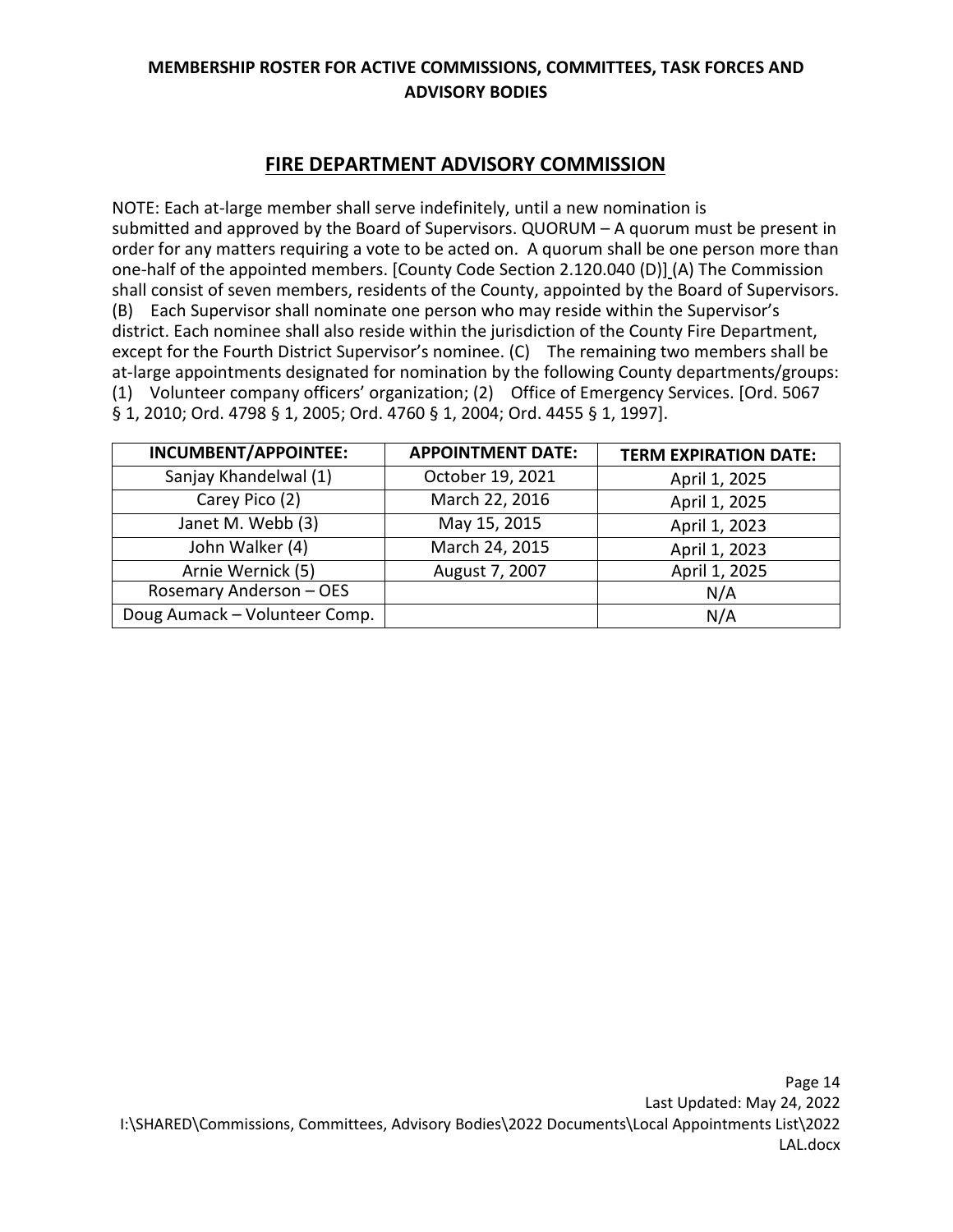# **FIRST FIVE COMMISSION** (Formerly Children and Families First)

NOTE: (A) The Commission shall consist of nine members, who shall be residents of the County. Four members shall be nominated on an at-large basis, and five members shall be nominated on an allocated basis with each member of the Board of Supervisors nominating one member.

- (B) The four at-large nominees shall include:
	- (1) One member of the Santa Cruz County Board of Supervisors.
	- (2) Two members selected from among the following:

(a) The County Health Officer; (b) A County employee responsible for the management of children's services; (c) A County employee responsible for the management of public health services; (d) A County employee responsible for the management of behavioral health services; (e) A County employee responsible for the management of tobacco and other substance abuse prevention and treatment services; (f) A County employee responsible for the management of social services.

(3) One member selected from among the following:

(a) Those persons described in subsection (B)(2) of this section; (b) Those recipients of project services included in the County's strategic plan; (c) Educators specializing in early childhood development; (d) Representatives of a local child care resource or referral agency; (e) A local child care coordinating group; (f) Representatives of a local organization for prevention or early intervention for

families at risk; (g) Representatives of community based organizations that have the goal of promoting nurturing and early childhood development;

(h) Representatives of local school districts;(i) Representatives of local medical, pediatric, or obstetric associations or societies.

(C) The five members nominated by members of the Board of Supervisors shall be selected from those categories established by subsection (B)(3) of this section.

| <b>INCUMBENT/APPOINTEE:</b> | <b>APPOINTMENT DATE:</b> | <b>TERM EXPIRATION DATE:</b> |
|-----------------------------|--------------------------|------------------------------|
| <b>Bruce McPherson</b>      | January 24, 2017         | April 1, 2023                |
| Kimberly Petersen           | January 11, 2022         | April 1, 2023                |
| Jennifer Herrera            | December 7, 2021         | April 1, 2023                |
| Faris Sabbah                | April 16, 2019           | April 1, 2025                |
| Toni Campbell (1)           | March 21, 2017           | April 1, 2025                |
| Johanna Schonfield (2)      | May 12, 2020             | April 1, 2025                |
| Lisa Hindman Holbert (3)    | March 26, 2019           | April 1, 2023                |
| Diane Munoz (4)             | April 16, 2019           | April 1, 2023                |
| Kathy Frandle (5)           | March 21, 2017           | April 1, 2025                |

Page 15

Last Updated: May 24, 2022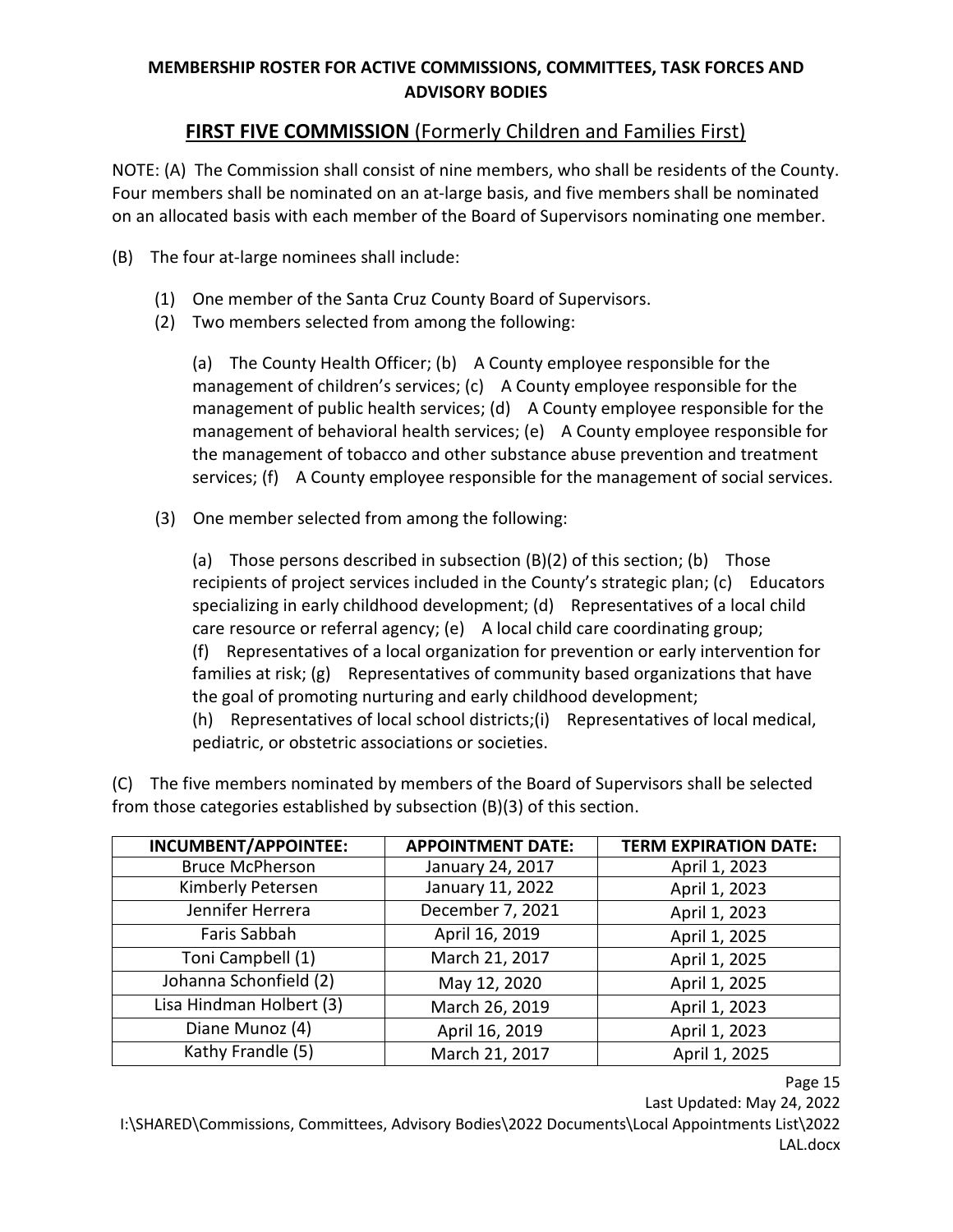# **\*FISH AND WILDLIFE ADVISORY COMMISSION**

NOTE: The Commission shall consist of 10 members, residents of the County, appointed by the Board of Supervisors. Each Supervisor shall nominate two persons who may reside within the Supervisor's district to serve on the Commission. [Ord. 5223 § 1, 2016; Ord. 2109, 1975; prior code § 3.15.030].

| <b>INCUMBENT/APPOINTEE:</b> | <b>APPOINTMENT DATE:</b> | <b>TERM EXPIRATION DATE:</b> |
|-----------------------------|--------------------------|------------------------------|
| <b>VACANCY (1)</b>          |                          | April 1, 2025                |
| Chris Berry (1)             | April 13, 2021           | April 1, 2025                |
| Sandra Baron (2)            | March 23, 2021           | April 1, 2025                |
| David Somerton (2)          | March 23, 2021           | April 1, 2025                |
| Susan Elizabeth Alter (3)   | October 20, 2020         | April 1, 2023                |
| Jon Jankovitz (3)           | January 12, 2021         | April 1, 2023                |
| Matthew Wise (4)            | March 26, 2019           | April 1, 2023                |
| <b>VACANCY (4)</b>          |                          | April 1, 2023                |
| Jen Michelsen (5)           | March 23, 2021           | April 1, 2025                |
| Jenni Gomez (5)             | March 23, 2021           | April 1, 2025                |

#### **HAZARDOUS MATERIALS ADVISORY COMMISSION**

NOTE: The Commission shall consist of 11 at-large members, residents of the County, appointed by the Board of Supervisors as follows: (A) The city council of each incorporated city within the County shall nominate one member. (B) The Board of Supervisors shall appoint two community members. The Board of Supervisors shall appoint such additional members as are necessary to constitute an 11 member Commission. Board-appointed members shall have, to the extent possible, expertise in the fields of hazardous materials management, including, but not limited to, source reduction, waste minimization, engineering, geology and water quality, and shall include at least one representative of each of the following interests: (1) Industry; (2) Labor; (3) Fire protection; (4) Environmental interests; (5) Chemistry or chemical engineering. [Ord. 4827 § 1, 2005; Ord. 4494 § 1, 1998; Ord. 4038 § 1, 1989; Ord. 3866 § 1, 1987; Ord. 3454 § 1, 1983; prior code § 3.78.030].

| INCUMBENT/APPOINTEE:                      | <b>APPOINTMENT DATE:</b> | <b>TERM EXPIRATION DATE:</b> |
|-------------------------------------------|--------------------------|------------------------------|
| Nicholas Lorig-Roach - Community          | April 23, 2019           | April 1, 2025                |
| Representative                            |                          |                              |
| Ashley Ryder - Community                  | 4/13/2021                | April 1, 2023                |
| Representative                            |                          |                              |
| <b>VACANCY - Labor</b>                    |                          | April 1, 2025                |
| Justin Delemus - Chemist                  | March 14, 2017           | April 1, 2023                |
| Jean Anne Logan - Enviro. Interest        | April, 2019              | April 1, 2023                |
| Scott Glucs - Industry Reps               | September 12, 2017       | April 1, 2025                |
| Nicholas Brown - City of Capitola         | March 26, 2019           | April 1, 2023                |
| Rob Young - City of Santa Cruz            | October 22, 2019         | April 1, 2023                |
| Chief Ron Whittle - City of Scotts Valley | April, 2017              | April 1, 2025                |
| Tom Avila - City of Watsonville           | October 10, 2019         | April 1, 2023                |
| <b>VACANCY</b> - Fire Protection          |                          | April 1, 2023                |

Page 16

Last Updated: May 24, 2022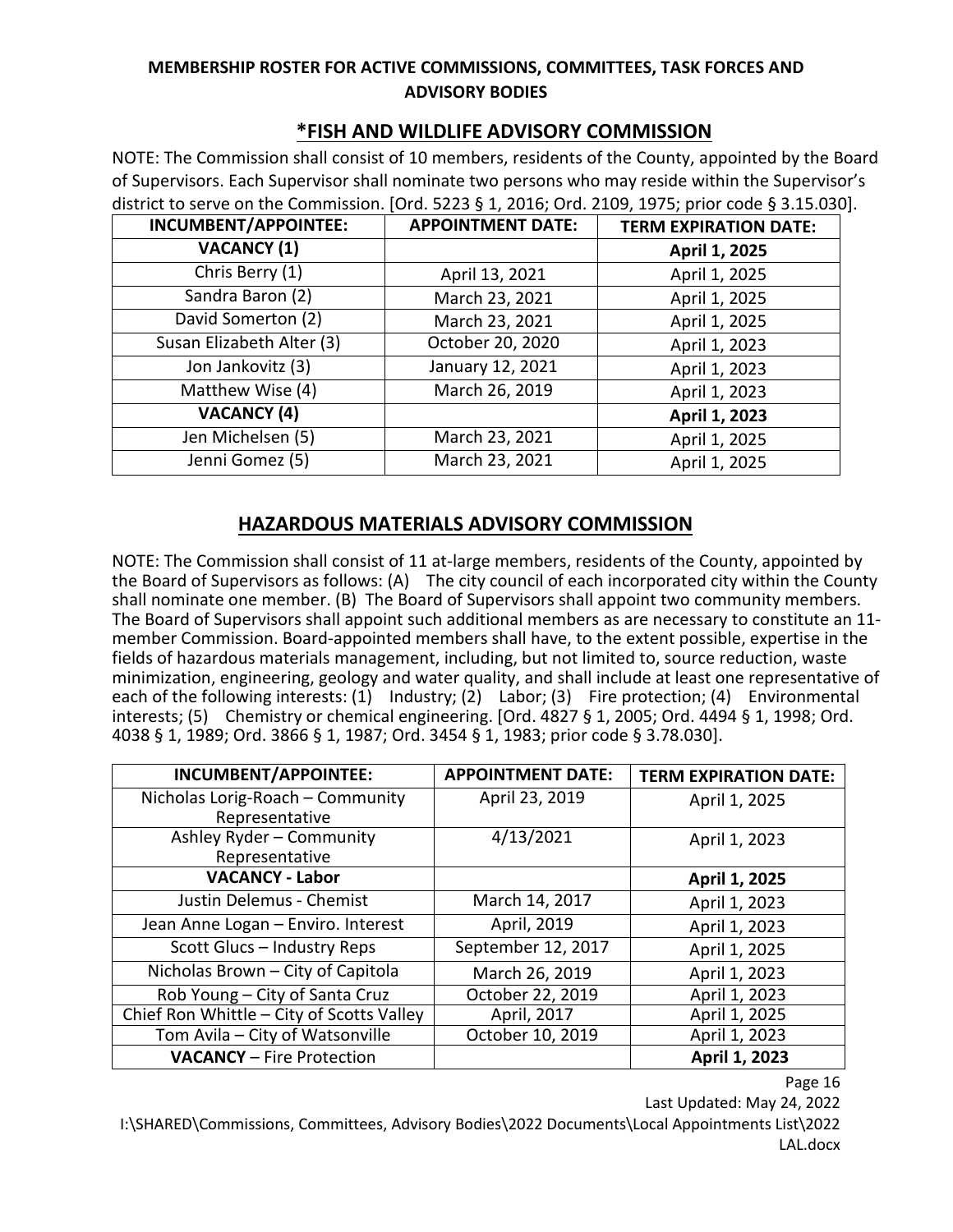# **HISTORIC RESOURCES COMMISSION**

NOTE: The Historic Resources Commission shall consist of five members, appointed by the Board of Supervisors, and who are residents of the County. Each Supervisor shall nominate one person who may reside within the Supervisor's district to serve on the Commission. Commission members shall be appointed from among professionals in the disciplines of architecture, history, architectural history, planning, archaeology, or other historic preservation-related disciplines, such as urban planning, American studies, American civilization, cultural geography or cultural anthropology, to the extent that such professionals are available in the community. Commission membership may also include lay members who have demonstrated special interest, competence, experience or knowledge in historic preservation, American studies, cultural anthropology, cultural geography or other historic preservation-related disciplines. A reasonable effort shall be made to fill positions on the commission with professional and lay members as highly qualified as possible. [Ord. 3888 § 1, 1988].

| INCUMBENT/APPOINTEE:           | <b>APPOINTMENT DATE:</b> | <b>TERM EXPIRATION DATE:</b> |
|--------------------------------|--------------------------|------------------------------|
| Neal Woods (1)                 | April 13, 2021           | April 1, 2025                |
| Carolyn Swift (2)              | March 21, 2017           | April 1, 2025                |
| Alverda Orlando (3)            | March 26, 2019           | April 1, 2023                |
| Barry S. Pearlman (4)          | September 10, 2019       | April 1, 2023                |
| Lynda Phillips (5)             | March 21, 2017           | April 1, 2025                |
| Mr. R. D'Arcy Bonnet - Liaison |                          |                              |

# **HOUSING ADVISORY COMMISSION**

NOTE: The Commission shall consist of 10 members, residents of the County, appointed by the Board of Supervisors. Each Supervisor shall nominate two persons who may reside within the Supervisor's district to serve on the Commission. Whenever possible, nominees should be individuals who have knowledge about housing problems and be members of the following groups: senior citizens, students, farmworkers, low-income families, ethnic minorities, realtors, construction workers, or educators. If it is not possible to secure membership from these specified groups, the Board of Supervisors may appoint representatives of the general public interested in housing. [Ord. 2110, 1975; prior code § 3.17.030].

| <b>INCUMBENT/APPOINTEE:</b> | <b>APPOINTMENT DATE:</b> | <b>TERM EXPIRATION DATE:</b> |
|-----------------------------|--------------------------|------------------------------|
| Sibley Simon (1)            | April 13, 2021           | April 1, 2025                |
| John Flaniken (1)           | April 13, 2021           | April 1, 2025                |
| Anthony J. "Bud" Carney (2) | March 21, 2017           | April 1, 2025                |
| Tom Honig (2)               | March 21, 2017           | April 1, 2025                |
| Reed Geisreiter (3)         | March 26, 2019           | April 1, 2023                |
| Darius Monsenin (3)         | September 28, 2021       | April 1, 2023                |
| John Skillicorn (4)         | March 24, 2020           | April 1, 2023                |
| Rose Marie McNair (4)       | May 21, 2019             | April 1, 2023                |
| Bryan Chambers (5)          | March 21, 2017           | April 1, 2025                |
| Kent Washburn (5)           | March 21, 2017           | April 1, 2025                |

Page 17

Last Updated: May 24, 2022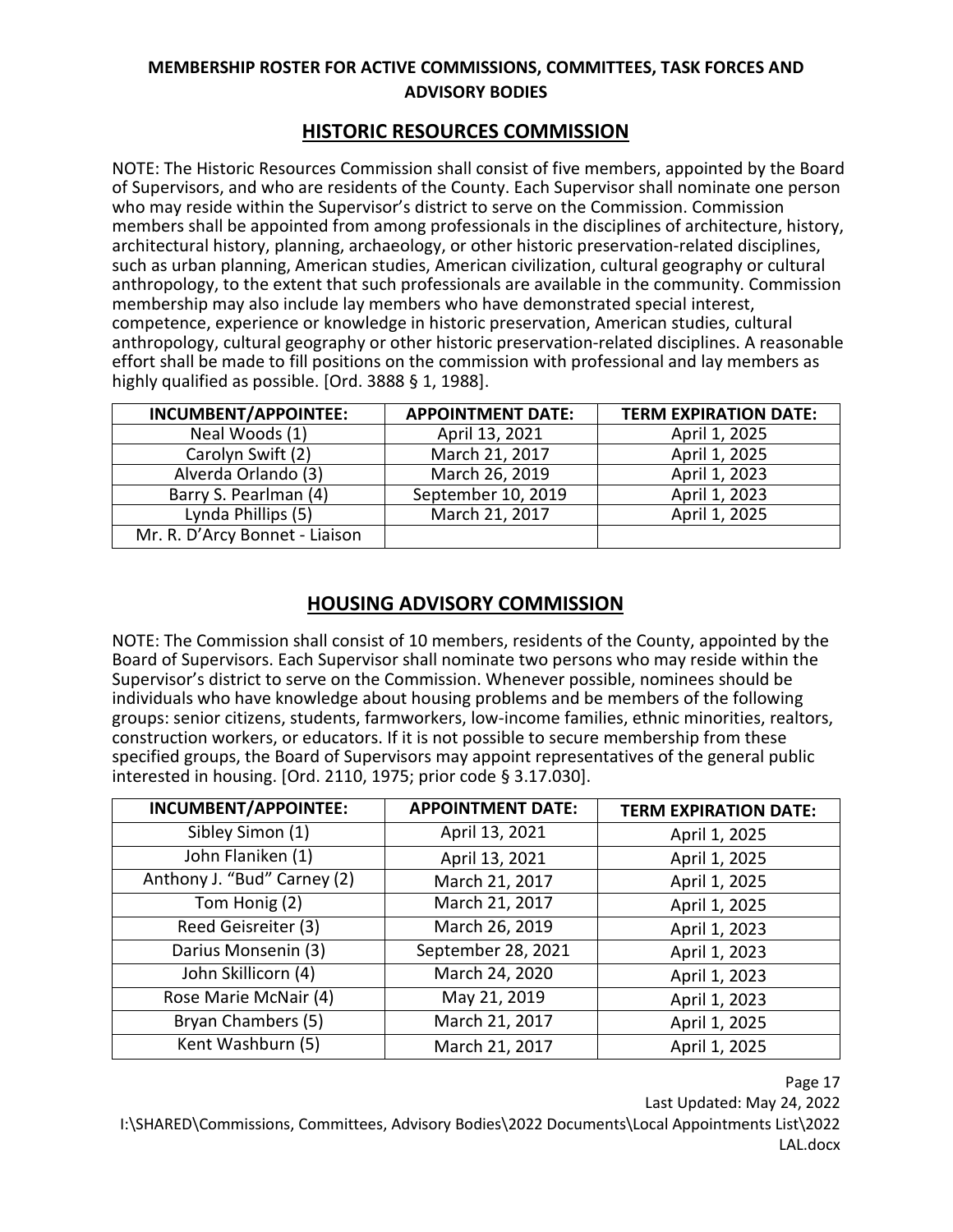# **HOUSING AUTHORITY BOARD OF COMMISSIONERS**

NOTE: All terms are for four years EXCEPT the Tenant Representative and the Tenant Representative over 62 years of age, which are for two years. When the governing body of a county adopts such a resolution it shall appoint five persons as commissioners of the authority. The governing body shall appoint two additional commissioners who are tenants of the authority if the authority has tenants, or within one year after the authority first does have tenants. One such tenant commissioner shall be over 62 years of age if the authority has tenants of such age.

| <b>INCUMBENT/APPOINTEE:</b> | <b>APPOINTMENT DATE:</b> | <b>TERM EXPIRATION DATE:</b> |
|-----------------------------|--------------------------|------------------------------|
| Andy Schiffrin              | March 12, 2017           | March 17, 2023               |
| Sonja Brunner               | September 10, 2019       | September 1, 2023            |
| Annette Melendrez           | December 10, 2019        | September 29, 2023           |
| Rebecca J. Garcia           | February 12, 2019        | February 10, 2023            |
| Carol Berg                  | May 11, 2021             | May 21, 2025                 |
| Ligaya Eligio               | <b>October 20, 2020</b>  | <b>October 18, 2022</b>      |
| Richard F. Schmale          | May 18, 2021             | May 12, 2023                 |

#### **\*HUMAN SERVICES COMMISSION**

NOTE: (A) The Commission shall consist of 10 members appointed by the Board of Supervisors. The Commission membership shall reflect the diversity of organizations and communities with personal and professional interest in aiding the disadvantaged. These groups include: (1) Organizations serving or advocating on behalf of the elderly; (2) Organizations serving or advocating on behalf of children; (3) Organizations serving or advocating on behalf of the disabled; (4) Organizations serving or advocating on behalf of veterans; (5) Organizations serving or advocating on behalf of public aid recipients; (6) The labor community; (7) The business community; (8) People experienced in economic development; (9) People experienced in job development and placement; (10) People experienced in provision of affordable housing.

| <b>INCUMBENT/APPOINTEE:</b>   | <b>APPOINTMENT DATE:</b> | <b>TERM EXPIRATION DATE:</b> |
|-------------------------------|--------------------------|------------------------------|
| Lisa Smith (1)                | April 13, 2021           | April 1, 2025                |
| Emily Hanson (1)              | May 18, 2021             | April 1, 2025                |
| Danny Keith (2)               | March 21, 2017           | April 1, 2025                |
| Martina O'Sullivan (2)        | March 21, 2017           | April 1, 2025                |
| Betsy Clark (3)               | March 26, 2019           | April 1, 2023                |
| Monica Martinez (3)           | March 26, 2019           | April 1, 2023                |
| Charles M. "Stoney" Brook (4) | March 26, 2019           | April 1, 2023                |
| Felipe Hernandez (4)          | February 23, 2021        | April 1, 2023                |
| Jennifer Anderson-Ochoa (5)   | March 21, 2017           | April 1, 2025                |
| Denise Hitzeman (5)           | March 21, 2017           | April 1, 2025                |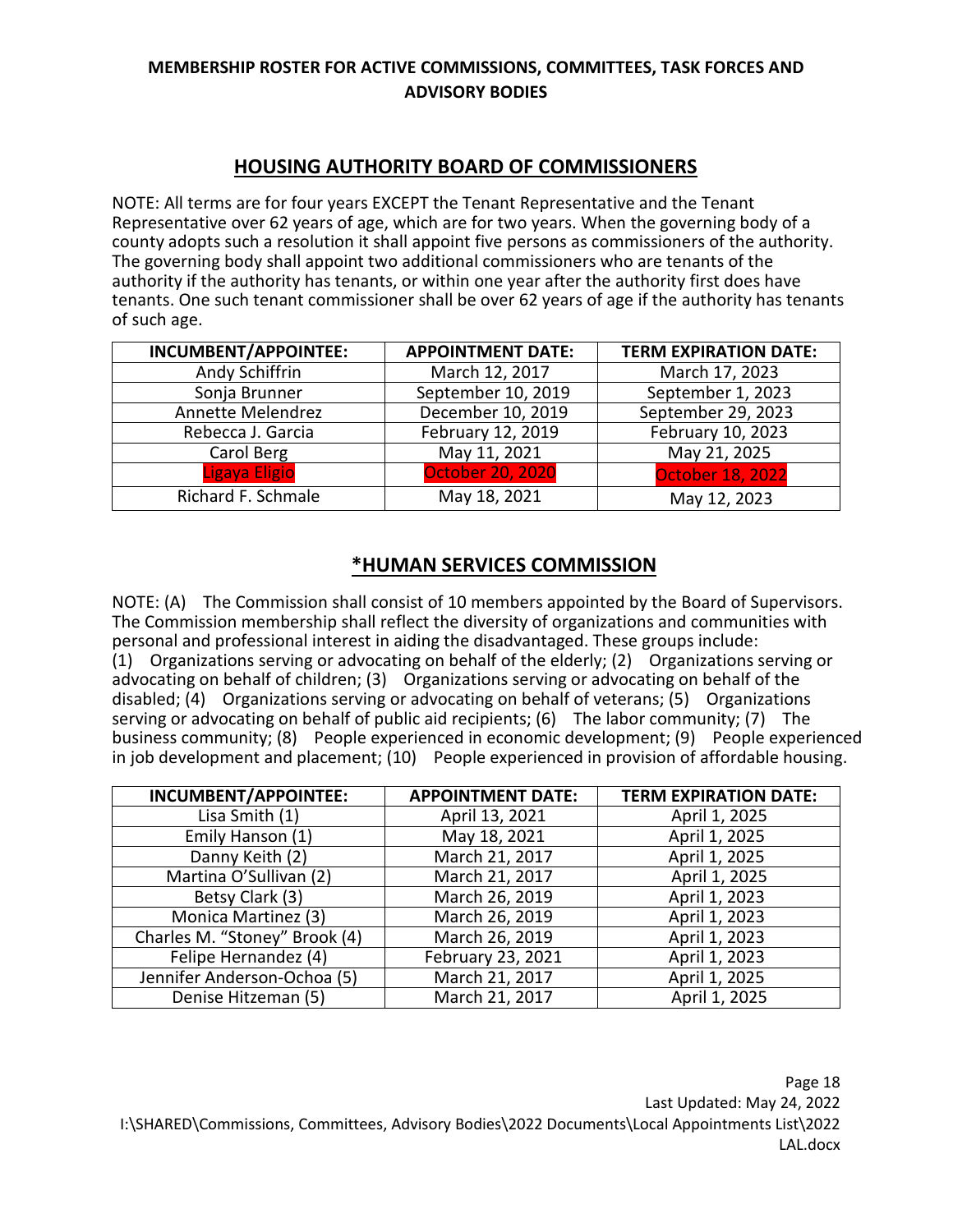# **IN-HOME SUPPORTIVE SERVICES ADVISORY COMMISSION (IHSS)**

NOTE: QUORUM – A quorum for the Commission shall be one person more than one-half of the appointed members. [County Code Section 2.124.060 (B)] (A) The Commission shall consist of 11 at-large voting members and shall include the following representation: (A) Six current or former users of personal assistance services paid for through public or private funds; (B) Two current or former providers of inhome supportive services; (C) Three members from any of the following: (1) A representative from an organization that advocates for people with disabilities or seniors; and/or (2) A current voting member appointed by the Santa Cruz County Board of Supervisors seated on either the Santa Cruz County Seniors Commission or the Commission on Disabilities. If any member seat in this subsection (C) is vacant for a minimum period of three months, then an additional current or former individual user of personal assistance services, or an immediate family member of such an individual user, may be appointed to fill any vacant seat. [Ord. 5380 § 1, 2021; 4882 § 2, 2007; Ord. 4655 § 1, 2002].

| <b>INCUMBENT/APPOINTEE:</b>               | <b>APPOINTMENT DATE:</b> | <b>TERM EXPIRATION DATE:</b> |
|-------------------------------------------|--------------------------|------------------------------|
| Patricia Heath Fohrman - Provider         | June 16, 2020            | April 1, 2023                |
| Foster N. Andersen - Consumer             | May 23, 2017             | April 1, 2025                |
| Michael Molesky - Consumer                | May 23, 2017             | April 1, 2025                |
| Linda Campbell - Consumer                 | June 27, 2017            | April 1, 2025                |
| Jozzett Irgang - Consumer                 | November 5, 2019         | April 1, 2025                |
| Becky Taylor - Commission on Disabilities | April 13, 2021           | April 1, 2023                |
| Lois Sones - Seniors Commission           | September 26, 2017       | April 1, 2025                |
| Maria Arreloa - Provider                  | March 26, 2019           | April 1, 2023                |
| <b>VACANCY</b> - At Large Consumer        |                          | April 1, 2021                |
| <b>VACANCY - At Large Consumer</b>        |                          | April 1, 2023                |
| VACANCY - Rep. of Advocate Org.           |                          | April 1, 2023                |

# **INTEGRATED COMMUNITY HEALTH CENTERS CO-APPLICANT COMMISSION**

# **(FEDERALLY QUALIFIED HEALTH CENTER - FQHG)**

(A) The initial Commission shall consist of 11 at-large members approved by the Board of Supervisors for a one-year term. All members of the Commission shall be residents of Santa Cruz County. No member of the Commission shall be an employee or an immediate family member of an employee of the County's FQHC clinics.

(B) Patient Members. Six of the members shall be individuals who are served by the FQHC clinics or have accessed an FQHC clinic in the past 24 months to receive one or more in-scope service(s) that generated a health center visit ("patient members"). The six patient members, as a group, will reasonably represent the FQHC clinics' patient population in terms of race, ethnicity, and sex. Other factors such as socioeconomic status, age, and other relevant demographic factors may be considered as well. A legal guardian of an FQHC clinic patient who is a dependent child or adult, or a legal sponsor of an immigrant, may also be considered a patient member. Any additional applicable requirements for special population representation on the Commission shall also be met.

(C) Community Members. The remaining five members of the Commission ("community members") shall be representatives of the community currently served by the FQHC clinics and have a broad range of skills, expertise, and perspectives, including, but not limited to, finance, legal affairs, business, health, managed care, social services, labor relations, and government. They shall also have a commitment to the population that utilizes the FQHC clinics and the special needs of

Page 19 Last Updated: May 24, 2022 I:\SHARED\Commissions, Committees, Advisory Bodies\2022 Documents\Local Appointments List\2022 LAL.docx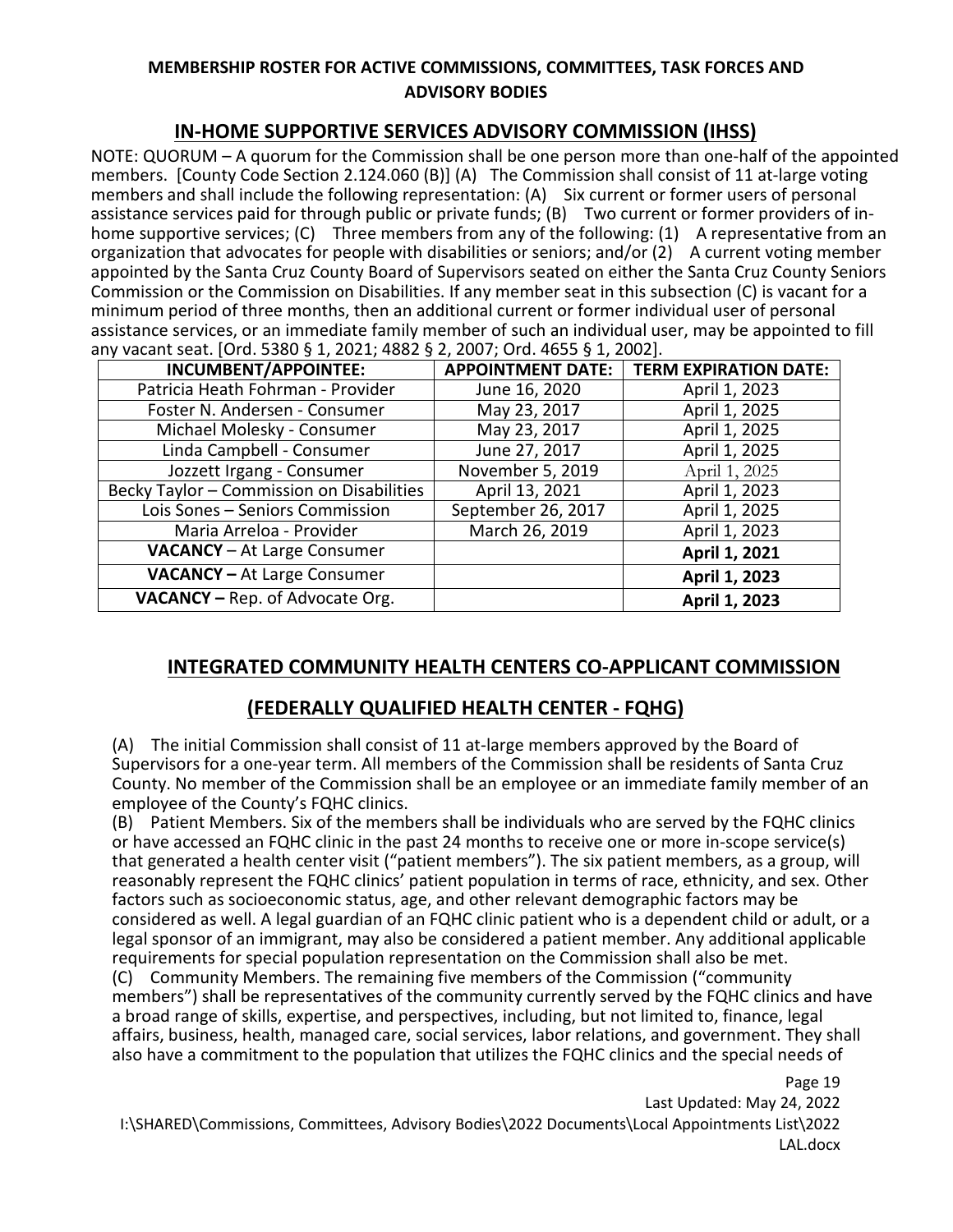that population. No more than two community members (less than one-half) may receive more than 10 percent of their annual income from the health care industry.

(D) The composition of the Commission after the initial one-year term shall be determined through a co-applicant agreement as specified in SCCC [7.57.070.](https://www.codepublishing.com/CA/SantaCruzCounty/html/SantaCruzCounty07/SantaCruzCounty0757.html#7.57.070) [Ord. 5298 § 15, 2019; Ord. 5193 § 1, 2014].

# **FQHG - PATIENT REPRESENTATIVES**

| INCUMBENT/APPOINTEE:             | <b>APPOINTMENT DATE:</b> | <b>TERM EXPIRATION DATE:</b> |
|----------------------------------|--------------------------|------------------------------|
| <b>Michelle Norton</b>           | <b>Mach 9, 2021</b>      | <b>December 11, 2022</b>     |
| Kim "Coach" Campbell             | February 1, 2022         | <b>December 11, 2022</b>     |
| <b>Marco Martinez-Galarce</b>    | <b>December 11, 2018</b> | <b>December 11, 2022</b>     |
| <b>VACANCY (Patient)</b>         |                          | <b>December 11, 2022</b>     |
| <b>Gidget Martinez (Patient)</b> | <b>October 19, 2021</b>  | <b>December 11, 2022</b>     |
| <b>Ardella Davies</b>            | <b>January 25, 2022</b>  | <b>December 11, 2022</b>     |

# **FQHG – COMMUNITY REPRESENTATIVES**

| INCUMBENT/APPOINTEE:       | <b>APPOINTMENT DATE:</b> | <b>TERM EXPIRATION DATE:</b> |
|----------------------------|--------------------------|------------------------------|
| <b>Christina Berberich</b> | <b>December 11, 2018</b> | December 11, 2022            |
| <b>Dinah Phillips</b>      | <b>December 11, 2018</b> | December 11, 2022            |
| <b>Caitlin Brune</b>       | <b>April 23, 2019</b>    | <b>December 11, 2022</b>     |
| <b>Rahn Garcia</b>         | <b>December 11, 2018</b> | <b>December 11, 2022</b>     |
| <b>Len Finocchio</b>       | <b>December 11, 2018</b> | <b>December 16, 2022</b>     |

# **INTEGRATED WASTE MANAGEMENT LOCAL TASK FORCE**

| INCUMBENT/APPOINTEE:             | <b>APPOINTMENT DATE:</b> | <b>TERM EXPIRATION DATE:</b> |
|----------------------------------|--------------------------|------------------------------|
| <b>Supervisor Ryan Coonerty</b>  |                          | April 16, 2023               |
| <b>Noel Bock - Alternate</b>     |                          | <b>April 16, 2022</b>        |
| <b>Supervisor Greg Caput</b>     |                          | April 16, 2023               |
| <b>Tony Gregorio - Alternate</b> |                          | <b>April 16, 2022</b>        |
| <b>Scott Hamby</b>               | January 14, 2020         | April 16, 2023               |
| <b>VACANCY-Alternate</b>         |                          | April 16, 2023               |
| Daryl Jordan                     |                          | April 16, 2023               |
| Jack Dilles - Alternate          |                          | April 16, 2023               |
| Lowell Hurst                     |                          | April 16, 2023               |
| Steve Palmisano - Alternate      |                          | April 16, 2023               |
| Robert - Alternate               |                          | April 16, 2023               |
| Mike Rivera                      |                          | April 16, 2023               |
| Gabe Gordo - Alternate           |                          | April 16, 2023               |
| Larry Laurent                    |                          | April 16, 2023               |
| Jacques Bertrand - Alternate     |                          | April 16, 2023               |
| Chris Krohn                      |                          | April 16, 2023               |
| Alan Schlenger - Alternate       |                          | April 16, 2023               |
| <b>Bob Nelson</b>                |                          | April 16, 2023               |
| Craig Pearson - Alternate        |                          | April 16, 2023               |

Page 20

Last Updated: May 24, 2022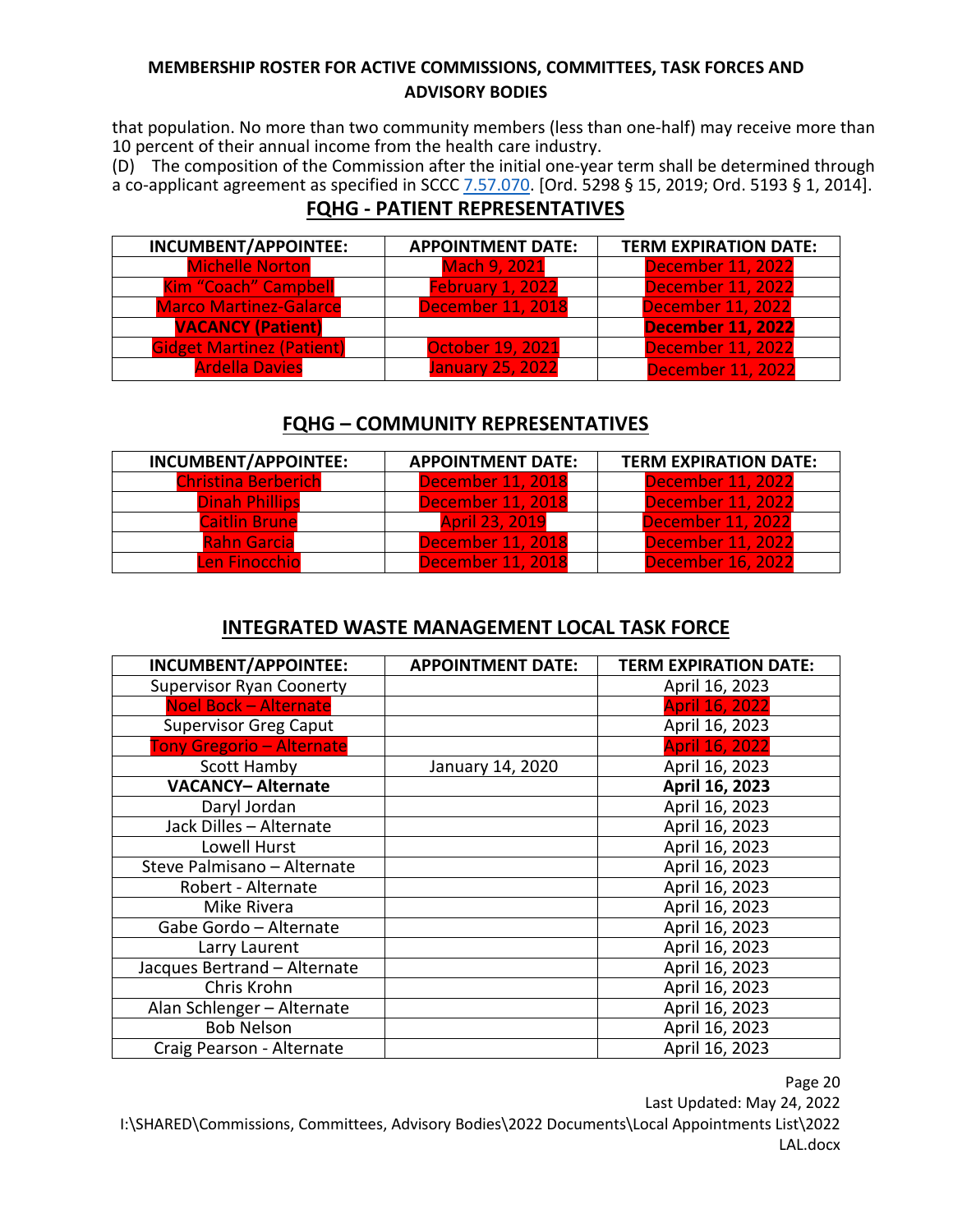# **JUVENILE JUSTICE AND DELINQUENCY PREVENTION COMMISSION**

NOTE: This Commission consists of 15 appointees, five at-large and ten on a District-specific basis. Appointments to this Commission are all made by the Presiding Judge of the Superior Court with the concurrence of the Judge of the Juvenile Court. Recommendations to the Presiding Judge for at-large members may be made by Commission members. Ten members, residents of Santa Cruz County, are nominated by the Board of Supervisors—again, with final appointments made by the Presiding Judge. Appointments are not made by the Board of Supervisors.

#### **MEMBERS NOMINATED BY BOS & APPOINTED BY THE COURTS**

| <b>INCUMBENT/APPOINTEE:</b> | <b>APPOINTMENT DATE:</b> | <b>TERM EXPIRATION DATE:</b> |
|-----------------------------|--------------------------|------------------------------|
| Elaine Johnson (1)          | May 24, 2022             | April 1, 2025                |
| Deutron Kebebew (1)         | April 8, 2021            | April 1, 2025                |
| Kieran Kelly (2)            | December 9, 2021         | April 1, 2025                |
| Athena Reis (2)             | December 9, 2021         | April 1, 2025                |
| Cynthia Druley (3)          | December 8, 2020         | April 1, 2023                |
| Ben Rice (3)                | March 26, 2019           | April 1, 2023                |
| Sandra Romero (4)           | March 26, 2019           | April 1, 2023                |
| Elias Gonzales (4)          | March 26, 2019           | April 1, 2023                |
| David Lucio (5)             | March 27, 2017           | April 1, 2025                |
| Beverly Brook (5)           | April 12, 2017           | April 1, 2025                |

#### **MEMBERS NOMINATED & APPOINTED BY THE COURTS**

| INCUMBENT/APPOINTEE:           | <b>APPOINTMENT DATE:</b> | <b>TERM EXPIRATION DATE:</b> |
|--------------------------------|--------------------------|------------------------------|
| <b>VACANCY, At-Large</b>       |                          | April 1, 2025                |
| Kayla Kumar, At-Large          | April 8, 2021            | April 1, 2025                |
| David Brody, At-Large          | May 24, 2022             | April 1, 2025                |
| Kalia Vasquez, At-Large Youth  |                          | April 1, 2025                |
| <b>VACANCY, At-Large Youth</b> | January 11, 2022         | April 1, 2025                |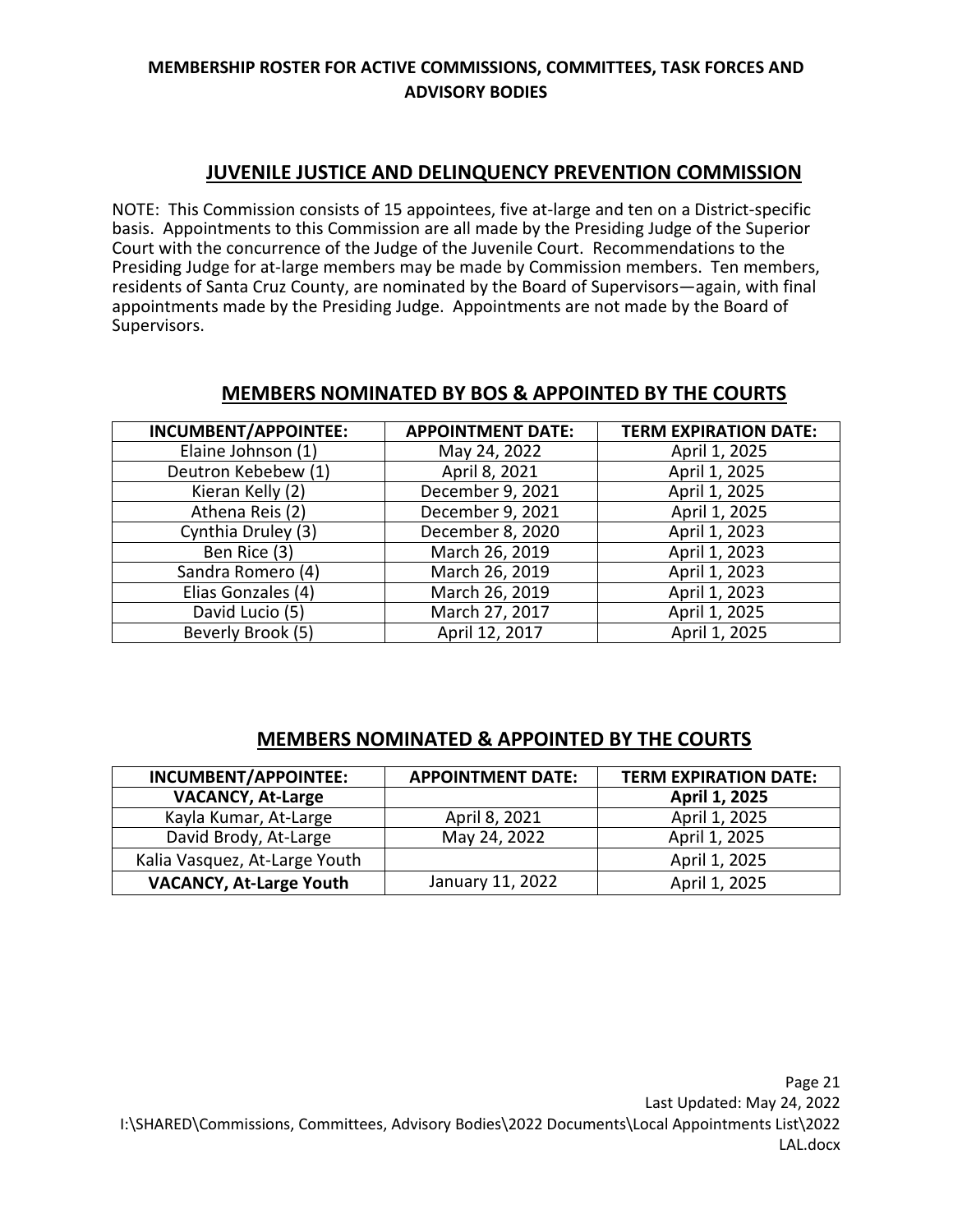# **LATINO AFFAIRS COMMISSION**

NOTE: (A) The Commission shall consist of nine members, residents of the County, appointed by the Board of Supervisors. (B) Each Supervisor shall nominate one person who may reside within the Supervisor's district. (C) Four members shall be persons appointed on an at-large basis, two of whom shall be nominated by the City of Santa Cruz, and two of whom shall be nominated by the City of Watsonville. [Ord. 4186 § 1, 1992].

| INCUMBENT/APPOINTEE:              | <b>APPOINTMENT DATE:</b> | <b>TERM EXPIRATION DATE:</b> |
|-----------------------------------|--------------------------|------------------------------|
| Yadira Flores-Martinez (1)        | December 7, 2021         | April 1, 2025                |
| Gregory Peinado (2)               | May 24, 2022             | April 1, 2025                |
| Fe Silva Robles $\overline{(3)}$  | October 19, 2021         | April 1, 2023                |
| Cesar De Santos (4)               | May 10, 2022             | April 1, 2023                |
| Leo Gomez (5)                     | December 10 2019         | April 1, 2025                |
| Diana Alfaro - City of Santa Cruz | October 10, 2019         | April 1, 2023                |
| Rebecca J. Garcia - City of       | October 10, 2019         | April 1, 2023                |
| Watsonville                       |                          |                              |
| Sylvia Mendez - City of           | May 11, 2021             | April 1, 2025                |
| Watsonville                       |                          |                              |
| Rebecca Hernandez Rosser - City   | April 11, 2017           | April 1, 2025                |
| of Santa Cruz                     |                          |                              |

# **LAW LIBRARY BOARD OF TRUSTEES**

| INCUMBENT/APPOINTEE: | <b>APPOINTMENT DATE:</b> | <b>TERM EXPIRATION DATE:</b> |
|----------------------|--------------------------|------------------------------|
| Julia Hill           | December 10, 2019        | January 11, 2023             |
| Courtney Leibrock    | Courts                   |                              |
| Lars Shallberg       |                          |                              |
| Timothy Volkman      | Courts                   |                              |
| Cheryl Ferguson      | January 11, 2022         | December 31, 2022            |
| John Mancini         | Courts                   |                              |
| John Gallagher       | Courts                   |                              |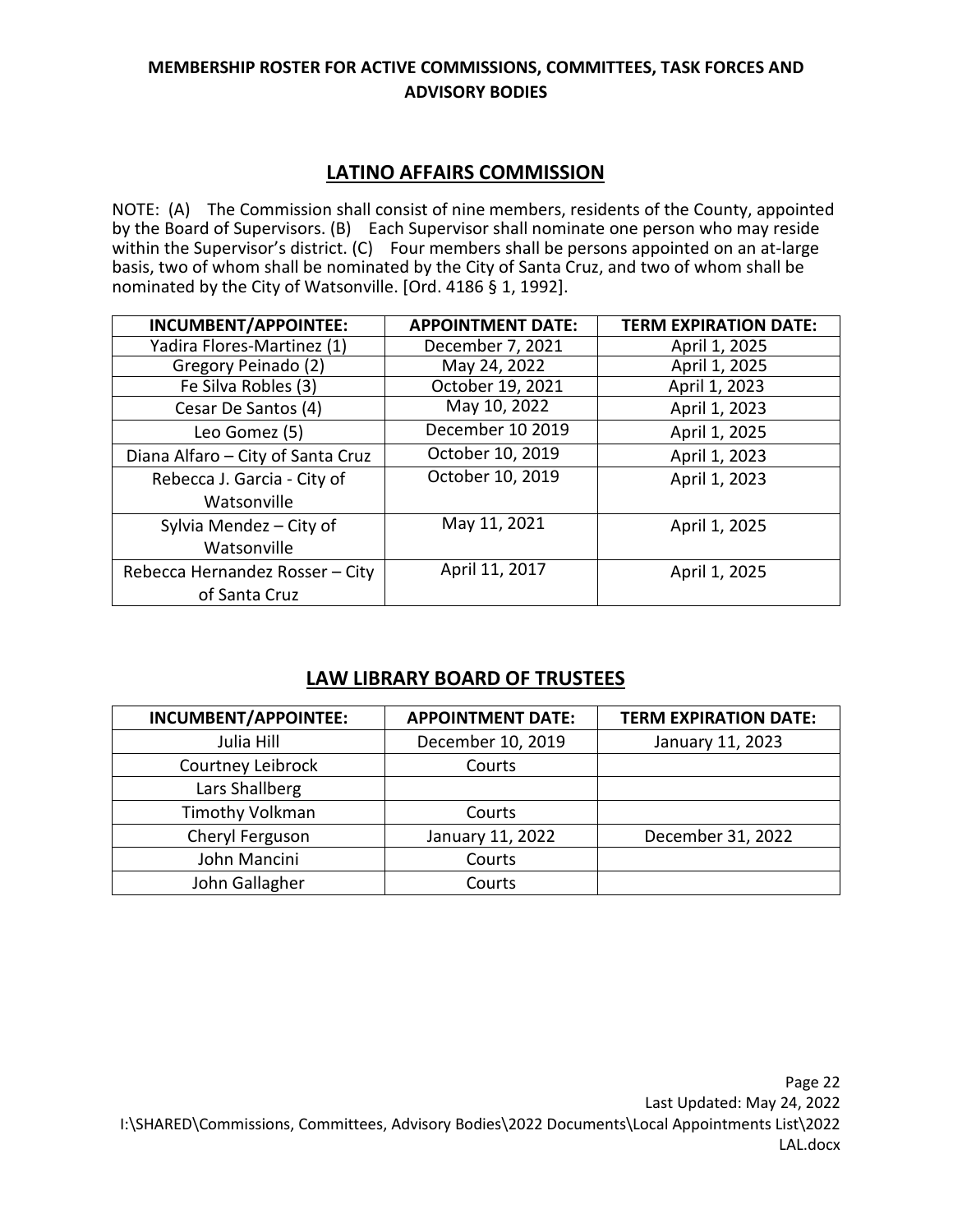# **LIBRARY ADVISORY COMMISSION**

NOTE: Pursuant to the Amended Library Joint Powers Agreement, the Library Joint Powers Authority is governed by a Governing Board, made up of the county Administrative Officer and the three City Managers, or their designees, as well as a Library Advisory Commission. The Library Advisory Commission includes seven members, who are registered voters, with three from Districts 1, 2 and 5 nominated by the respective supervisors. There will be two Santa Cruz city residents appointed by the Santa Cruz City Council, one Capitola resident appointed by the Capitola City Council, and one Scotts Valley Resident appointed by the Scotts Valley City Council. Each Commissioner shall be limited to two terms. Initial commissioners shall be staggered to end at 36 & 48 months.

| INCUMBENT/APPOINTEE:            | <b>APPOINTMENT DATE:</b> | <b>TERM EXPIRATION DATE:</b> |
|---------------------------------|--------------------------|------------------------------|
| Lindsay Bass (1)                | September 10, 2019       | April 19, 2023               |
| Tricia Wayne (2)                | April 14, 2020           | April 19, 2024               |
| Jennifer S. Mount (5)           | May 11, 2021             | April 19, 2024               |
| Rena Dubin - City of Santa Cruz |                          | March 26, 2024               |
| Mary Ripma - City of Santa Cruz |                          | March 26, 2024               |
| Mike Termini - City of Capitola |                          | April 19, 2023               |
| Jim Landreth - City of Scotts   |                          | April 19, 2023               |
| Valley                          |                          |                              |

# **LOCAL AGENCY FORMATION COMMISSION (LAFCO)**

| <b>INCUMBENT/APPOINTEE:</b> | <b>APPOINTMENT DATE:</b> | <b>TERM EXPIRATION DATE:</b> |
|-----------------------------|--------------------------|------------------------------|
| Zach Friend                 | May 2013                 | May 2024                     |
| <b>Ryan Coonerty</b>        | February 2015            | May 2023                     |
| Manu Koenig - Alternate     | January 2021             | May 2024                     |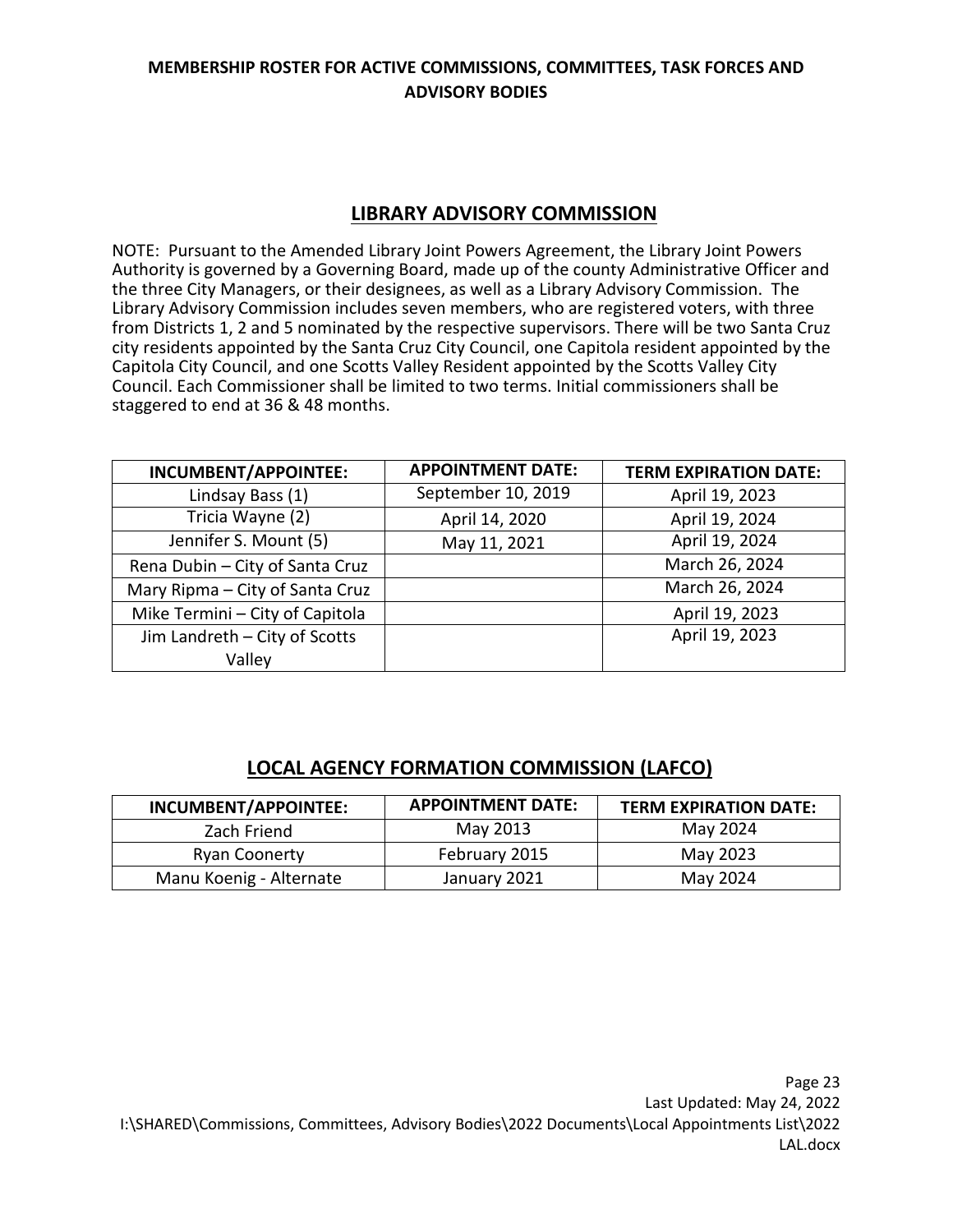# **\*MENTAL HEALTH ADVISORY BOARD**

NOTE: QUORUM – The quorum for the Board shall be one person more than one-half of the appointed members. [County Code Section 2.104.040]. TERMS OF OFFICE: Each member shall serve a term of three years. Per Welfare and Institutions Code Section 5604, the Board of Supervisors shall equitably stagger the appointments so that approximately one-third of the appointments expire in each year. The Board shall consist of 11 members who are residents of the County, appointed as follows:

(A) Each Supervisor shall nominate two persons who may reside within the Supervisor's district. Of the 10 persons so appointed by the Board of Supervisors, at least six shall be persons, or the parent, spouse, sibling, or adult child of persons, who are receiving or have received mental health services from a city or County Bronzan-McCorquodale program or any of its contract agencies, a State hospital, or any public or private nonprofit mental health agency. At least three of the members so appointed shall be persons who have received or are receiving these mental health services; and at least three of the members so appointed shall be a parent, spouse, sibling, or adult child of a person receiving or having received mental health services. The remaining members appointed by the Board of Supervisors shall be persons with experience and knowledge of the mental health system;

(B) One member of the Board shall be a member of the Board of Supervisors;

 $(C)(1)$  Except as provided in subsection  $(C)(2)$  of this section, no member of the Mental Health Advisory Board, or the spouse of that person, shall be a full-time or part-time employee of a County mental health service, an employee of the State Department of Health Care Services, or an employee of, or a paid member of, the governing body of a Bronzan-McCorquodale contract facility;

(2) A consumer of mental health services who has obtained employment with an employer described in subsection (C)(1) of this section and who holds a position in which that person does not have any interest, influence, or authority over any financial or contractual matter concerning the employer may be appointed to the Mental Health Advisory Board. The member shall abstain from voting on any financial or contractual issue concerning that member's employer that may come before the Mental Health Advisory Board;

(D) The composition of the Board should reflect the ethnic diversity of the client population. [Ord. 5279 § 15, 2018; Ord. 5213 § 1, 2015; Ord. 4231 § 1, 1992; Ord. 4191 § 1, 1992; Ord. 3822 §§ 1, 2, 1987; Ord. 3723 § 1, 1986; Ord. 3620 § 23, 1985; Ord. 2636, 1979; Ord. 2357, 1976; Ord. 2235, 1976; prior code § 3.41.030].

| INCUMBENT/APPOINTEE:           | <b>APPOINTMENT DATE:</b> | <b>TERM EXPIRATION DATE:</b> |
|--------------------------------|--------------------------|------------------------------|
| Laura R. Chatham (1)           | August 10, 2021          | April 1, 2025                |
| Xaloc Cabanes (1)              | March 26, 2019           | April 1, 2023                |
| Maureen McCarty (2)            | April 12, 2022           | April 1, 2025                |
| Valerie Webb (2)               | October 20, 2020         | April 1, 2023                |
| Hugh Joseph McCormick (3)      | March 26, 2019           | April 1, 2023                |
| Michael Neidig (3)             | March 8, 2022            | April 1, 2023                |
| Serg Kagno (4)                 | June 11, 2019            | April 1, 2023                |
| Antonio Rivas (4)              | April 16, 2019           | April 1, 2023                |
| Jennifer Wells Kaupp (5)       | August 18, 2020          | April 1, 2025                |
| Jeffrey Arlt (5)               | January 11, 2022         | April 1, 2025                |
| Greg Caput - County Supervisor |                          |                              |

Page 24 Last Updated: May 24, 2022 I:\SHARED\Commissions, Committees, Advisory Bodies\2022 Documents\Local Appointments List\2022 LAL.docx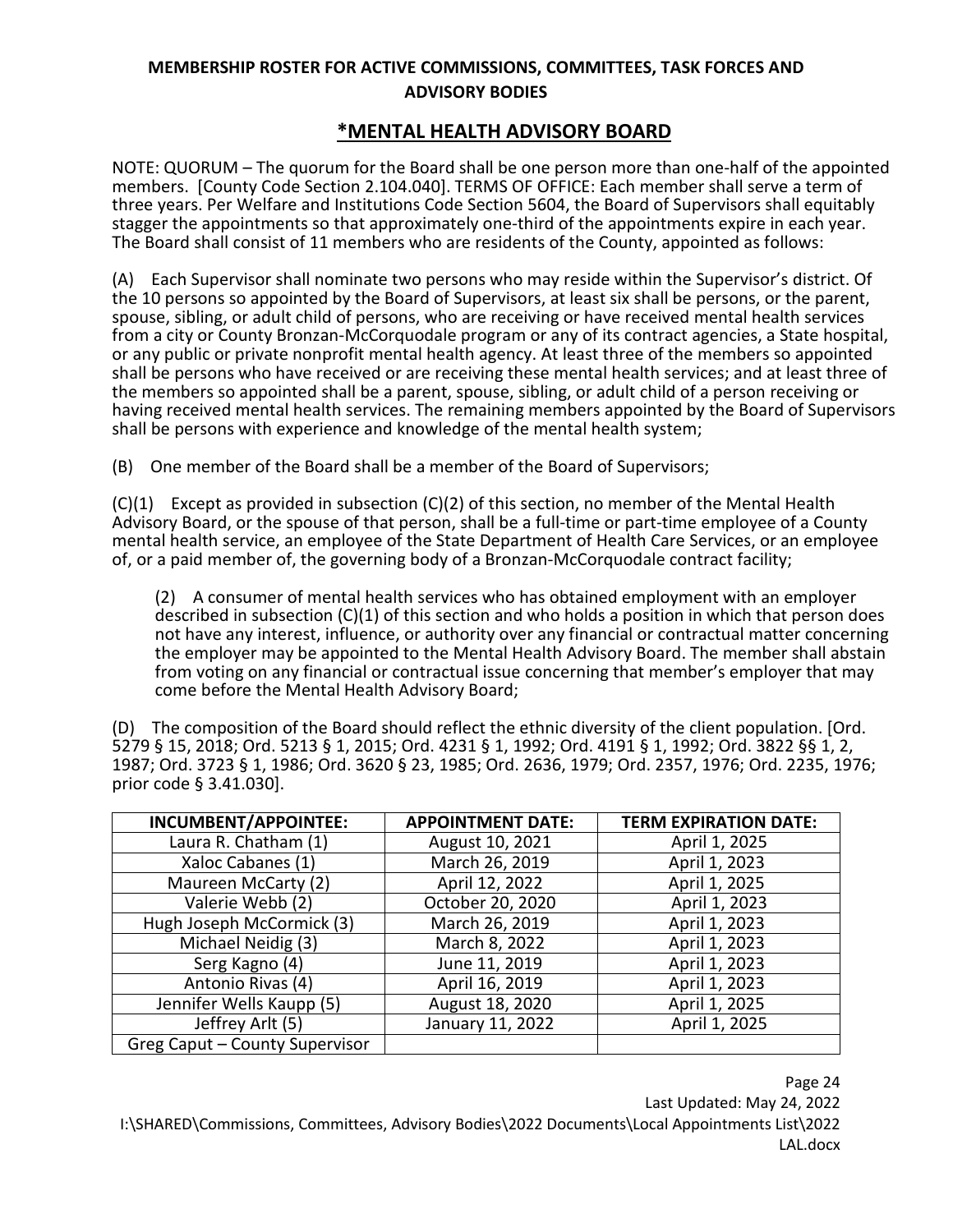# **MOBILE & MANUFACTURED HOME COMMISSION**

NOTE: The Commission shall consist of seven persons, residents of the County, appointed by the Board of Supervisors:

(A) One member shall be nominated by the Western Manufactured Housing Communities Association to represent mobile home park owners, managers and operators;

(B) One member shall be nominated by the Golden State Manufactured-Home Owners League, to represent mobile home tenants;

(C) Each Supervisor shall nominate one person, who may reside within the Supervisor's district, and who shall possess knowledge of the mobile home community and the issues affecting mobile home parks and residents. [Ord. 5278 § 19, 2018; Ord. 3855 § 1, 1987; Ord. 3144, 1981; prior code § 3.66.030].

| <b>INCUMBENT/APPOINTEE:</b> | <b>APPOINTMENT DATE:</b> | <b>TERM EXPIRATION DATE:</b> |
|-----------------------------|--------------------------|------------------------------|
| Jean Brocklebank (1)        | March 21, 2017           | April 1, 2025                |
| Henry Cleveland (2)         | March 21, 2017           | April 1, 2025                |
| David Allenbaugh (3)        | March26, 2019            | April 1, 2023                |
| Richard Valdez (4)          | September 1, 2020        | April 1, 2023                |
| Rick Halterman (5)          | March 21, 2017           | April 1, 2025                |
| Carol A. Lerno              | April 11, 2017           | April 1, 2025                |
| Charlene Garza              | May 16, 2017             | April 1, 2025                |
| Manu Koenig                 | January 12, 2021         | January, 2023                |

# **MONTEREY BAY AIR RESOURCES DISTRICT (MBARD)**

# **MONTEREY BAY AIR RESOURCES DISTRICT (MBARD) – BOARD OF DIRECTORS**

[MBARD has other boards/panels that the county does not appoint to; included below are the current spots appointed by the Board of Supervisors to the Board of Directors]

| INCUMBENT/APPOINTEE:   | <b>APPOINTMENT DATE:</b> | <b>TERM EXPIRATION DATE:</b> |
|------------------------|--------------------------|------------------------------|
| Ryan Coonerty          | January 29, 2019         | December 31, 2022            |
| Zach Friend            | January 29, 2019         | December 31, 2022            |
| Greg Caput (Alternate) | January 12, 2021         | December 31, 2022            |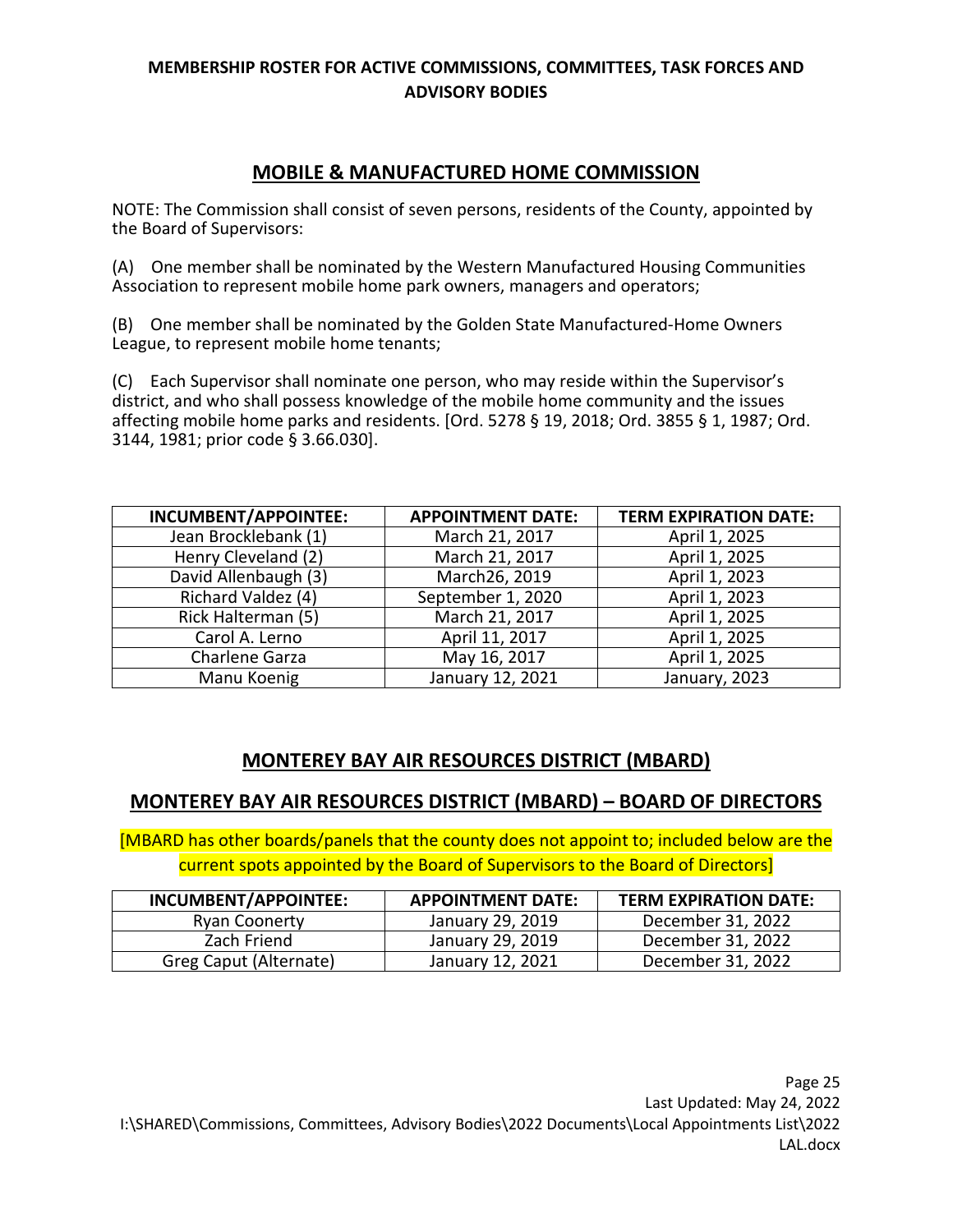# **MONTEREY BAY AIR RESOURCES DISTRICT – ADVISORY COMMITTEE**

[Advisory Committee Members term expiration coincides with Appointing Board Member (ABM) term expiration]

NOTE: Members of the Advisory Committee are typically selected because of their eminence in their professions and fields of endeavor and as representatives of interest groups in the community.

| INCUMBENT/APPOINTEE:            | <b>APPOINTMENT DATE:</b>     | <b>TERM EXPIRATION DATE:</b> |
|---------------------------------|------------------------------|------------------------------|
| <b>VACANCY/VACANCY</b>          | <b>ABM: Jack Diles</b>       | December, 2019               |
| Tom Brokaw/Sandy Coplin         | <b>ABM: John Phillips</b>    | December, 2019               |
| <b>Bob Smith/VACANCY</b>        | <b>ABM: Ryan Coonerty</b>    | December, 2019               |
| <b>VACANCY /VACANCY</b>         | <b>ABM: Mary Ann Carbone</b> | December, 2020               |
| <b>Scott Storm/VACANCY</b>      | ABM: Fred Ledesma            | December, 2019               |
| David Mack/Jeff Davis           | <b>ABM: Steve McShane</b>    | December, 2020               |
| <b>Scott Soares/Sandy Swint</b> | <b>ABM: Anthony Botelho</b>  | December, 2019               |
| Allen Stroh/Janet Brennan       | <b>ABM: Jane Parker</b>      | December, 2019               |
| Jay Tufano/Spencer Critchley    | <b>ABM: Zach Friend</b>      | December, 2019               |
| <b>VACANCY/VACANCY</b>          | ABM: Christopher Lopez       | December, 2019               |
| <b>VACANCY / VACANCY</b>        | <b>ABM: Honor Spencer</b>    | December, 2020               |

# **PAJARO VALLEY PUBLIC CEMETERY DISTRICT**

| INCUMBENT/APPOINTEE: | <b>APPOINTMENT DATE:</b> | <b>TERM EXPIRATION DATE:</b> |
|----------------------|--------------------------|------------------------------|
| Steven A. George     | January 14, 2020         | December 31, 2023            |
| <b>Violet Lucas</b>  | January 14, 2020         | December 31, 2023            |
| <b>Robert Tanner</b> | March 26, 2019           | December 31, 2025            |
| Edward K. Banks      | December 17, 2018        | December 31, 2025            |
| Dr. Nancy Bilicich   | September 28, 2021       | December 31, 2025            |

# **PAJARO VALLEY WATER MANAGEMENT AGENCY BOARD OF DIRECTORS**

The board shall consist of seven members selected in accordance with this act. Each member of the board shall be a voter of and a resident within the agency. Four members of the board shall be elected as provided in Section 403. [4 elected positions, 3 appointed positions]

| <b>INCUMBENT/APPOINTEE:</b> | <b>APPOINTMENT DATE:</b> | <b>TERM EXPIRATION DATE:</b> |
|-----------------------------|--------------------------|------------------------------|
| <b>Mary Bannister</b>       | December 1, 2018         | <b>November 30, 2022</b>     |
| <b>Don Bussey</b>           | December 1, 2016         | <b>November 30, 2020</b>     |
| <b>Amy Newell</b>           | December 1, 2018         | November 30, 2022            |
| <b>Bob Culbertson</b>       | December 1, 2018         | November 30, 2020            |
| Javier Zamora - Appointee   | December 1, 2018         | November 30, 2020            |
| <b>Tom Broz - Appointee</b> | December 1, 2018         | <b>November 30, 2022</b>     |
| <b>VACANCY-Appointee</b>    |                          |                              |

Page 26 Last Updated: May 24, 2022 I:\SHARED\Commissions, Committees, Advisory Bodies\2022 Documents\Local Appointments List\2022 LAL.docx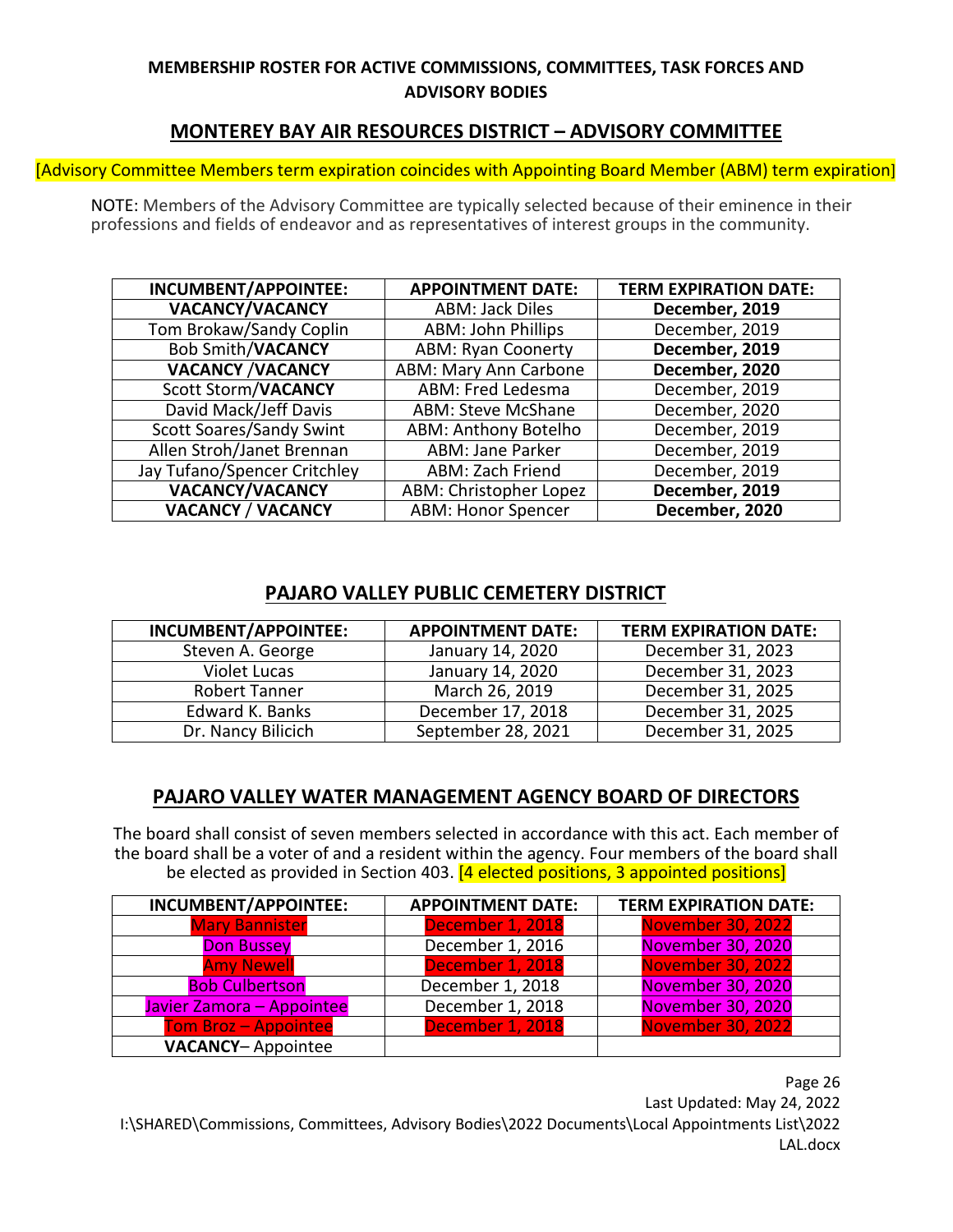# **\*PARKS AND RECREATION COMMISSION**

NOTE: The Commission shall consist of five members, residents of the County, appointed by the Board of Supervisors. Each Supervisor shall nominate one person who may reside within the Supervisor's district to serve on the Commission. [Ord. 2120, 1975; prior code § 3.27.030].

| INCUMBENT/APPOINTEE:      | <b>APPOINTMENT DATE:</b> | <b>TERM EXPIRATION DATE:</b> |
|---------------------------|--------------------------|------------------------------|
| Vivian Fenner-Evans (1)   | April 13, 2021           | April 1, 2025                |
| Katharine P. Minott (2)   | March 21, 2017           | April 1, 2025                |
| Maggie Duncan-Merrell (3) | March 26, 2019           | April 1, 2023                |
| Steven Bennet (4)         | March 26, 2019           | April 1, 2023                |
| Monica Martinez (5)       | March 22, 2022           | April 1, 2025                |

# **\*PLANNING COMMISSION**

NOTE: Per Code Section 2.74.030 – Each member of the Planning Commission shall serve for a term which shall coincide with the actual time served by the member's nominating Supervisor, except as provided by Subsection (c) of Section 2.38.100**.** 

| INCUMBENT/APPOINTEE:             | <b>APPOINTMENT DATE:</b> | <b>TERM EXPIRATION DATE:</b> |
|----------------------------------|--------------------------|------------------------------|
| Tim Gordin (1)                   | January 12, 2021         | January 4, 2025              |
| Lisa Sheridan (1) - Alternate    | January 12, 2021         | January 4, 2025              |
| Melanie Shaffer Freitas (2)      | December 13, 2016        | January 4, 2025              |
| Allyson Violante (2) - Alternate | May 18, 2021             | January 4, 2025              |
| <b>Rachel Dann (3)</b>           | <b>December 11, 2018</b> | <b>December 11, 2022</b>     |
| Denise Holbert (3) - Alternate   | <b>December 11, 2018</b> | <b>December 11, 2022</b>     |
| Judi Dianne Lazenby (4)          | December 11, 2018        | January 7, 2023              |
| Louis Tuosto (4) - Alternate     | January 29, 2019         | January 7, 2023              |
| Renee Shepard (5)                | December 13, 2016        | January 4, 2025              |
| Rick Jones (5) - Alternate       | December 13, 2016        | January 4, 2025              |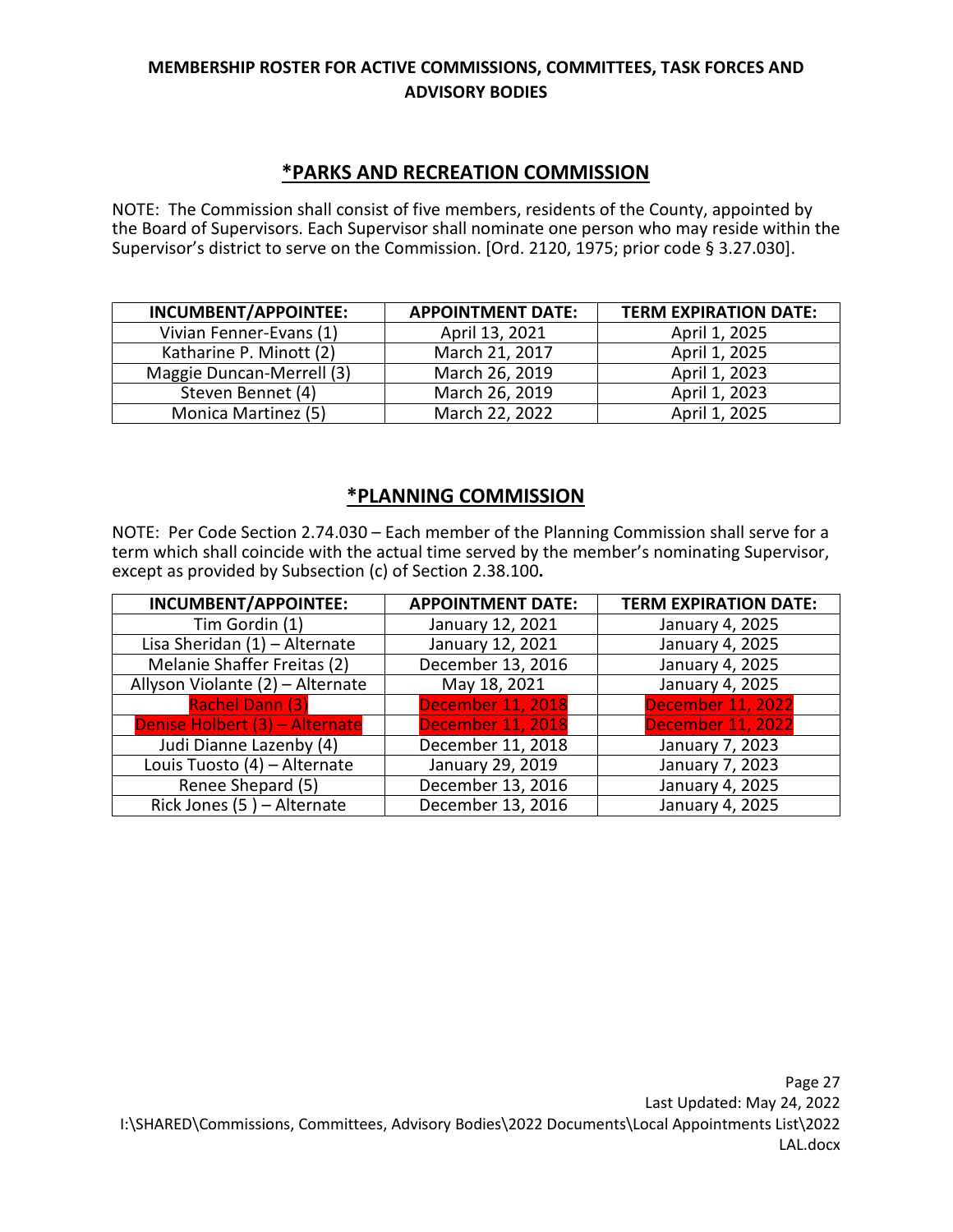#### **REGIONAL TRANSPORTATION COMMISSION**

NOTE: 1. Consistent with Government Code Section 67940 (b), membership of the Commission is composed of all five members of the Santa Cruz County Board of Supervisors, one member appointed by each of the cities of the county and three members appointed by the Santa Cruz Metropolitan Transit District. 2. The appointing authority, for each regular member, and the Santa Cruz County Board of Supervisors for each of its members, may appoint an alternate member to serve in the place of the regular member. Alternate members may act and vote as any regularly appointed member. The Secretary shall keep a list indicating composition of the Commission. 3. The District Director of the State Department of Transportation District in which Santa Cruz County is located, or the director's designated alternate, shall serve as an ex-officio representative to the Commission.

| INCUMBENT/APPOINTEE:             | <b>APPOINTMENT DATE:</b> | <b>TERM EXPIRATION DATE:</b> |
|----------------------------------|--------------------------|------------------------------|
| Manu Koenig (1)                  |                          |                              |
| Shane McKeithen                  |                          |                              |
| Zach Friend (2)                  |                          |                              |
| Robert Paul Quinn - Alternate    |                          |                              |
| Ryan Coonerty (3)                |                          |                              |
| Andy Schiffrin - Alternate       |                          |                              |
| Felipe Hernandez (4)             |                          |                              |
| Tony Gregorio - Alternate        |                          |                              |
| Bruce McPherson (5)              |                          |                              |
| Virginia Johnson - Alternate     |                          |                              |
| Randy Johnson                    |                          |                              |
| Donna Lind - Alternate           |                          |                              |
| <b>Trina Coffman-Gomez</b>       |                          |                              |
| Lowell Hurst - Alternate         |                          |                              |
| Sandy Brown                      |                          |                              |
| <b>VACANCY-Alternate</b>         |                          |                              |
| Jacques Bertrand                 |                          |                              |
| Michael Termini                  |                          |                              |
| Mike Rotkin                      |                          |                              |
| Norm Hagen, Dene Bustichi - Alt. |                          |                              |
| Aurelio Gonzalez                 |                          |                              |
| Norm Hagen, Mike Rotkin &        |                          |                              |
| Dene Bustichi - Alternates       |                          |                              |
| <b>Ed Bottorff</b>               |                          |                              |
| Norm Hagen, Mike Rotkin &        |                          |                              |
| Dene Bustichi - Alternates       |                          |                              |
| <b>Tim Gubbins</b>               |                          |                              |
| Aileen Loe                       |                          |                              |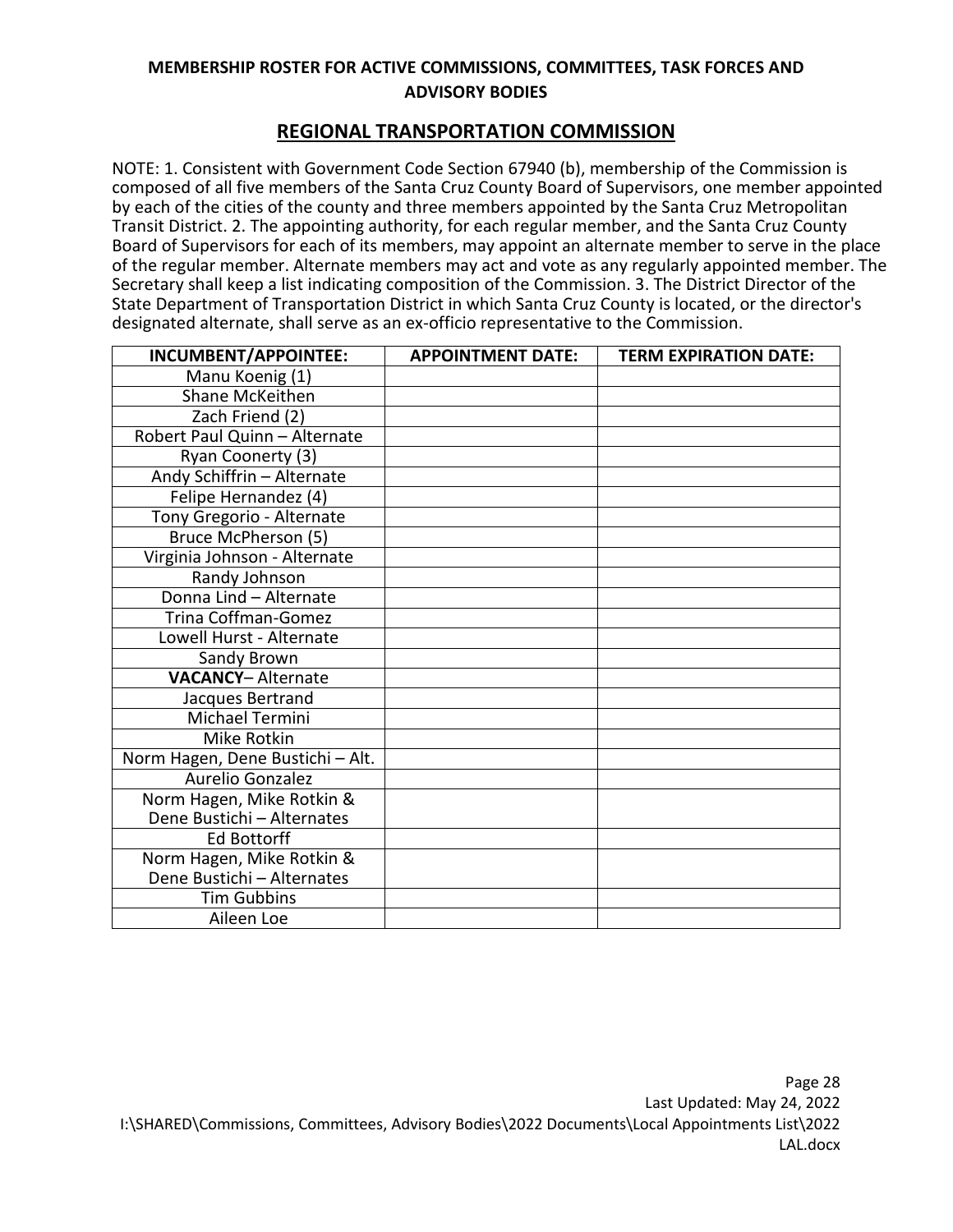# **RESOURCE CONSERVATION DISTRICT OF SANTA CRUZ COUNTY**

# **BOARD OF DIRECTORS**

NOTE: The Board of Supervisors accepted authority for making appointments to this Board of Directors, in lieu of an election, on June 6, 1996. The terms of office of the directors are four years and expire (and begin) at noon on the last Friday in November of even-numbered years (pursuant to Public Resources Code Section 9305). However, appointments must be made prior to Election Day (early November) in any year in which appointments are required. Government Code Section 54974 provides that for an unscheduled vacancy in any board, a special vacancy notice shall be posted in the office of the clerk, the central library and other places directed by the Board of Supervisors, including the office of the Resource Conservation District as directed by the Board. The notice is required to be posted within 20 days of the effective date of the vacancy and final appointment to fill the vacancy shall not be made for at least 10 working days after the posting of the notice. While the provisions Chapter 2.38 do not apply with regard to this process, the Board utilizes the same process for making mid-term appointments to this body as we would for at-large positions in order to give as much public notice as possible of the opportunity to apply.

| <b>INCUMBENT/APPOINTEE:</b> | <b>APPOINTMENT DATE:</b> | <b>TERM EXPIRATION DATE:</b> |
|-----------------------------|--------------------------|------------------------------|
| <b>Jim McKenna</b>          | <b>November 20, 2018</b> | <b>November 25, 2022</b>     |
| R. Michael Manfre           | October 18, 2016         | November 26, 2024            |
| <b>Kelly Kornder Bell</b>   | <b>November 20, 2018</b> | <b>November 25, 2022</b>     |
| <b>Robert Ketley</b>        | <b>November 20, 2018</b> | <b>November 25, 2022</b>     |
| John Ricker                 | October 18, 2016         | November 26, 2024            |
| <b>Howard Liebenberg</b>    | October 18, 2016         | November 26, 2024            |
| Michael R. Eaton            | August 10, 2021          | November 26, 2024            |

# **S.C. COUNTY CONSOLIDATED REDEVELOPMENT SUCCESSOR AGENCY OVERSIGHT BOARD**

NOTE: All oversight Board members shall be selected pursuant to the guidelines set forth in the California Health and Safety Code 34179.

| <b>INCUMBENT/APPOINTEE:</b> | <b>APPOINTMENT DATE:</b> | <b>TERM EXPIRATION DATE:</b> |
|-----------------------------|--------------------------|------------------------------|
| Manu Koenig                 | January 12, 2021         | N/A                          |
| Zach Friend (Alternate)     | January 28, 2020         | N/A                          |
| Bruce McPherson (Alternate) | January 28, 2020         | N/A                          |
| Cynthia Mathews             | August 21, 2019          | N/A                          |
| David Hodgin                | March 2, 2018            | N/A                          |
| Mary Hart                   | August 21, 2019          | N/A                          |
| Leticia Mendoza             | March 7, 2018            | N/A                          |
| <b>Reed Geisreiter</b>      | August 21, 2019          | N/A                          |
| Kathryn Mintz               | August 21, 2019          | N/A                          |

Page 29 Last Updated: May 24, 2022 I:\SHARED\Commissions, Committees, Advisory Bodies\2022 Documents\Local Appointments List\2022 LAL.docx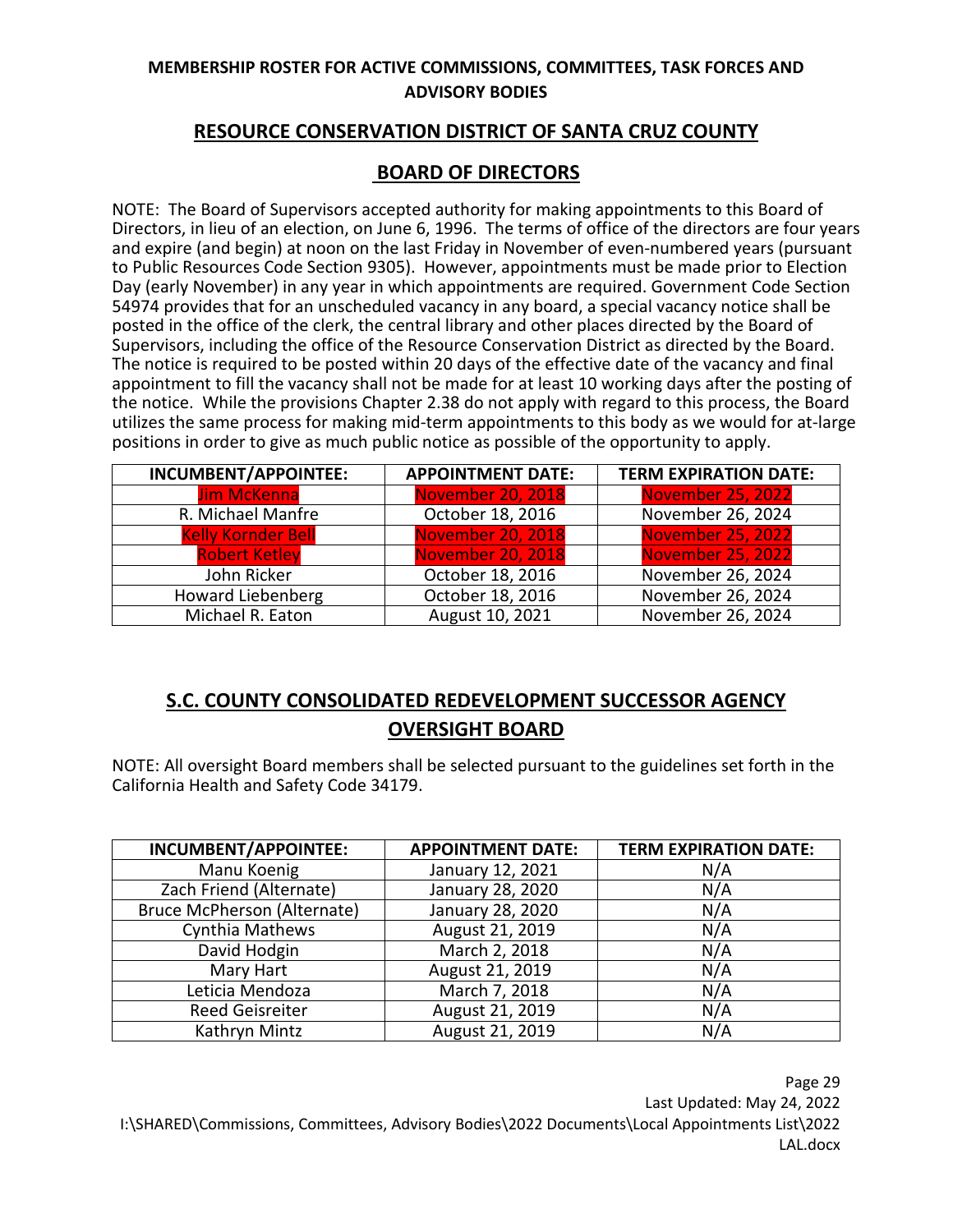# **S.C COUNTY FLOOD CONTROL & WATER CONSERVATION DIST. – ZONE 7**

NOTE: There shall be four non-voting members who may attend all public meetings. All four of these members shall live within the boundaries of the zone. Two of these members shall be appointed by the Watsonville City Council. One member shall be nominated by the incumbent District 4 County Supervisor and appointed by the County Board of Supervisors. The last additional member shall be nominated by the incumbent District 2 County Supervisor and appointed by the County Board of Supervisors.

| INCUMBENT/APPOINTEE: | <b>APPOINTMENT DATE:</b> | <b>TERM EXPIRATION DATE:</b> |
|----------------------|--------------------------|------------------------------|
| Frank Siri           | March 21, 2017           | April 1, 2025                |
| Videll Gonzalez      | February 24, 2015        | April 1, 2023                |

#### **SANTA CRUZ METROPOLITAN TRANSIT DISTRICT– BOARD OF DIRECTORS**

NOTE: People appointed by the Board of Supervisors to the SCMTD Board of Directors must be residents of the unincorporated area, as well as residents within the area encompassed by the SCMTD. However, the Board may appoint one of its own members who need not reside within the District. (See 12/13/94 agenda item in Working File.) On May 13, 2011, the District adopted by-laws which state that appointees shall have been residents of the area encompassed by the District for at least 30 days prior to their appointment; On 6/20/95, the Board adopted as policy that, unless action is taken to the contrary, the Board will appoint 3 members from the general community to the SCMTD. At least one of those general community appointees will be a person who lives with a disability and uses public transportation as their primary means of transportation. (However, see note above; While the Board Chairperson appoints Supervisors to various boards, commissions, and committees in late January each year, terms of office on the SCMTD are for a period of four years.

| INCUMBENT/APPOINTEE:                | <b>APPOINTMENT DATE:</b> | <b>TERM EXPIRATION DATE:</b> |
|-------------------------------------|--------------------------|------------------------------|
| Manu Koenig - SCC                   | January 2021             | December 31, 2025            |
| Bruce McPherson - SCC               | January, 2017            | December 31, 2024            |
| Rebecca Downing - SCC               | January 25, 2022         | December 31, 2025            |
| <b>Mike Rotkin - SCC</b>            | January, 2019            | <b>December 31, 2022</b>     |
| Larry Paegler - SCC                 | April, 2019              | December 31, 2024            |
| Shebreh Kalantari-Johnson - City    |                          | <b>December 31, 2021</b>     |
| of SC                               |                          |                              |
| <b>Donna Meyers - City of SC</b>    | January, 2019            | <b>December 31, 2022</b>     |
| <b>Donna Lind - Scotts Valley</b>   | January, 2019            | <b>December 31, 2022</b>     |
| Jimmy Dutra - Watsonville           |                          | December 31, 2024            |
| <b>Alta Northcutt - Watsonville</b> | October, 2018            | <b>December 31, 2021</b>     |
| Kristen Petersen - Capitola         |                          | December 31, 2024            |
| Dan Henderson - UCSC Ex-Officio     |                          | <b>December 31, 2021</b>     |
| VACANCY - Cabrillo College Ex-      |                          |                              |
| Officio                             |                          |                              |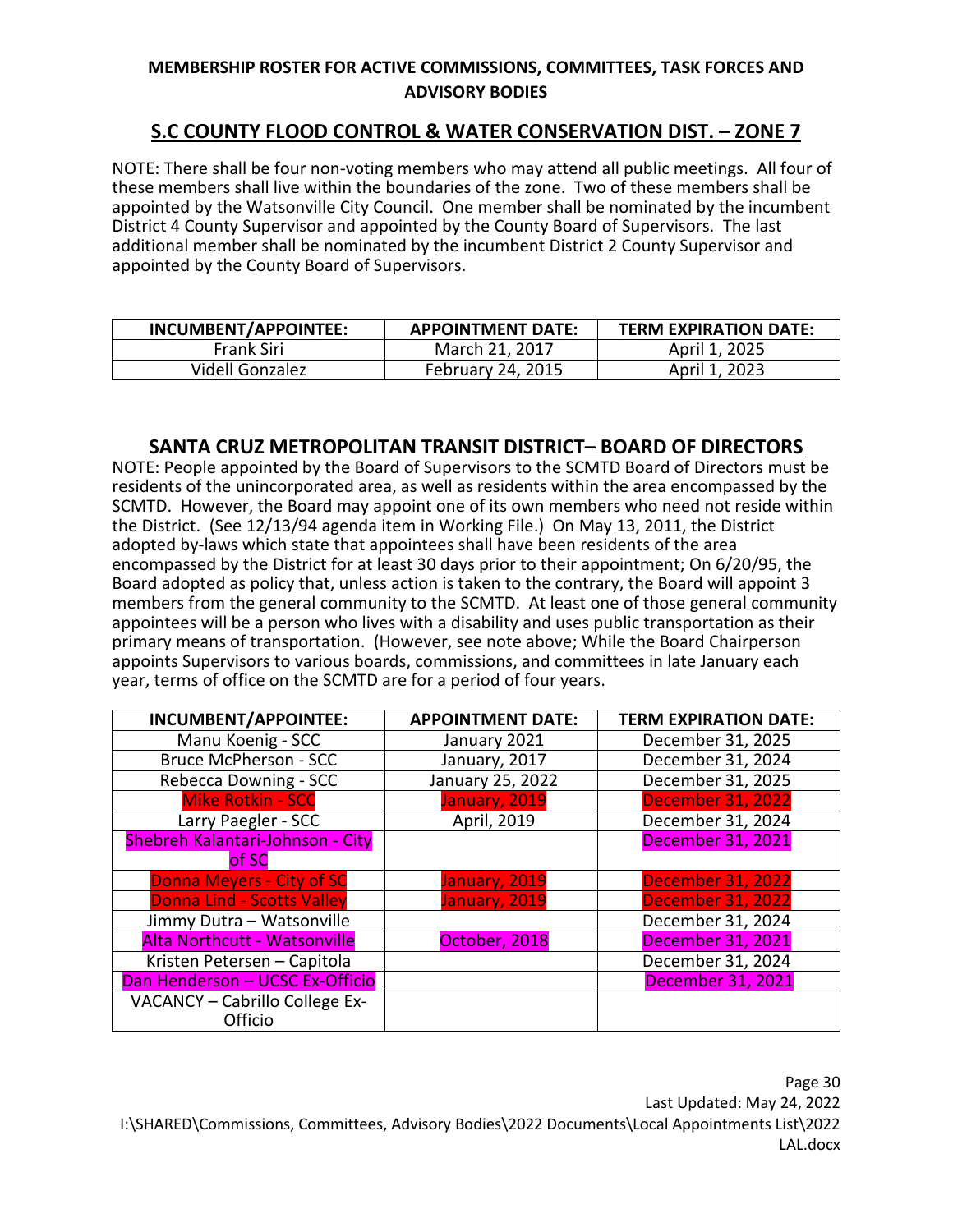# **SANTA CRUZ-MONTEREY-MERCED-SAN BENITO-MARIPOSA MANAGED MEDICAL**

# **CARE COMMISSION (PREVIOUSLY THE SANTA CRUZ-MONTEREY-MERCED**

# **MANAGED MEDICAL CARE COMMISSION**

NOTE:(A) The Commission shall consist of 21 voting members, seven of whom shall be legal residents of the County of Santa Cruz appointed by the Board of Supervisors of Santa Cruz County, seven of whom shall be legal residents of Monterey County appointed by the Board of Supervisors of Monterey County, and seven of whom shall be legal residents of Merced County appointed by the Board of Supervisors of Merced County. The Commission shall be generally representative of the diverse skills, backgrounds, interests, and demography of persons residing in all three counties. (B) Each member of the Commission shall have a commitment to a health care system which seeks to improve access to high quality health care for all persons, regardless of their economic circumstances, and which in fact delivers high quality care, and which in fact is financially viable. Members of the Commission shall likewise have an abiding commitment to, and interest in, a quality publicly assisted health care delivery system.

(C) The 21 voting members shall include: (1) One member of the Santa Cruz County Board of Supervisors, one member of the Monterey County Board of Supervisors, and one member of the Merced County Board of Supervisors; (2) The Health Services Agency Director of Santa Cruz County, the Health Director of Monterey County, and the Director of Public Health of Merced County, or a representative of each respective agency nominated by the Director; (3) Two persons representing providers from Santa Cruz County appointed by the Board of Supervisors of Santa Cruz County, two persons representing providers from Monterey County appointed by the Board of Supervisors of Monterey County, and two persons representing providers from Merced County appointed by the Board of Supervisors of Merced County. Of the two provider representatives from Santa Cruz County, at least one shall be a representative of a nongovernmental community clinic; (4) A hospital representative from Santa Cruz County appointed by the Board of Supervisors of Santa Cruz County, a hospital representative from Monterey County appointed by the Board of Supervisors of Monterey County, and a hospital representative from Merced County appointed by the Merced County Board of Supervisors; (5) Two public representatives of the population of beneficiaries to be served by the Commission from Santa Cruz County appointed by the Board of Supervisors of Santa Cruz

County, two public representatives of the population of beneficiaries to be served by the Commission from Monterey County appointed by the Board of Supervisors of Monterey County, and two public representatives of the population of beneficiaries to be served by the Commission from Merced County appointed by the Board of Supervisors of Merced County. Of the two persons from Santa Cruz County, at least one shall be a past or present Medi-Cal beneficiary.

| <b>INCUMBENT/APPOINTEE:</b>        | <b>APPOINTMENT DATE:</b> | <b>TERM EXPIRATION DATE:</b> |
|------------------------------------|--------------------------|------------------------------|
| Larry deGhetaldi - Provider        | May 23, 2017             | April 1, 2025                |
| Leslie Conner - Provider           | May 23, 2017             | April 1, 2025                |
| Michael Molesky - Public           | May 23, 2017             | April 1, 2025                |
| <b>Monica Morales - HSA</b>        | March 8, 2022            | April 1, 2023                |
| Dori Rose - Hospital Rep.          | April 27, 2021           | April 1, 2023                |
| Ryan Coonerty - County BOS         | January 24, 2017         | April 1, 2023                |
| Shebreh Kalantari-Johnson - Public | March 26, 2019           | April 1, 2023                |

Page 31

Last Updated: May 24, 2022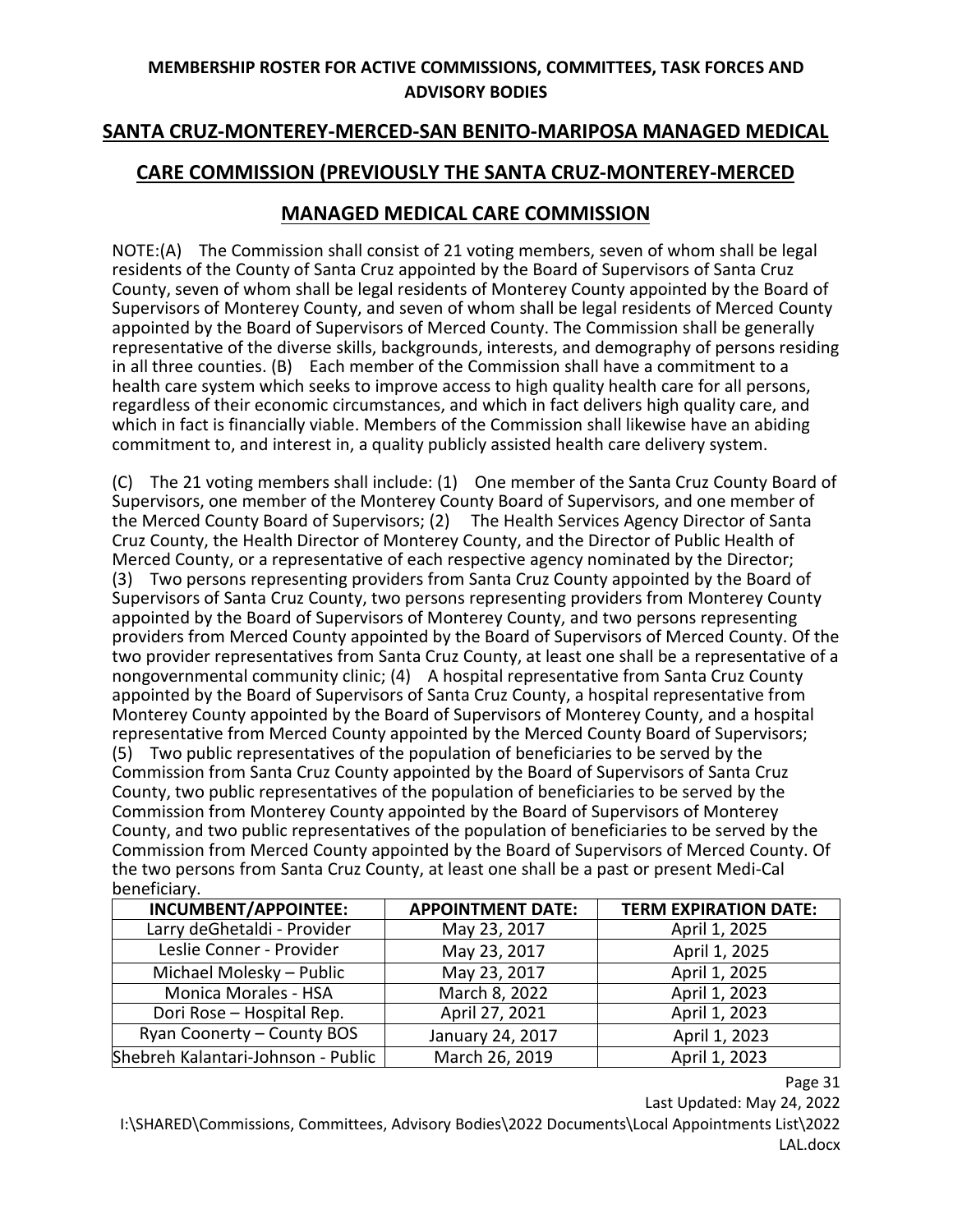#### **SENIORS COMMISSION**

NOTE: The Commission shall consist of 10 voting members, residents of the County, appointed by the Board of Supervisors. Each Supervisor shall nominate two persons, one of whom shall be over 60 years of age, who may reside within the Supervisor's district to serve on the Commission. In addition, the local representatives to the California Senior Legislature shall from time to time select one of the local representatives of that body to be a nonvoting member of the Commission. [Ord. 5278 § 21, 2018; Ord. 4303 § 1, 1994; Ord. 3464 § 1, 1983; Ord. 2119, 1975; prior code § 3.25.030].

| <b>INCUMBENT/APPOINTEE:</b> | <b>APPOINTMENT DATE:</b> | <b>TERM EXPIRATION DATE:</b> |
|-----------------------------|--------------------------|------------------------------|
| <b>VACANCY (1)</b>          |                          | April 1, 2025                |
| Laura R. Chatham (1)        | August 10, 2021          | April 1, 2022                |
| Antonio Rivas (2)           | March 12, 2019           | April 1, 2025                |
| Mark Johannessen (2)        | March 12, 2019           | April 1, 2025                |
| Enda Brennan (3)            | March 26, 2019           | April 1, 2023                |
| Lois Sones (3)              | March 26, 2019           | April 1, 2023                |
| Patricia Heath Fohrman (4)  | March 26, 2019           | April 1, 2023                |
| <b>VACANCY (4)</b>          |                          | April 1, 2023                |
| Carol Childers (5)          | March 21, 2017           | April 1, 2025                |
| Lynn McKibbin (5)           | March 21, 2017           | April 1, 2025                |

# **SUBSTANCE USE DISORDER SERVICES COMMISSION**

NOTE: The Code provisions relating to membership include that: The Commission shall … be composed of persons who have a personal commitment to or a professional interest in alleviating alcohol and other drug abuse problems in the community. Persons recovering from alcoholism or other drug addiction should have a minimum of two years' continuous abstinence from alcohol and/or other drugs to become eligible for appointment to or serving on the Commission. The Commission shall not include any person, or his or her spouse, who is: A member of a board of directors or advisory body or employee of any County-operated alcohol or drug program or provider of alcohol or drug services operating under a contract with the County. QUORUM – A quorum shall be one more person than one-half of the appointed members of the commission. [County Code Section 2.84.050 (c) (2)]

| <b>INCUMBENT/APPOINTEE:</b>   | <b>APPOINTMENT DATE:</b> | <b>TERM EXPIRATION DATE:</b> |
|-------------------------------|--------------------------|------------------------------|
| Christ Gunst (1)              | August 10, 2021          | April 1, 2025                |
| Jozee Roberto (1)             | August 18, 2020          | April 1, 2025                |
| Jacqueline Heath (2)          | March 21, 2017           | April 1, 2025                |
| Robert J. Pursley (2)         | February 25, 2020        | April 1, 2025                |
| Colleen McMahon-Sepulveda (3) | March 26, 2019           | April 1, 2023                |
| Susie O'Hara (3)              | January 28, 2020         | April 1, 2023                |
| <b>VACANCY (4)</b>            |                          | April 1, 2023                |
| <b>VACANCY (4)</b>            |                          | April 1, 2023                |
| Christine Berge (5)           | November 5, 2019         | April 1, 2025                |
| James Anderson (5)            | March 21, 2017           | April 1, 2025                |

Page 32 Last Updated: May 24, 2022 I:\SHARED\Commissions, Committees, Advisory Bodies\2022 Documents\Local Appointments List\2022 LAL.docx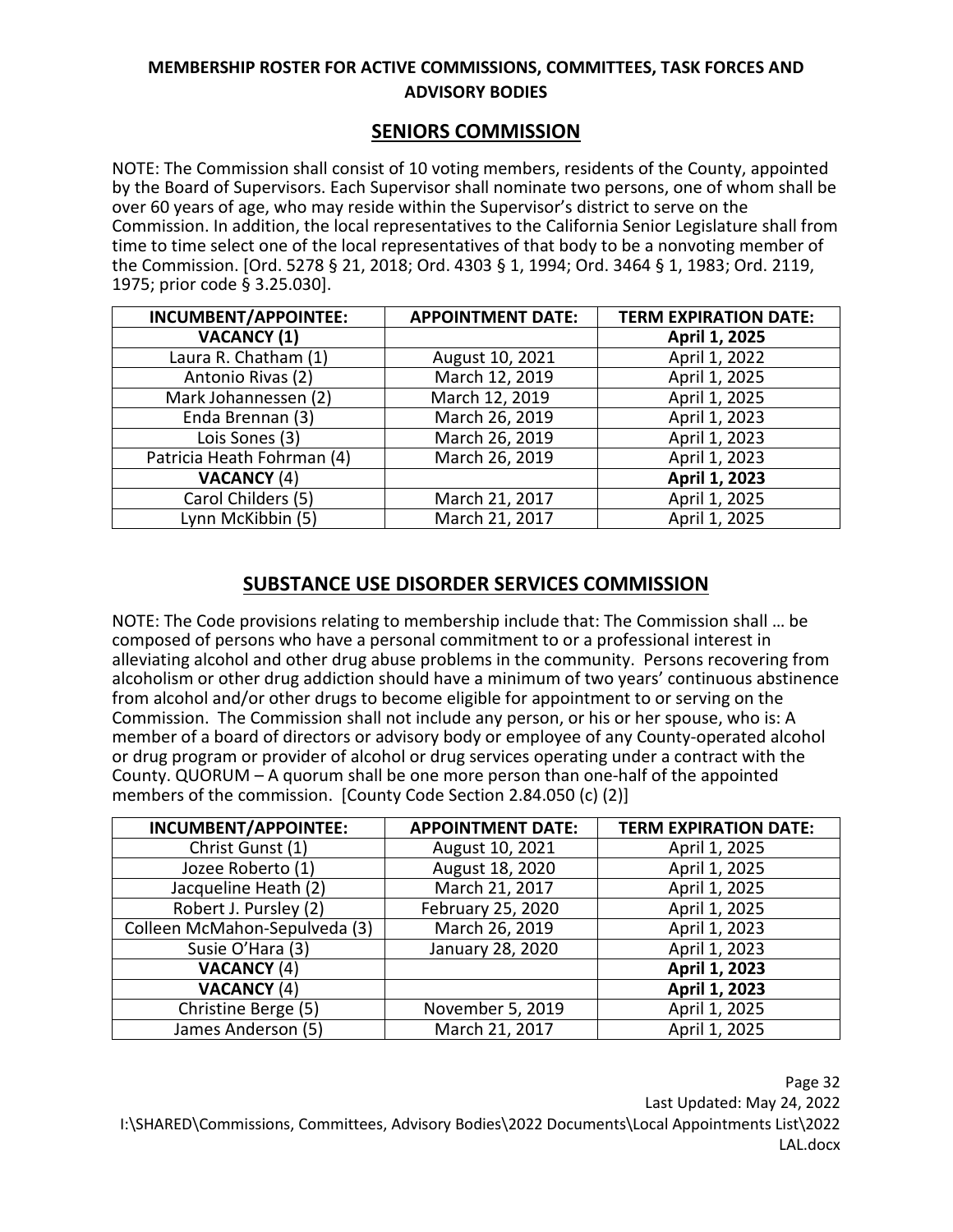| INCUMBENT/APPOINTEE:      | <b>APPOINTMENT DATE:</b> | <b>TERM EXPIRATION DATE:</b> |
|---------------------------|--------------------------|------------------------------|
| Steve Plumb (1)           | April 13, 2021           | April 1, 2025                |
| Joe Hernandez (2)         | May 24, 2022             | April 1, 2025                |
| Damon Bruder (3)          | January 14, 2020         | April 1, 2024                |
| Eric Sturm (4)            | March 10, 2020           | April 1, 2024                |
| <b>VACANCY (5)</b>        |                          | April 1, 2025                |
| <b>VACANCY (AT-LARGE)</b> |                          | <b>February 11, 2024</b>     |
| Patty King (AT-LARGE)     | February 25, 2020        | February 11, 2024            |

# **SYRINGE SERVICES PROGRAM ADVISORY BOARD**

# **TREASURY OVERSIGHT COMMISSION**

NOTE: Members serve four-year terms. (A) The Commission shall be composed of five regular members, nominated by the Treasurer and appointed by the Board of Supervisors. Notwithstanding the residency requirements of SCCC [2.38.080,](https://www.codepublishing.com/CA/SantaCruzCounty/html/SantaCruzCounty02/SantaCruzCounty0238.html#2.38.080) a member selected under subsection (A)(5) of this section may reside outside the County. The Commission shall consist of the following:(1) A member of the Board of Supervisors; (2) The County Superintendent of Schools, or their designated representative; (3) A representative selected by a majority of the presiding officers of the legislative bodies of the special districts in the County of Santa Cruz that are required or authorized to deposit funds in the County Treasury; (4) A public member who shall have expertise in, or an academic background in, public finance; (5) A representative selected by a majority of the presiding officers of the governing bodies of the school districts and community college districts in Santa Cruz County. (B) In addition to the regular members, there shall be five alternate members nominated by the Treasurer and appointed by the Board of Supervisors. The alternate members shall be selected from the categories provided in subsection (A) of this section. (1) The term of office of the alternate member shall correspond to the term of that member for which the alternate member serves as alternate. (2) Alternate members shall have the same duties and be subject to the same restrictions as members of the Commission but shall have the right to vote only if the member that they represent is absent from the meeting. (3) As required by Government Code Section  $27132(g)$  $27132(g)$ , a majority of the alternate members shall have expertise in, or an academic background in, public finance. In addition, the alternate members shall be economically diverse and bipartisan in political registration. [Ord. 5279 § 18, 2018; Ord. 4801 § 1, 2005; Ord. 4485 § 1, 1998; Ord. 4433 § 1, 1996].

| INCUMBENT/APPOINTEE:                    | <b>APPOINTMENT DATE:</b> | <b>TERM EXPIRATION DATE:</b> |
|-----------------------------------------|--------------------------|------------------------------|
| <b>Manu Koenig</b>                      | <b>January 12, 2021</b>  | <b>March 31, 2022</b>        |
| <b>Greg Caput - Alternate</b>           | <b>April 18, 2017</b>    | <b>March 31, 2022</b>        |
| Ron Sekkel                              | March 26, 2019           | March 31, 2023               |
| Faris Sabbah                            | March 26, 2019           | March 31, 2023               |
| Lianna Reyes (Alt. for Faris S.)        | October 6, 2020          | March 31, 2024               |
| Chris Schiermeyer                       | March 26, 2019           | March 31, 2023               |
| <b>Chuck Farmer (Special Districts)</b> | August 24, 2021          | October 31, 2025             |
| John Stipes (alt for cur. Vac.)         | March 26, 2019           | March 31, 2023               |
| Ron Wittle                              | September 28, 2021       | October 31, 2025             |
| <b>VACANCY</b>                          |                          | October 31, 2025             |

Page 33 Last Updated: May 24, 2022 I:\SHARED\Commissions, Committees, Advisory Bodies\2022 Documents\Local Appointments List\2022 LAL.docx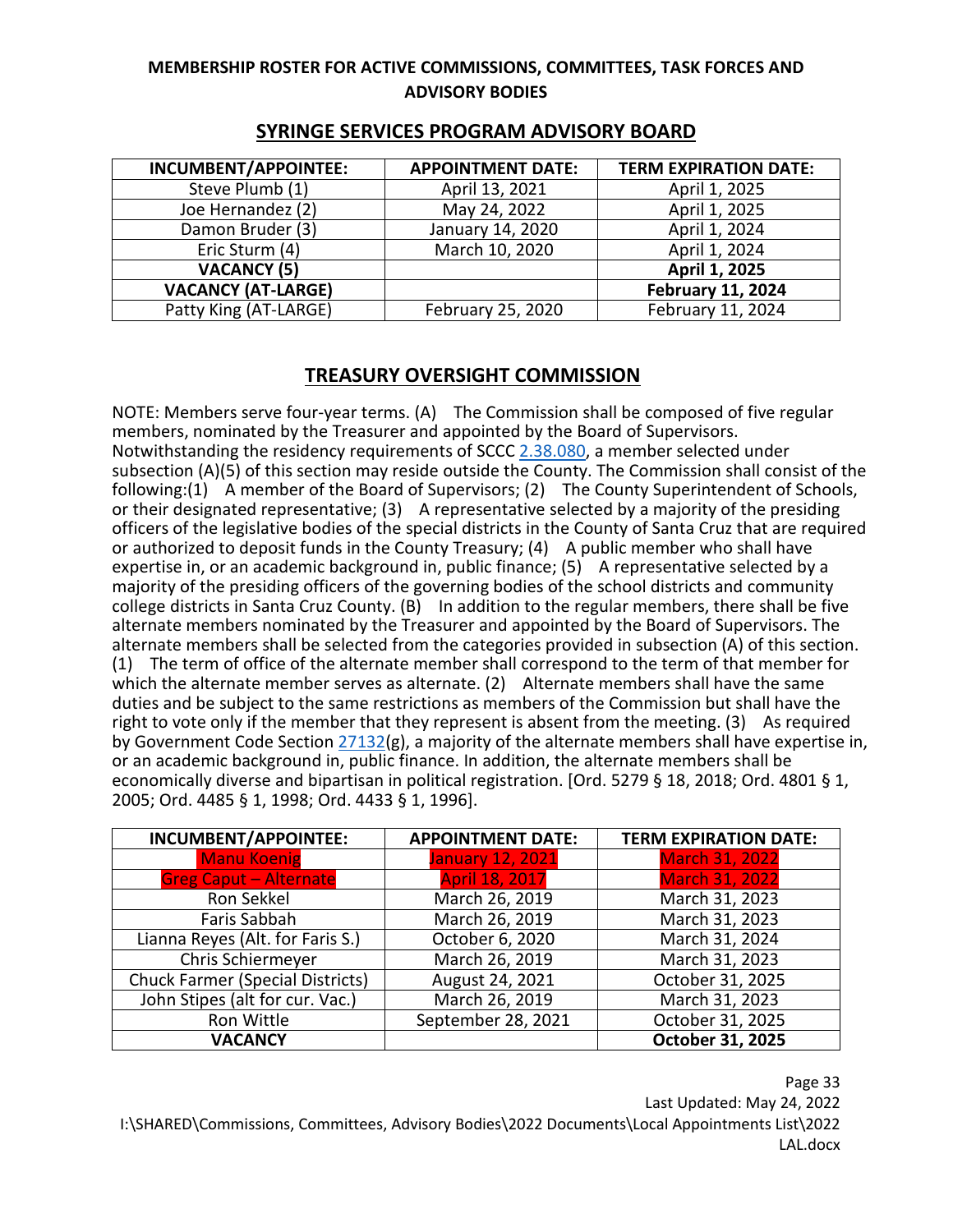#### **WATER ADVISORY COMMISSION**

NOTE: The Commission shall consist of seven members, residents of Santa Cruz County, appointed by the Board of Supervisors:

(A) Each Supervisor shall nominate one person who may reside within the Supervisor's district to serve on the Commission;

(B) One representative of the public water purveyors with 200 or more connections in Santa Cruz County shall be appointed by the Board of Supervisors on an at-large basis;

(C) One representative of the private or mutual water companies with five to 199 connections in Santa Cruz County shall be appointed by the Board of Supervisors on an at-large basis. [Ord. 5278 § 25, 2018; Ord. 3372 § 1, 1983; Ord. 3240 § 1, 1982; Ord. 2111, 1975; prior code § 3.19.040].

| <b>INCUMBENT/APPOINTEE:</b>                                        | <b>APPOINTMENT DATE:</b> | <b>TERM EXPIRATION DATE:</b> |
|--------------------------------------------------------------------|--------------------------|------------------------------|
| Frank Cheap (1)                                                    | April 13, 2021           | April 1, 2025                |
| Ray Pereyra (2)                                                    | August 10, 2021          | April 1, 2025                |
| Linda A. Wilson (3)                                                | March 26, 2019           | April 1, 2023                |
| Brian Lockwood (4)                                                 | April 16, 2019           | April 1, 2023                |
| Bryan Largay (5)                                                   | September 10, 2019       | April 1, 2025                |
| Paul G. Lego - Rep. of Private or<br><b>Mutual Water Companies</b> | May 18, 2021             | April 1, 2025                |
| Chris Berry - Rep. of Public Water<br>Purveyors                    | March 26, 2019           | April 1, 2023                |

# **WOMEN'S COMMISSION**

NOTE: The Commission shall consist of 10 members, residents of the County, appointed by the Board of Supervisors. Each Supervisor shall nominate two persons who may reside within the Supervisor's district to serve on the Commission. [Ord. 2734, 1979; prior code § 3.13.030].

| <b>INCUMBENT/APPOINTEE:</b> | <b>APPOINTMENT DATE:</b> | <b>TERM EXPIRATION DATE:</b> |
|-----------------------------|--------------------------|------------------------------|
| <b>VACANCY (1)</b>          |                          | April 1, 2025                |
| Theresa Carino (1)          | September 19, 2017       | April 1, 2025                |
| Jennifer Murray (2)         | March 23, 2021           | April 1, 2025                |
| Samantha Hart Warren (2)    | May 10, 2022             | April 1, 2025                |
| Jennifer Smith (3)          | February 1, 2022         | April 1, 2023                |
| Conra Frazier (3)           | March 22, 2022           | April 1, 2023                |
| Vanessa Quiroz-Carter (4)   | January 26, 2021         | April 1, 2023                |
| Karina Moreno (4)           | January 11, 2022         | April 1, 2023                |
| Sheila De Lany (5)          | March 21, 2017           | April 1, 2025                |
| Rachel Bickert (5)          | January 28, 2020         | April 1, 2025                |

Page 34 Last Updated: May 24, 2022 I:\SHARED\Commissions, Committees, Advisory Bodies\2022 Documents\Local Appointments List\2022 LAL.docx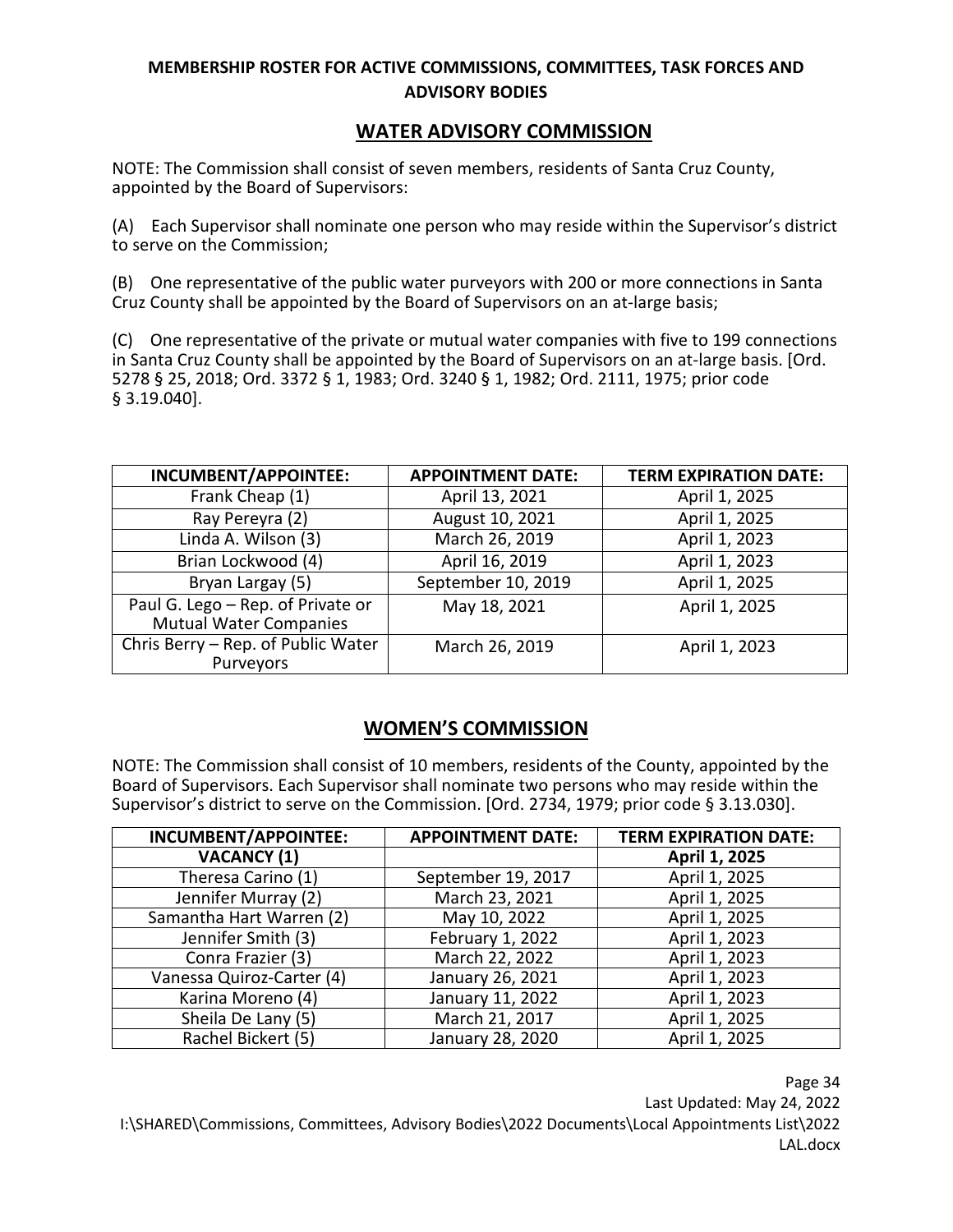#### **\*WORKFORCE DEVELOPMENT BOARD (WDB)**

(A) Appointments. Members of the WDB shall be appointed by the Board of Supervisors. Whenever possible, the appointment process shall consider the geographic, demographic and industrial makeup of the business community and workforce of the Workforce Development Area. [Ord. 5279 § 17, 2018; Ord. 5226 § 2, 2016].

(B) Number and Composition. The number of members and composition of the WDB shall be determined by the Board of Supervisors, subject to the requirements set forth below.

(1) The WDB membership must represent all geographical areas of the County, whenever possible. The WDB must include all representatives required by the WIOA, as amended from time to time. The WDB must include all representatives required by the Governor and the State of California Workforce Development Board and the California State Legislature, including, but not limited to, those individuals required under the provisions of WIOA Section 107.

(2) The WDB shall consist of up to 25 at-large voting members, the majority of whom shall be residents of the County of Santa Cruz. In order to meet the Federal and State criteria concerning membership, members of the WDB shall be appointed by the Board of Supervisors as follows:

(a) Two representatives of local educational agencies (including one eligible provider administering adult education and literacy activities under WIOA Title II and one representative from an institution of higher education providing workforce investment activities, including community colleges).

(b) Three representatives of governmental and economic and community development entities, with:

(i) One representative of economic and community development entities;

(ii) One representative from the State Employment Service Office (EDD) under the Wagner-Peyser Act [\(29](http://www.law.cornell.edu/uscode/text/29) U.S.C. [49](http://www.law.cornell.edu/uscode/text/29/49) et seq.) serving the local area; and (iii) One representative from programs carried out under Title I of the Rehabilitation Act of 1973, other than Section 112 or Part C of that title, serving the local area.

(c) One at-large representative nominated by the WDB.

(d) One member of the Board of Supervisors or its designee.

(e) Four Workforce Representatives. Consistent with the requirements of WIOA Section [107\(](http://leginfo.legislature.ca.gov/faces/codes_displaySection.xhtml?lawCode=INS§ionNum=107)b)(2)(B) and Unemployment Insurance Code Section [14202\(](http://leginfo.legislature.ca.gov/faces/codes_displaySection.xhtml?lawCode=INS§ionNum=14202)c), the four workforce representatives shall include the following:

(i) Two representatives of labor organizations, where such organizations exist in the local area. Where labor organizations do not exist, representatives must be selected from other employee representatives. (ii) One representative of a joint labor-management, or union affiliated, registered apprenticeship program within the area who must be a training director or a member of a labor organization. If no union affiliated registered apprenticeship programs exist in the area, a representative of a registered apprenticeship program with no union affiliation must be appointed, if one exists. (iii) One representative of community-based organizations that serve displaced workers, youth, veterans or disabled individuals.

Page 35 Last Updated: May 24, 2022 I:\SHARED\Commissions, Committees, Advisory Bodies\2022 Documents\Local Appointments List\2022 LAL.docx